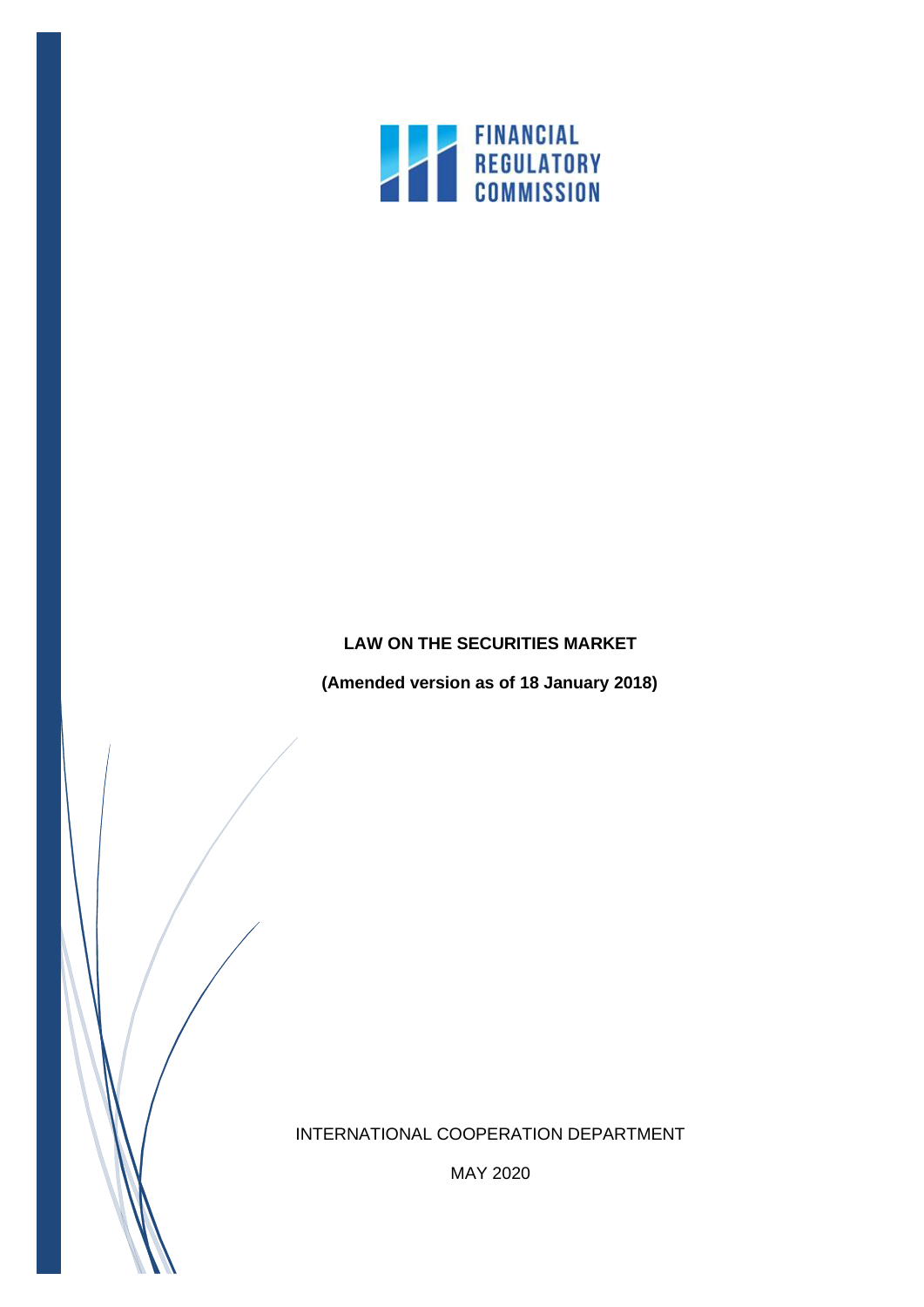

# **LAW ON THE SECURITIES MARKET**

**24 May, 2013. Ulaanbaatar.**

Amended version

### **CHAPTER ONE. GENERAL PROVISIONS**

#### **Article 1. Purpose of this Law**

- 1.1. The purpose of this law is to regulate the regulation and oversight of market participants' activities, and the protection of the investor interests in the securities market.
- 1.2. Principles of reducing systemic risks of the securities market and insuring its fairness, transparency and efficiency, shall be adhered to in implementation of the objectives of this law.

### **Article 2. Legislation on Securities Market**

- 2.1. Legislation on the securities market shall consist of the Constitution of Mongolia, Civil Code, Company Law, this law, and other legislative acts (of Mongolia) adopted in conformity thereof.
- 2.2. If an international treaty to which Mongolia is a party is inconsistent with this law, the provisions of the international treaty shall prevail.

#### **Article 3. Scope of this law**

- 3.1. This law shall regulate relations with respect to issuance of securities via public offering, their trade, registration, execution of payments and clearing, and depository as well as relations related with running other regulated activities.
- 3.2. General relations with respect to issuance and trading of asset-backed securities shall be governed by this law, whereas specific relations thereof shall be governed by the relevant legislation on asset-backed securities.
- 3.3. General relations with respect to issuance and trading of commodities-based derivative instruments shall be governed by this law, whereas specific relations thereof shall be governed by the relevant legislation.
- 3.4. General relations with respect to exercise of professional investment activities in the securities market shall be governed by this law, whereas other relations with respect to specialty activities thereof shall be governed by the relevant legislation.
- 3.5. Relations related to the issuance and trading of securities issued by the Government shall be regulated in accordance with the Law on Debt Management.

### **Article 4. Definitions**

- 4.1. The following terms used in this law shall have the meanings ascribed to them as follows:
	- 4.1.1. *'Securities market*' shall mean relations with regards to regulated market activities as well as traded or over-the-counter markets of registration of securities and derivative instruments, their issuance, trade, transfer of ownership rights, conducting payments and clearing and deposits;
	- 4.1.2. '*Regulated market*' shall mean activities set out in Article 24 of this law;
	- 4.1.3. '*Over-the-counter market*' shall mean selling and buying of financial instruments,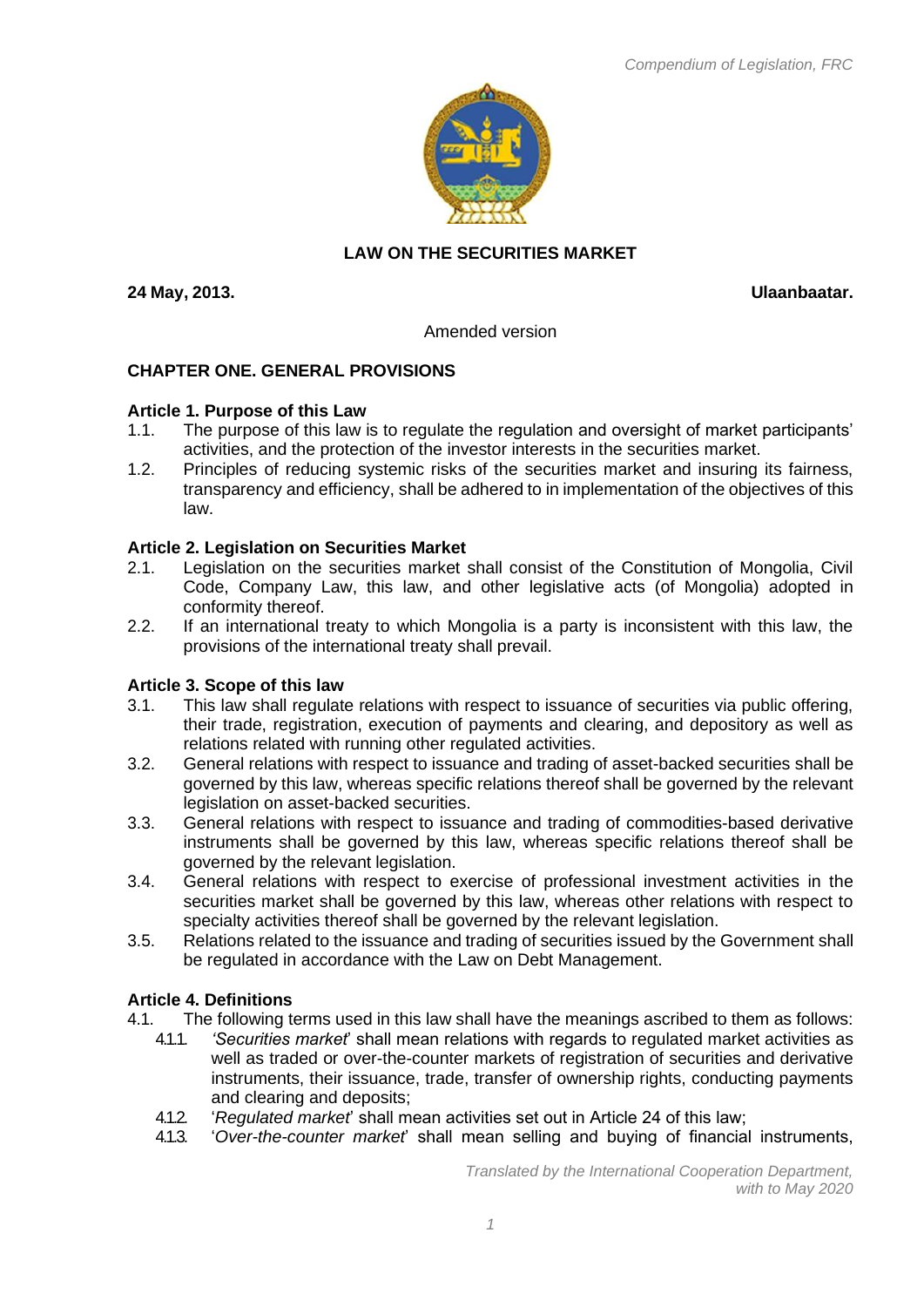which are not prohibited by law, in the market by and between legal persons who hold special permits to engage in activities set out in Sections 24.1.1, 24.1.2, 24.1.4, 24.1.5, 24.1.10 and 24.1.12 through direct agreements, owned by them or authorized by the owner;

- 4.1.4. *'Primary market*' shall mean market activities with respect to trading by the issuer through public offering;
- 4.1.5. *'Secondary market*' shall mean market activities with respect to trading of the securities previously issued in the primary market;
- 4.1.6. *'Financial instruments*' shall mean securities, derivative instruments, and other financial instruments permitted for trading in the money market or regulated market;
- 4.1.7. '*Derivative Instruments*' shall mean options contracts, futures contracts and any other financial instruments permitted for trading in the regulated market;
- 4.1.8. '*Securities*' shall mean financial instruments set out as such in Paragraph 5.1 of this law;
- 4.1.9. '*Debt instrument*' shall mean an instrument which certifies the obligation of the issuer to repay the holder the principal and its interest in the form of cash, or specified assets, or property rights upon expiry of the term determined by the issuer as well as other similar instruments;
- 4.1.10. '*Options contract*' shall mean a derivative instrument which grants the buyer the right, but not the obligation, to buy or sell an asset of specified quantity at an agreed-upon price within a certain period of time, while the seller incurs the corresponding obligation to fulfill the transaction;
- 4.1.11. *'Futures contract*' shall mean a contract or a derivative instrument that obliges the parties thereto to buy or sell an asset of specified quantity at a pre-determined price within a certain period of time;
- 4.1.12. *'Depositary receipt*' shall mean a security issued by a depositary receipts issuer (depositor) for the purpose of trading in the securities market of another jurisdiction on the basis of having deposited an underlying security at an institution conducting securities depository services (custodian).
- 4.1.13. '*Issuer of the Depositary Receipt*' (depositary) shall mean a legal person who issues a depositary receipt set out in Section 4.1.12 of this law;
- 4.1.14. '*Underlying securities'* shall mean (underlying primary) financial instruments which certify the depositary receipts;
- 4.1.15. '*Securities' prospectus*' shall mean an accompanying set of documents prepared by an issuer pursuant to relevant rules and approved by the Financial Regulatory Commission for the purposes of offering and selling of securities;
- 4.1.16. *'Securities market participant*' shall mean an issuer, a regulated legal person and an investor;
- 4.1.17. *'Regulated legal person*' shall mean a legal entity authorized to conduct activities set out in Paragraph 24.1 of this law;
- 4.1.18. '*Professional investment activities*' shall mean efficient management activities of the funds within the scope of investment policy, at the professional level, by the legal entity stated in Section 4.1.19, but excluding non-bank financial institutions, underwriters and dealers;
- 4.1.19. '*Professional investor*' shall mean a legal person authorized to conduct insurance, underwriting, dealing, or non-bank financial operations, or to conduct investment or pension fund operations, which is engaged in professional investment activities, as well as any other legal person prescribed by the Financial Regulatory Commission or defined by this law as authorized to engage in professional investment activities;
- 4.1.20. '*Securities issuer*' shall mean a person registered, or is in the process of registering its securities with the Financial Regulatory Commission pursuant to this law which will be traded in the securities market;
- 4.1.21. '*Public offering*' shall mean public disclosure, to more than 50 (fifty) persons, through mass public media with respect to selling the securities by way of offering, in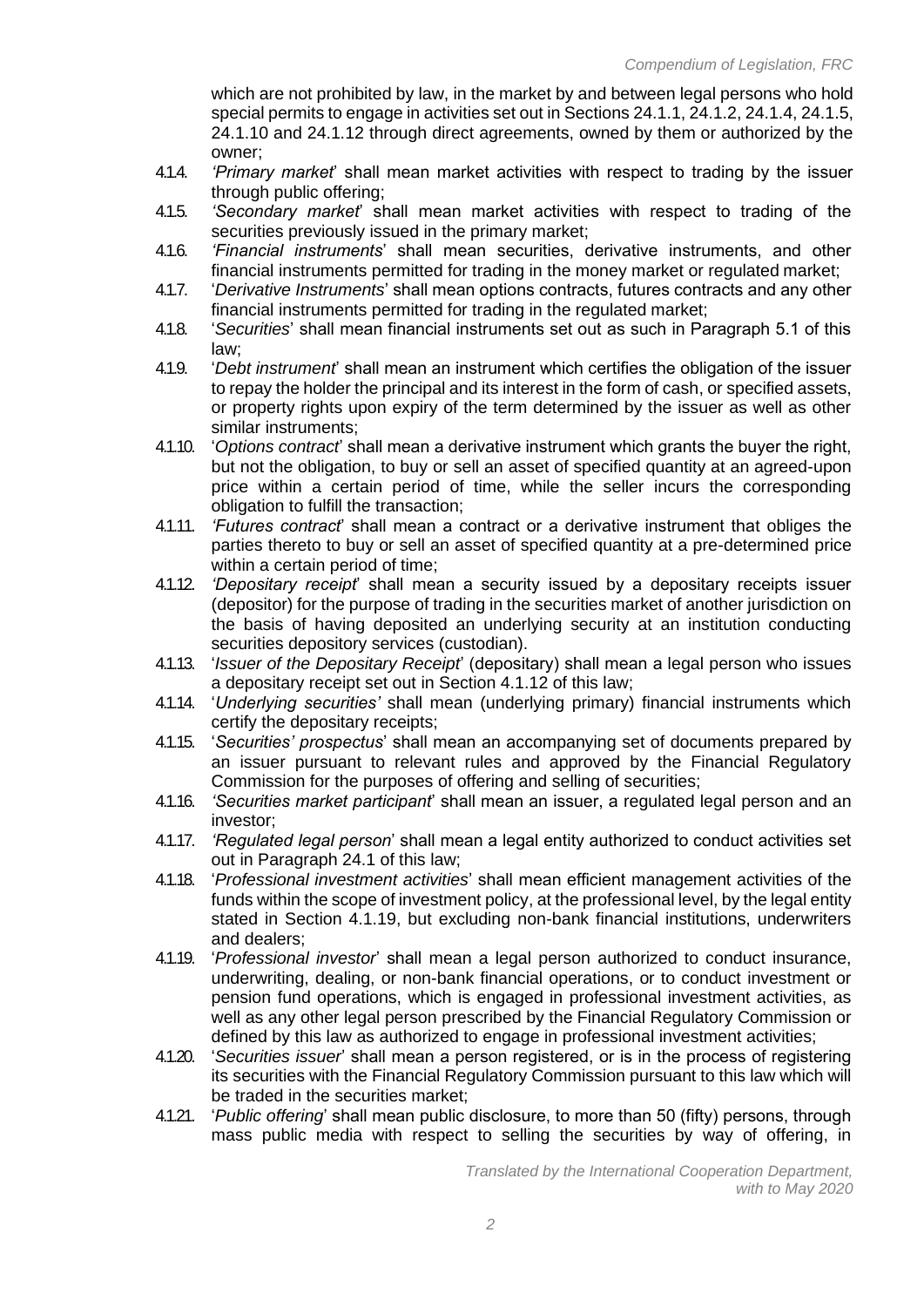accordance with the rules set out by the Financial Regulatory Commission;

- 4.1.22. '*Registry of Securities Admitted to Public Offering*' shall mean the registry of the Financial Regulatory Commission of the securities admitted to public offering in accordance with this law;
- 4.1.23. '*Registry of Securities Ownership Rights*' shall mean the registry evidencing the ownership title of the securities in accordance with this law;
- 4.1.24. *'Securities Registrar*' shall mean a legal person who enters the securities in the central national depository and maintains the records thereof based on an agreement made with the issuer;
- 4.1.25. 'Nominal holder<sup>1</sup> shall mean a regulated person registered as the depositor, but not the beneficial owner of the securities, in the registry of securities ownership rights;
- 4.1.26. *'Beneficial owner*' shall mean the actual owner of the securities entitled to the ownership benefits thereof and who has registered the securities under ownership in the name of the nominal holder pursuant to this law;
- 4.1.27. '*Stock exchange listing*' shall mean the listing of the securities admitted by the exchange to be traded on that exchange;
- 4.1.28. '*Stock exchange*' shall mean a legal person which holds special permits to operate securities trading;
- 4.1.29. '*Influential shareholder*' shall mean an individual or a legal person who holds at least five percent of the total voting shares solely or jointly with its related persons and who exercises their voting rights as set out in this law and an agreement:
- 4.1.30. '*Related person*' shall mean the following persons:
	- 4.1.30.a. with respect to an individual, the person's wife, husband, son, daughter, adopted son or adopted daughter, stepson, stepdaughter, brother-in-law, sister-in-law, grandchild, father, mother, parents-in-law, stepfather, stepmother, older brother, older sister, younger brother or sister, half- brother or half-sister;
	- 4.1.30.b. a legal person in which such person is an authorized (decision maker) person;
	- 4.1.30.c. a company or a legal person<sup>[2](#page-4-0)</sup> in which a person referred to in Section 4.1.30 of this law holds 10 (ten) percent or more of the voting shares solely or jointly with related person(s);
	- 4.1.30.d. its employee, if such person is an employer;
	- 4.1.30.e. a parent, subsidiary, controlled, or sister company if such person is a company<sup>3</sup>;
	- 4.1.30.f. other legal persons prescribed as a '*related person'* by the Financial Regulatory Commission.
- 4.1.31. '*Affiliation of legal persons*' shall mean the following legal persons related to market participants:
	- 4.1.31.a parent company, partnership, or other legal persons of a market participant;
	- 4.1.31.b subsidiary, controlled, or sister company, partnership or other legal persons of a market participant;
	- 4.1.31.c parent company of a subsidiary or a controlled company of a market participant;
	- 4.1.31.d persons owning the controlling block of shares of a legal person set out in Sections 4.1.31.a., and 4.1.31.b. of a market participant.
- 4.1.32. '*Investment Fund*' shall mean asset fund raised under management of the investment management company with the purpose of conducting activities defined in Section 4.1.18 of this law;
- 4.1.33. *'Investment management company*' shall mean regulated entity of the securities market which operates management of the investment fund based upon agreement

<sup>1</sup> Translator's note: The Mongolian text literally uses the word '*Nominal keeper'* instead of '*Nominal Owner'*.

<sup>2</sup> Translator's note: Though *'legal person*' includes '*company*' – along with cooperative, partnership, state organization, and non-public organization - both terms are used in the Mongolian text.

<sup>3</sup> Translator's note. In the English version of the Company Law of Mongolia, *'subsidiary*' is used to signify an affiliate where 20-50% of the common shares are owned by the parent; '*controlled company*' – is an affiliate where at least 50% is owned by a parent.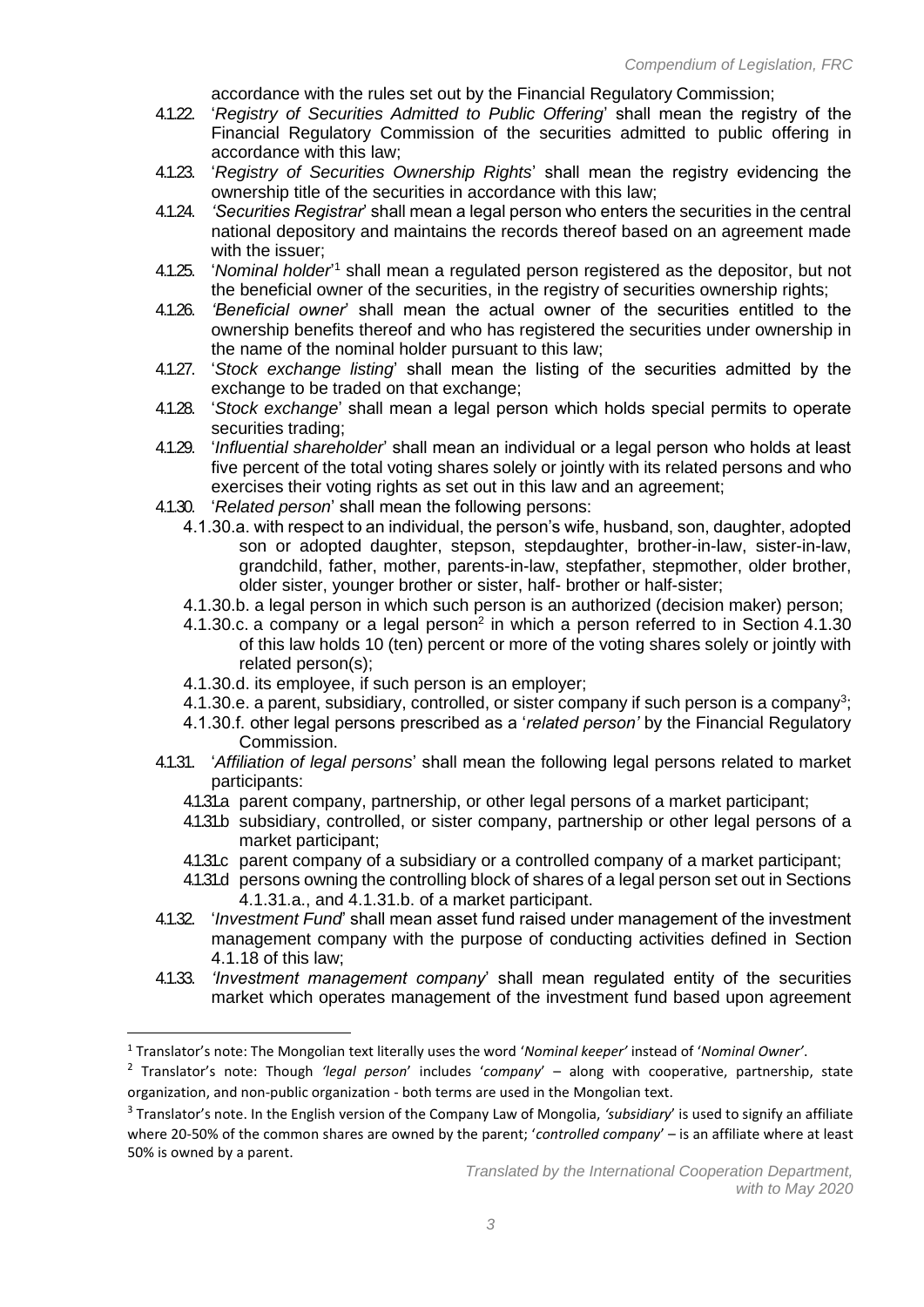entered with that investment fund.

# **CHAPTER TWO. ISSUANCE AND TRADING OF SECURITIES**

### <span id="page-4-0"></span>**Article 5. Securities**

- 5.1. The following financial instruments shall constitute securities which are subject to regulation by this law:
	- 5.1.1. public company shares (hereinafter '*shares*');
	- 5.1.2. company debt instruments;
	- 5.1.3. (*Section revoked on 18 February 2015)*
	- 5.1.4. shares or units of the investment fund;
	- 5.1.5. depositary receipts;
	- 5.1.6. asset-backed securities;
	- 5.1.7. warrants or rights to subscribe a specified quantity of shares or debt instruments offered to investors from the securities issuer at an agreed-upon price during a specified period;
	- 5.1.8. derivative financial instruments stated in this law;
	- 5.1.9. other financial instruments prescribed by the Commission as a security in accordance with this law.
- 52. Unless otherwise stated in this law, the following financial instruments shall not be regulated by this law:
	- 5.2.1. shares of limited liability companies;
	- 5.2.2. derivative financial instruments not permitted to be traded in regulated markets;
	- 5.2.3. bills of exchange and promissory notes;
	- 5.2.4. certificates of deposit issued by commercial banks;
	- 5.2.5. other instruments with a maturity term of up to one year issued by commercial banks for trading in the money market, pursuant to Paragraph 15.2 of the Law on Banks.
- 5.3. Financial instrument, stated in Section 5.2.4 of this law shall not constitute depository receipts.

### **Article 6. Issuance of Securities**

- 6.1. Securities may be issued through public offering or limited offering, without offering to the public.
- 6.2. List of persons prohibited to purchase securities offered to the public can be determined by law or by the Financial Regulatory Commission (hereinafter '*Commission*').
- 6.3. Securities may be issued for trading in Mongolia or in a foreign country or territory.
- 6.4. Securities listed in foreign exchanges may be traded in Mongolia in accordance to rules set out by the Commission.
- 6.5. Once the decision to issue securities is registered with the Commission, it cannot be changed until its primary market trade, unless approved by the Commission.
- 6.6. Securities to be traded in the Stock Exchange shall only be issued in a bearer type.
- 6.7. If the issuer, applying for initial listing in a regulated market, has previously issued nonbearer and inscribed types of securities, those securities shall be converted into the bearer type of securities in accordance with relevant rules.

# **Article 7. Securities' Issuer**

7.1. The government and the company shall issue securities in accordance with this law and other relevant rules and regulations. If the government issues securities it shall comply with the Law on Debt Management.

# **Article 8. Regulation on Issuing Securities through Public Offering**

- 8.1. (*Paragraph revoked, 18 February, 2015)*
- 8.2. Regulation, guidelines and sequence of the issuance procedures of the securities through public offering shall be approved by the Commission.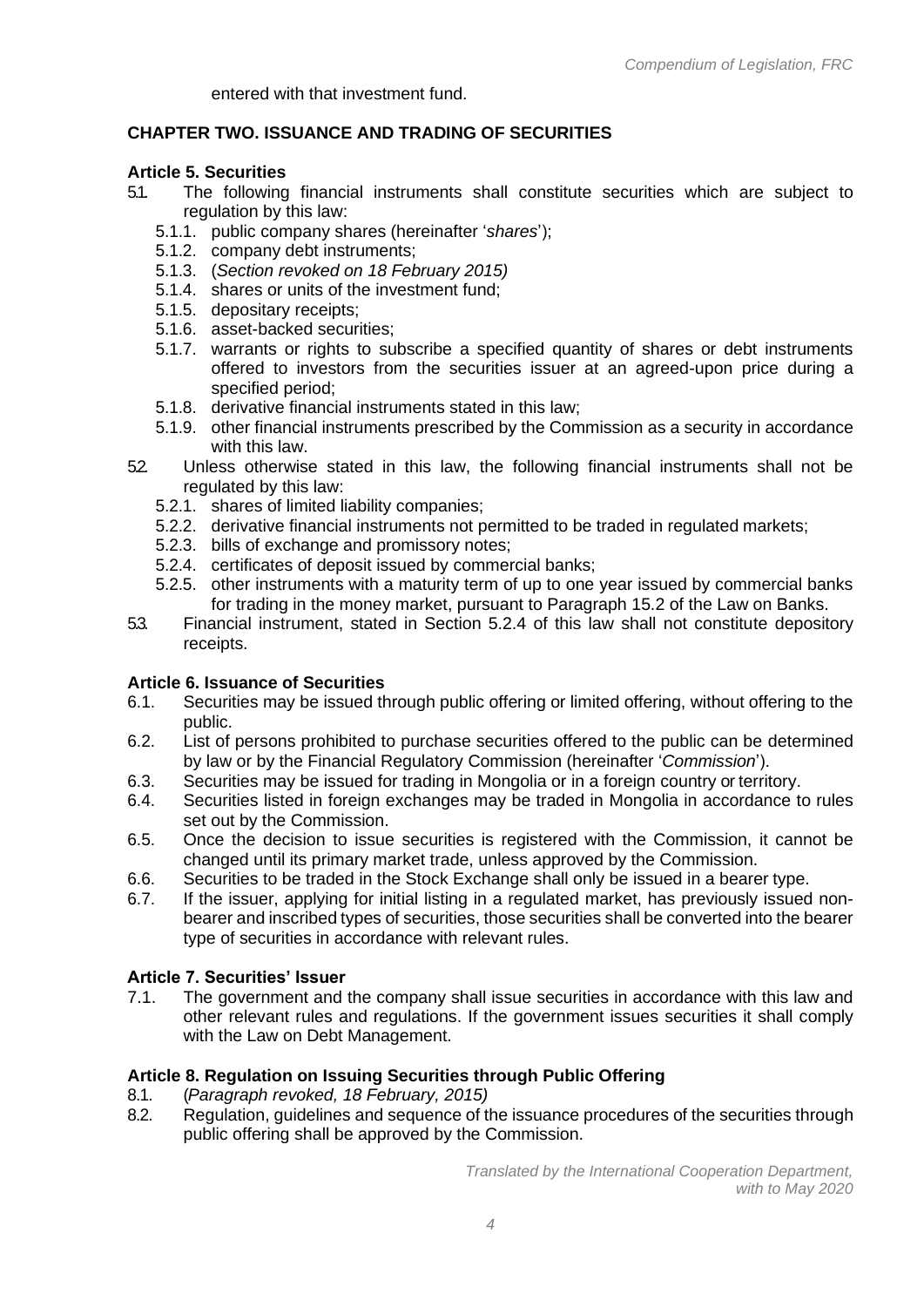# **Article 9. Registration and Approval of the Securities to be offered to the Public**

- 9.1. The securities to be offered to the public shall be registered by the Commission and it shall provide approval for public offering in the primary market.
- 9.2. (*Paragraph revoked on 18 February 2015).*
- 9.3. If the same class of securities is to be offered additionally within a closed group, but is initially issued through a public offering, those additional securities shall be registered by the Commission.
- 9.4. When an issuer of securities already offered through public offering issues another class of securities within a closed group, then those securities shall be registered by the Commission.
- 9.5. The following documents shall be submitted to the Commission when applying for registration in the registry of securities admitted for public offering:
	- 9.5.1. application;
	- 9.5.2. securities prospectus;
	- 9.5.3. payment receipt for the regulation service fee;
	- 9.5.4. other documents prescribed by the rules of the Commission.
- 9.6. The Commission shall review the request for registration within 20 working days of receipt of the prospectus, and other relevant documents, except for those cases specified in Paragraph 9.2 of this law; and shall make a decision to approve the listing if it considered to be satisfied with legal requirements or requirements defined by the Commission or based on reasonable grounds to refuse. The review period shall be counted from the day of receipt of the full and satisfying application of relevant requirements.
- 9.7. A decision-making period specified in Paragraph 9.6 of this law can be extended by up to 15 working days if additional documents, independent and professional reports and statements such as audit and appraisal report, are required.
- 9.8. An applicant shall bear the costs incurred by the action stated in Paragraph 9.7 of this law.
- 9.9. The Commission's admission for public offering of the securities shall be granted based on the decision to register, stated in Paragraph 9.6 of this law.
- 9.10. The Commission shall refuse to register the securities into the registry of securities admitted for public offering in the following circumstances:
	- 9.10.1 the application was not made in accordance with relevant regulations defined by the Commission;
	- 9.10.2 securities issuer or the application and supporting documents did not satisfy the established requirement:
	- 9.10.3 the required information was not provided in the application or provided incompletely;
	- 9.10.4 false, misleading, incorrect or conflicting information was provided;
	- 9.10.5 additionally requested information was not provided within the defined deadline;
	- 9.10.6 the Commission considered that the issuance of the securities would negatively affect investors' interests.
- 9.11. It shall be prohibited to publicly disclose or advertise securities which have not been registered in the register of securities approved for public offer or which the Commission has refused to register, except for securities issued by the government.
- 9.12. An issuer shall not have a right to make a second application to register the same securities within one year from the decision to refuse the previous registration was made.
- 9.13. The Commission's and Stock Exchange's registration of the securities and its prospectus and admission of the securities for public offer and trading in the primary market pursuant to Paragraphs 9.6 and 9.9 of this law shall not serve as a guarantee for the securities and these registering organizations shall not be responsible for the loss incurred by the investors.
- 9.14. Fair and accurate information must be provided in the prospectus and other relevant documents; and the issuer of the securities and its authorized persons shall be liable collectively for the losses incurred to others due to incorrect, false, incomplete, misleading, conflicting, and inaccurate information.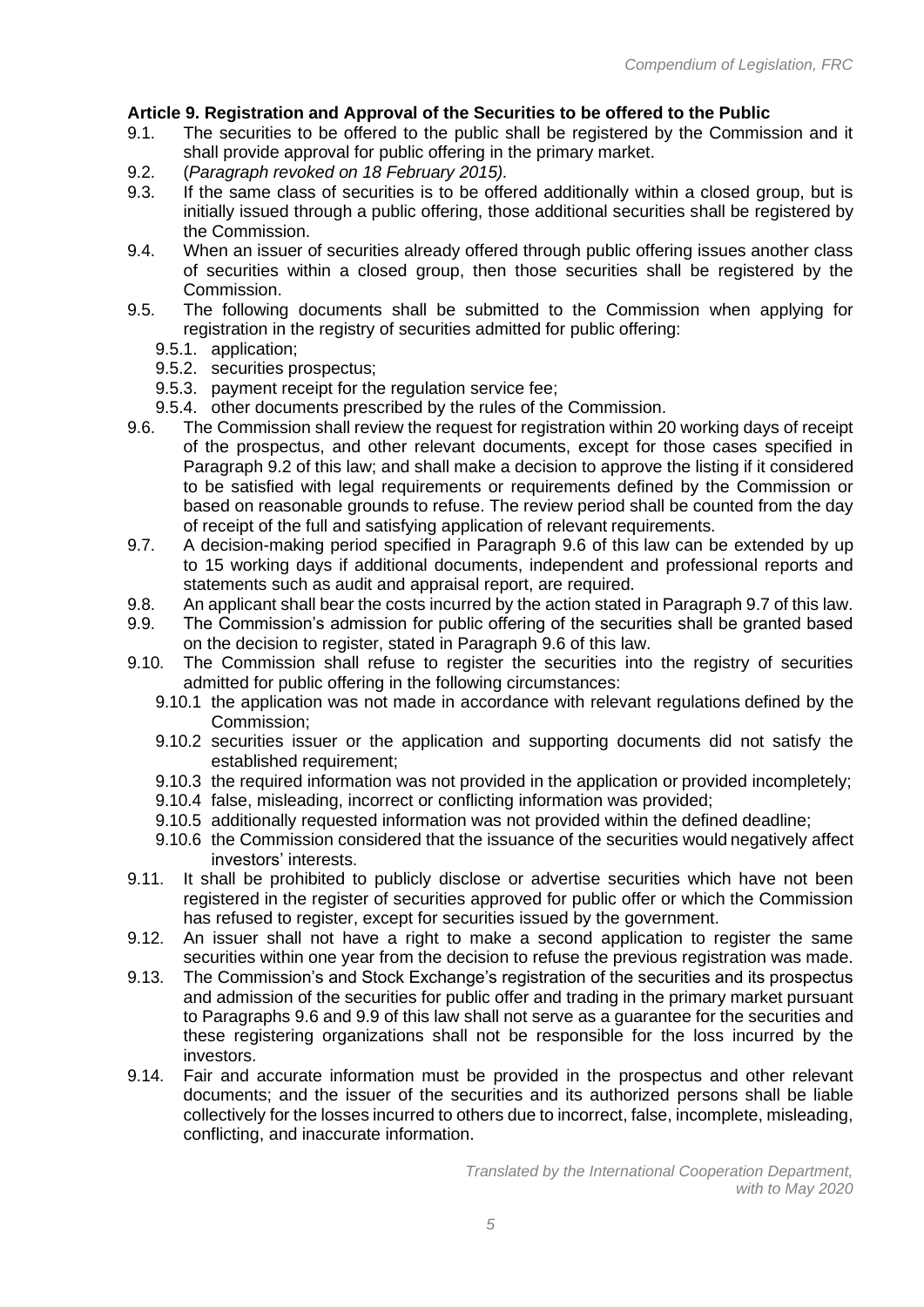- 9.15. A legal person involved in the prospectus preparation and relevant documents shall be liable for any losses incurred to others in relation with that legal person's service.
- 9.16. The securities issuer may submit an application to register in the registry of securities admitted for public offering and an application to be listed with the Stock Exchange, simultaneously.
- 9.17. Listing of the securities' issuer by the Stock Exchange shall not serve as grounds for approving the securities for public offering or registering in the registry of securities admitted for public offering.

### **Article 10. Securities' Prospectuses**

- 10.1. The securities and its prospectuses shall be offered to the public within six months of the approval by the Commission; upon expiry of this period the securities shall be restricted from being offered to the public.
- 10.2. If the securities are to be offered to the public after the expiration of the period defined in Paragraph 10.1 of this law, the securities shall be subject to renewed registration with the Commission.
- 10.3. The securities' prospectuses shall contain information on the securities issuer, its shareholders, management, organizational structure, authorized persons, assets, liabilities and its financial situation, current and future prospects, risks, information on securities being issued and rights certified by those securities, rules related with the trade of those securities, independent conclusions, reports and other information that the Commission considers as necessary for investors to make a decision.
- 10.4. Securities' prospectuses shall be prepared pursuant to the instructions stated in Paragraph 8.2 of this law.
- 10.5. The following information shall be provided in the securities' prospectus:
	- 10.5.1. name of the issuer; permanent mailing and contact addresses; company operations; statement on whether the company is listed on a stock exchange;
	- 10.5.2. state registration number, registration certificate number and date of registration as a legal person;
	- 10.5.3 surnames, given names of influential shareholders, if legal entity the company name, state registration number; and volume and percentage of their shares held solely and together with their related persons;
	- 10.5.4.. structure, organization of the issuer, information about the authorized persons, information on volume and percentage of shares under their ownership;
	- 10.5.5. value of issuer's share capital; volume, type and nominal value of the securities previously authorized, issued or bought-back; its equity value; and information on its tangible and intangible assets;
	- 10.5.6. financial statements and relevant auditor's reports;
	- 10.5.7. agreements and transactions under which obligations received by volume of more than 5% of the issuer's share capital; and information on their implementation;
	- 10.5.8. related persons of the issuer;
	- 10.5.9. volume, type, nominal price of the securities being offered; their public offering and trading terms, conditions and rules on dividend distribution; and in the case of debt instruments its maturity, terms and procedure of principal and interest payment;
	- 10.5.10. rights and liabilities associated with the securities offered to the public;
	- 10.5.11. business plan for spending the capital raised through the securities issuance;
	- 10.5.12. terms and rules on converting the securities into shares if that security has a condition to be converted to shares;
	- 10.5.13. risks pertaining to the issuer's operations and its risk management plan;
	- 10.5.14. information on the regulated person and other persons performing professional services and cooperating on the procedure of offering the securities to the public, rights, duties and obligations assumed, pursuant to the agreements made with them;
	- 10.5.15. repayment guarantee and collateral in case of a debt instrument;
	- 10.5.16. asset appraisal report conducted within last one year;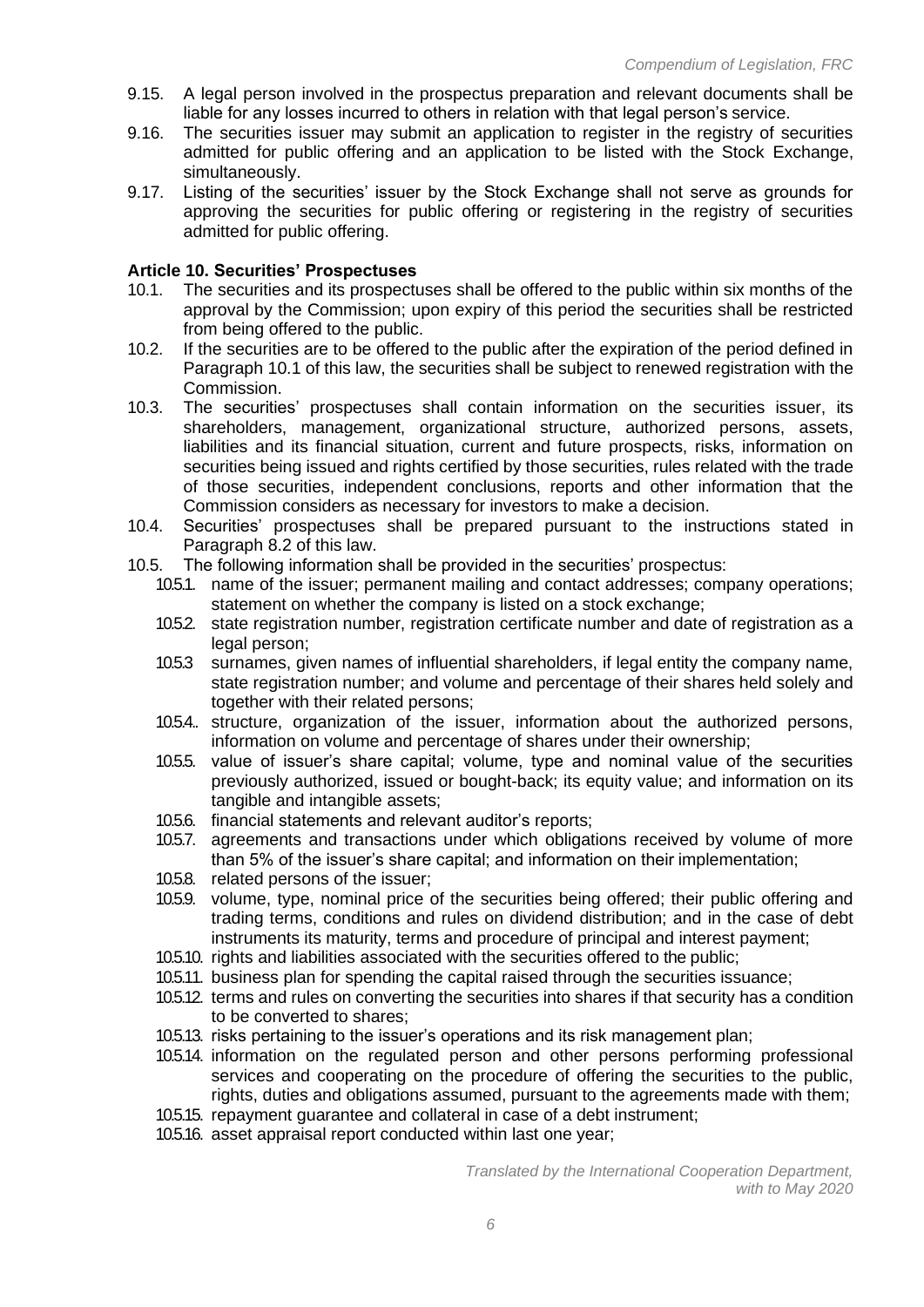10.5.17. other information required by the Commission if necessary.

- 10.6. Accuracy and validity of information presented in the prospectus shall be verified by an independent lawyer registered as stated in Section 33.2.1 of this law; accuracy of financial statements shall be verified by an independent auditor registered as stated in Section 33.2.3 of this law.
- 10.7. The (issuer's) financial statements and legal opinions verified by organizations stated in Paragraph 33.2 of this law shall be inseparable parts of the securities prospectus.
- 10.8. If an independent expert's and a professional's assessment or conclusion is included in the securities prospectus, the following information and reference shall be provided with regards to that document:
	- 10.8.1 evidence of the right (of the expert or professional) to make that conclusion;
	- 10.8.2 name, address and experience of the expert which made that conclusion;
	- 10.8.3 attestation by the expert that the report was made pursuant to relevant regulations and without conflicts of interest; and
	- 10.8.4 statement confirming that there is no objection to disclose that conclusion to the public along with the securities prospectus.
- 10.9. The expert's conclusion shall include following information:
	- 10.9.1 family name, surname and given name of the expert; information which proves the right to issue the conclusion;
	- 10.9.2 information on the subscriber for the service;
	- 10.9.3 duration, frequency and date of the examination;
	- 10.9.4 subscriber's order;
	- 10.9.5 methodology and scope of the examination, documents used during the examination and uncovered issues;
	- 10.9.6 content of the expert's conclusion;<br>10.9.7 expert's attestation confirming th
	- expert's attestation confirming that the examination was conducted pursuant to relevant regulations and without conflicts of interest;
	- 10.9.8 signature and stamp of the expert; and
	- 10.9.9 other information required by the Commission and the Exchange.
- 10.10. Additional information to be included in the securities prospectus as stated in Paragraphs 10.5-10.9 of this law shall be defined by the Commission.
- 10.11. The issuer's application to the Commission, the securities' prospectus and their photocopies shall be validated through signatures of the company's Chairman of the Board of Directors, Chief Executive Officer, Chief Financial Officer and by an independent lawyer, auditor, and other independent experts who conducted examinations.
- 10.12. If any changes occurred in the information stated in Paragraph 10.5 of this law, an issuer is obliged to make changes to the securities' prospectus with the Commission's consent; and the issuer is prohibited to make any changes to the securities' prospectus without the Commission's consent.
- 10.13. In case of changes occurring during the period stated in Paragraph 10.1 of this law that could impact issuers, market condition and investment decisions, an issuer shall report to the Commission and make amendments to the prospectus.
- 10.14. Interested persons may refer to the Commission to clarify whether the securities prospectus presented to the public is registered with the Commission.
- 10.15. Preparation of the securities' prospectus cannot be required in the following cases.
	- 10.15.1. *(Section revoked on 18 February 2015)*
	- 10.15.2. issuance of securities wholly guaranteed by Government;
	- 10.15.3. stock split or stock merger of issued shares;
	- 10.15.4. converting debt instruments convertible to shares in accordance with the securities' prospectus which is already presented to the public; and
	- 10.15.5. others prescribed by this law.
- 10.16. The Commission shall set specific regulation on registering the securities stated in Paragraph 10.15 of this law, into the registry of securities admitted for public offering.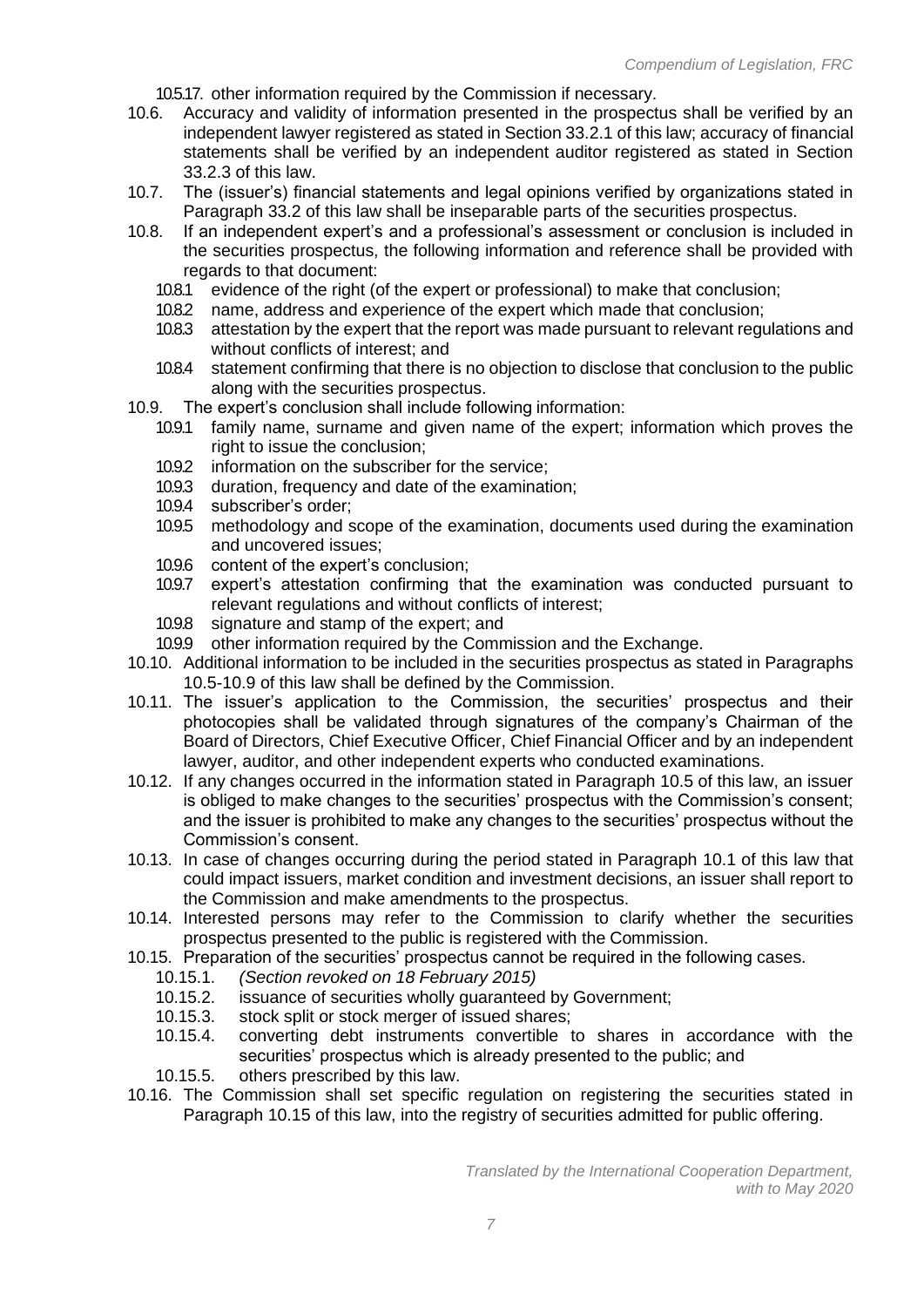# **Article 11. Public Offering**

- 11.1. Presentation and advertisement of the securities for sales in the primary market, to investors equal to or more than 50, by the issuer solely or jointly with a regulated person pursuant to their agreement, shall be construed as a public offer.
- 11.2. Securities shall be presented to a certain limited group if indicated as such in the securities' prospectus registered by the Commission.
- 11.3. When offering securities to the public, the issuer shall make a contract with a legal person authorized to perform underwriting services.
- 11.4. The issuer shall provide the securities' prospectus free of charge to interested parties when offering securities to the public.
- 11.5. The Commission shall suspend the public offering or invalidate the securities registration depending on the criticality of the violation if additional information is required from the issuer on the securities admitted, or it is proven that the issuer provided incomplete, false, or misleading information due to its registration process and presented the securities based on such information, or gave false promises. The Commission shall give a notice with reasonable grounds to the Exchange and the issuer, and shall inform the public.
- 11.6. The issuer shall be liable for costs and other losses incurred due to invalidation of the registry of the securities admitted for public offer, due to the default of the issuer pursuant to Paragraph 11.5 of this law.
- 11.7. The regulated person and independent experts, involved in public offering and trading of the securities in the primary market, must immediately report to the Commission and authorized state organizations upon its acknowledgment of the situation stated in Paragraph 11.5 of this law.
- 11.8. Compensation of the securities issuer for damages caused to others due to the violation specified in Paragraph 11.5 of this law shall not serve as grounds to release the governing person of the securities issuer, regulated entity and independent expert from material, violation and criminal liability.
- 11.9. The victim who incurred losses specified in Paragraph 11.6 of this law may claim its losses through the court.
- 11.10. The securities not registered into the registry of securities admitted for public offering and the securities of limited liability companies are prohibited to be offered to the public.

### **Article 12. Selling Securities in the Primary Market and its Reporting**

- 12.1. The securities admitted to both the registry of securities for public offering and listed in the Stock Exchange's list shall be traded in the primary market.
- 12.2. The Commission shall grant permission to trade the securities in the primary market, based on the issuer's request and a relevant exchange's reference letter stating that the securities were admitted to the exchange's list and necessary preparations were made.
- 12.3. Selling securities on credit in the primary market and granting ownership of securities free of charge, unless otherwise stated in this law, are prohibited.
- 12.4. The issuer shall submit the primary market trade report to the Commission pursuant to the regulations defined, within three days after the trading in the primary market was concluded.
- 12.5. Primary market trade report of the securities shall include the Stock Exchange's statement confirming that the trading was conducted in accordance with relevant rules.
- 12.6. The Commission shall review the primary market trade report within three days and shall provide permission to start the secondary market trading of the securities if no violations are detected and the primary market trading is considered to be organized successfully.
- 12.7. The Commission shall consider the primary market trading as successfully organized based upon fulfilment of all or any of the following circumstances:
	- 12.7.1 in cases where the securities issued at its nominal value, the funds aimed to be raised by the trade have fully been settled in the issuer's account;
	- 12.7.2 in cases where the securities issued at a price more than its nominal price, funds sufficient for implementation of the project stated in the securities' prospectus have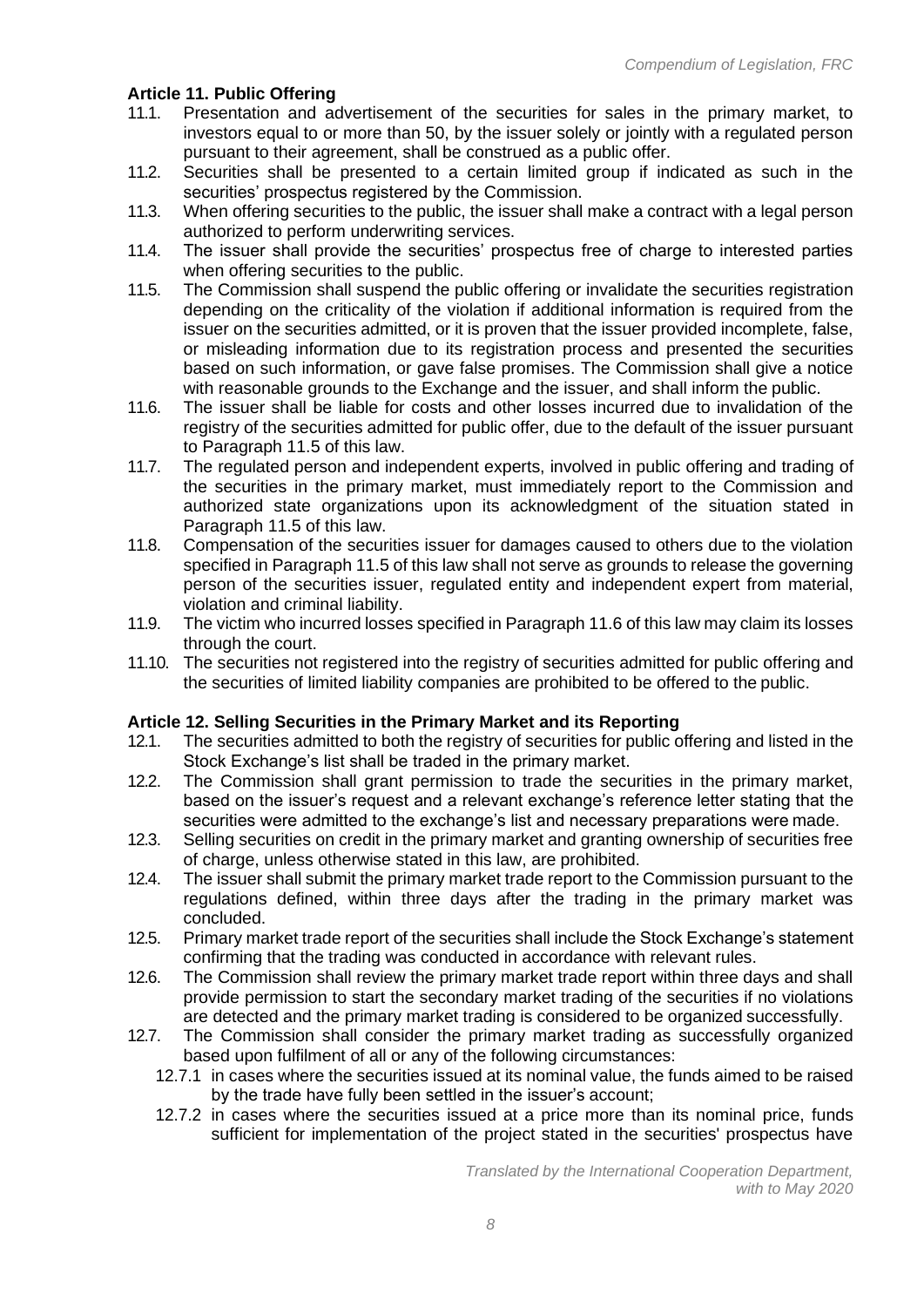been fully raised and settled in the issuer's account; and

- 12.7.3 in cases where an underwriter is involved, (the underwriter has) fully transferred necessary payment in accordance with underwriting agreement or caused fulfilment of the situation stated in Sections 12.7.1 and 12.7.2 of this law.
- 12.8. Upon public acknowledgment made by the Commission of its decision made on the successful completion of the primary market trade of securities, that primary market transaction cannot be revoked.
- 12.9. The issuer is prohibited to utilize the funds raised from the securities trading for any other purposes except for the intended purpose stated in the securities' prospectus.
- 12.10. The registration of the securities shall be invalidated if the securities were not traded in the primary market within one year from the Commission's registry of securities admitted the public offering.
- 12.11. Paragraphs 12.1-12.10 of this law shall not apply to the issuance of securities by the Government or their sale on the securities market.

### **Article 13. Depository Receipts**

- 13.1. Depository receipts shall attest the rights certified by the underlying securities in custody and other associated rights.
- 13.2. Depository receipts shall have a main condition to be freely converted to the underlying securities and when the depositary receipts are sold to others, the underlying securities and rights indicated in Paragraph 13.1 of this law shall be transferred to the buyer, simultaneously.
- 13.3. The conversion of depository receipts to the underlying securities or vice versa shall be free of payment delivery transaction.
- 13.4. The issuer of depository receipts may issue the depositary receipt only through taking the underlying securities into the custody of the legal entity which is authorized to conduct securities custodian activities (hereinafter '*custodian activity'*).
- 13.5. Issuer of the depository receipts shall be considered as the executor of the orders provided by the underlying securities' issuer, pursuant to the agreement entered between them and it shall be the nominal owner of the underlying securities.
- 13.6. It is prohibited to issue depository receipts if the underlying securities are not held in custody or the size or volume is incomplete.
- 13.7. Depository receipts can be based upon newly issued securities or based upon previously issued securities of whichever owner provided its approval, or as combination of both.
- 13.8. Each depository receipt shall certify the same type of securities with *pro rata* rights.
- 13.9. One depository receipt may certify one or more of the underlying securities.
- 13.10. If it is stated in an agreement entered with the underlying securities' issuer and the depository receipts issuer, one underlying security can be certified by the number of depositary receipts. In this case voting rights must be counted by accumulation of depositary receipts.
- 13.11. Depository receipts shall have following types:
	- 13.11.1. Mongolian depository receipts;
	- 13.11.2. foreign depository receipts.
- 13.12. Depository receipts' issuer shall keep the registration of the beneficiary owners of the depositary receipts and shall provide those registrations to the Commission and securities issuer upon their request.
- 13.13. Depository receipts' issuer shall be prohibited to be the beneficiary owner of depositary receipts.

#### **Article 14. Mongolian Depository Receipts**

14.1. Financial instruments registered and issued for trading in the regulated market of Mongolia, of which the underlying securities are listed in foreign a stock exchange and held in custody by an authorized legal entity to conduct custodian activities, shall be construed as Mongolian depositary receipts.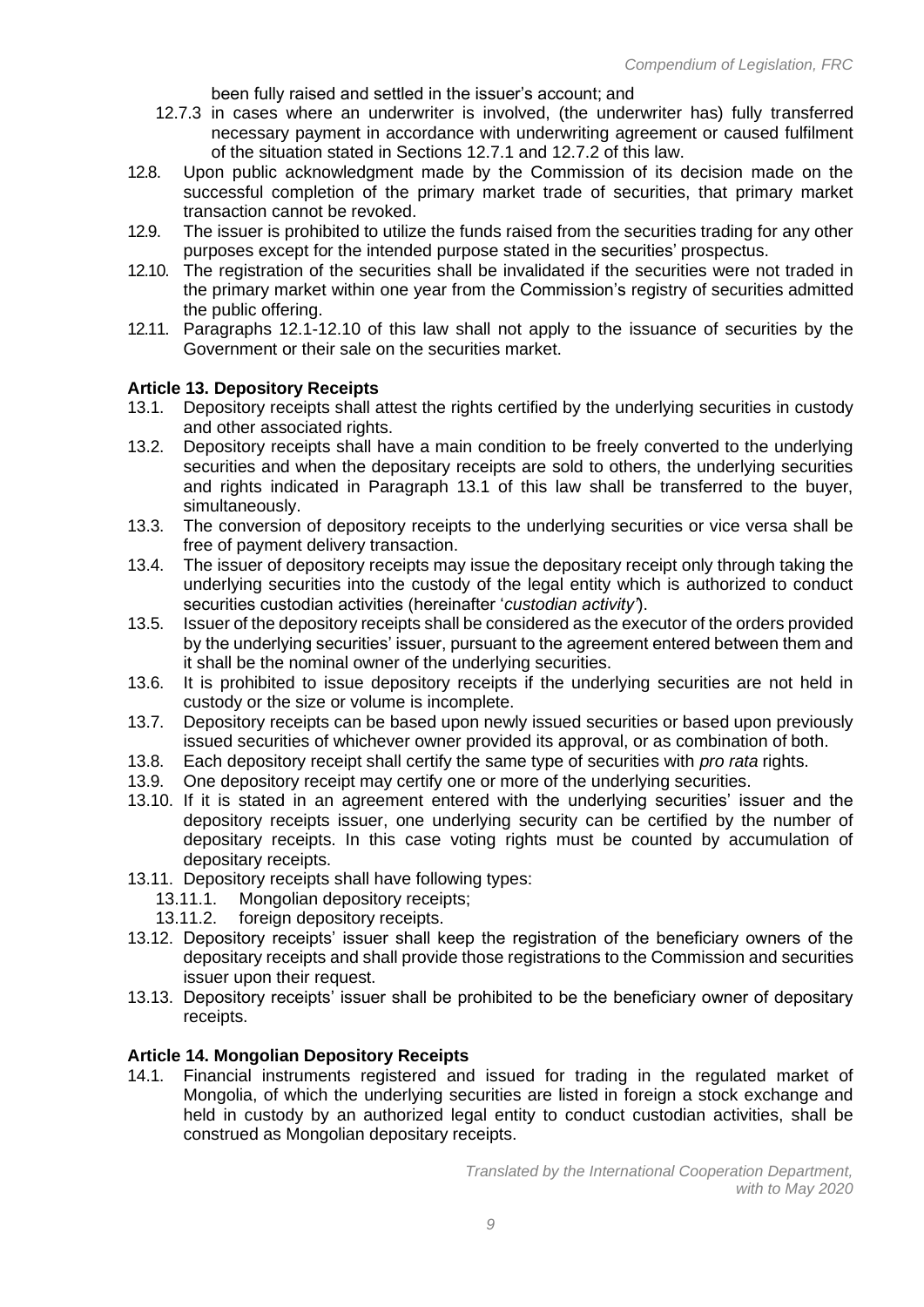- 14.2. Unless otherwise stated in this law, based on the proposal of the Exchange the Commission shall define the types of underlying securities and lists of respective countries' securities markets and countries, of which underlying securities are listed.
- 14.3. It is prohibited to sell in Mongolia the depository receipts of which underlying securities are not included in the list defined by the Commission.
- 14.4. The rights and responsibilities between the depository receipts' issuer and underlying securities' issuer shall be determined by the agreement entered into between them and the main terms of that agreement shall be an inseparable part of the depository receipts' prospectus.
- 14.5. Although the issuer of underlying securities' may prescribe to comply with the legislation of their respective country in the agreement specified in Paragraph 14.4 of this law, the depository receipts issuer shall comply with Mongolian legislation in issuing and selling its Mongolian depository receipts.
- 14.6. The Commission shall determine the conditions and requirements for the Mongolian depository receipts' issuer, and shall set regulation with respect to issuing depository receipts, registering (it) into the registry of securities admitted for public offering, and granting permission for public offering and trading, and disclosing information to the public.
- 14.7. The following items must be reflected in the agreement specified in Paragraph 14.4 of this law:
	- 14.7.1 the depository receipt holder's rights certified by the underlying securities; and rules on exercising those rights, accumulation and representation of the votes attached to underlying securities unto the relevant party and presenting the results of that voting;
	- 14.7.2 an obligation of an underlying securities issuer to provide information, which is required to be disclosed publicly and related with the underlying securities and its issuer, in accordance with rules defined by the Commission, without any constraints; and
	- 14.7.3 on termination of the depository receipts upon first demand made by the depository receipt holder and organizing the registration of the relevant underlying securities ownership rights; and prohibition of termination of depository receipts without the consent of the depository receipt holder.

# **Article 15. Foreign Depository Receipts**

- 15.1. Financial instruments issued through the authorized legal person to conduct custodian activities based upon securities initially issued in Mongolia and issued only by the issuer of depository receipts shall be construed as foreign depository receipts.
- 15.2. Foreign depository receipts may have a title to represent the market and the country in which they shall be traded.
- 15.3. The securities' issuer shall inform to the public, the Commission and the Exchange, in writing, within five working days from which its decision has been made to issue foreign depository receipts based upon its underlying securities.

# **Article 16. Company Debt Instruments**

- 16.1. The company which complies with requirements set by the Commission and the Exchange may issue and offer debt instruments to the public.
- 16.2. The Commission shall define the regulation on registering and public offering of company debt instruments.
- 16.3. A company debt instrument may have a guarantee for its completion of duties.
- 16.4. The total value of the debt instrument to be issued by a company shall not exceed the company's equity value; as well the total value of the debt instrument issued by a company with a third-party guarantee shall not exceed the sum of the equity value of that company and the guarantee amount made by a third party.

### **Article 17. Issuance of Securities in foreign countries by a company listed on the Stock Exchange**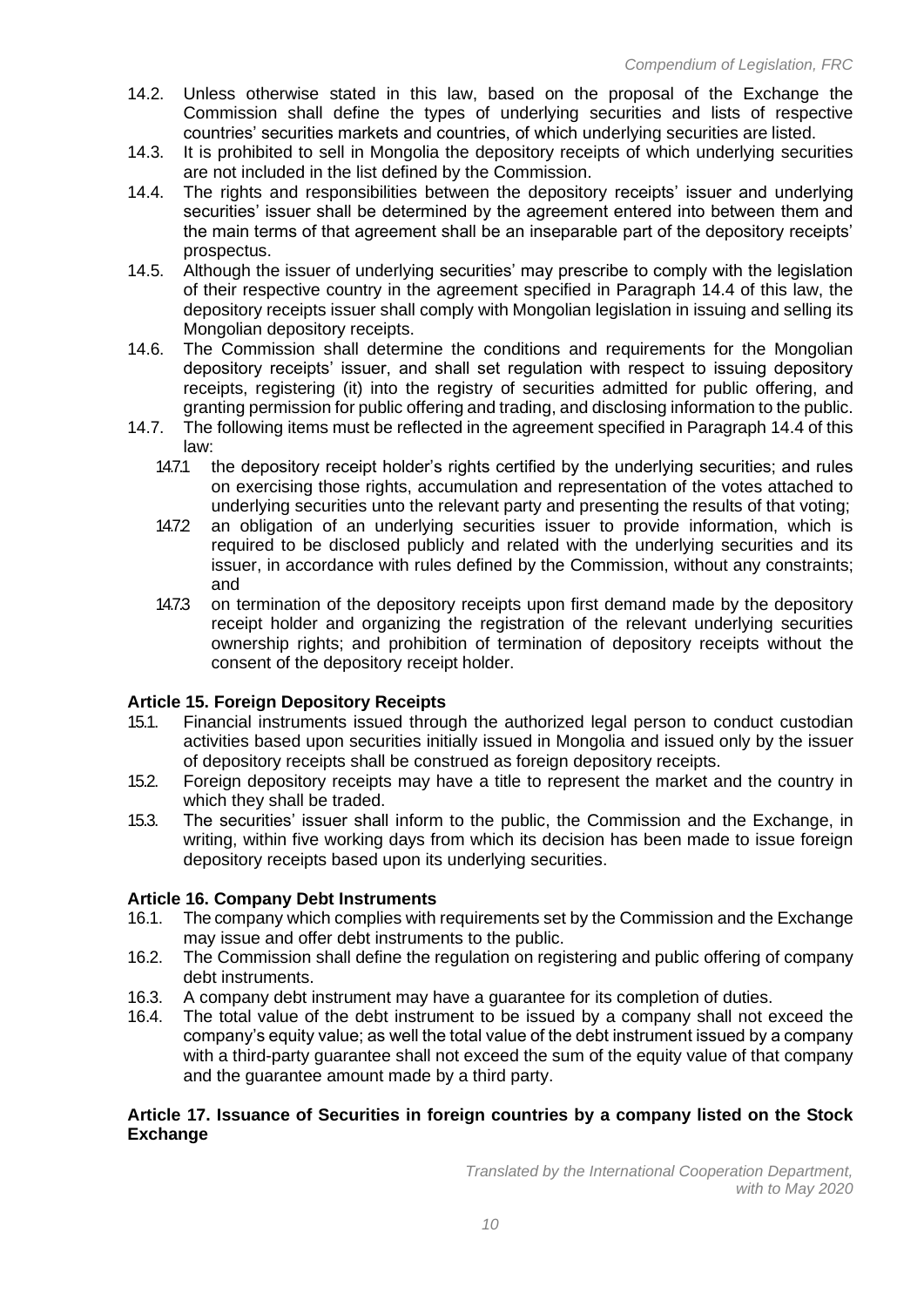- 17.1. Unless otherwise stated in this law, a company listed on the Stock Exchange of Mongolia may dual list and trade a certain part of its securities and depositary receipts on a foreign stock exchange.
- 17.2. In order to issue securities in other countries, the company specified in Paragraph 17.1 of this law shall register (those securities) with the Commission. The Commission shall set the registration regulation.
- 17.3. In case of listing in a foreign stock exchange, a legal person registered in Mongolia shall inform the Commission.

# **Article 18. Issuance of Securities in Mongolia by a Legal Person Listed in Foreign Country**

- 18.1. A legal person listed on a foreign exchange may list and trade its securities on a stock exchange operating in Mongolian territory upon approval of the Commission.
- 18.2. Unless otherwise stated in this law, the regulation and rules to be followed by the securities' issuer stated in Paragraph 18.1 of this law shall be set by the Commission.
- 18.3. The legal person, specified in Paragraph 18.1 of this law, shall reflect in the prospectus of the securities to be issued in Mongolia, about the regulatory differences between Mongolia and the country in which the securities were initially issued, and shall make provisions for investor's potential risks arising from that issuance, and arrangements allowing the investor to exercise his/her rights.
- 18.4. The criteria for foreign securities issuers to issue securities in Mongolia and the list of accepted foreign exchanges shall be defined by the Commission.
- 18.5. The listing rules specified in Paragraph 18.1 of this law shall be endorsed by the Stock Exchange upon approval by the Commission.
- 18.6. Unless otherwise stated in this law, securities issuance in Mongolian securities market by a legal person registered abroad shall not be considered as conducting its operation in Mongolia.
- 18.7. The Section 20.1.3 of this law will not be applicable for the legal person stated in Paragraph 18.1 of this law.

### **Article 19. Trading of Derivative Financial Instruments**

- 19.1. Persons authorized to conduct securities dealing operations may issue derivative instruments and trade them among legal persons which conduct professional investment activities, in accordance with rules of the relevant organization which organizes those trades.
- 19.2. Paragraph 19.1 of this law does not apply in issuance and trading of the asset-backed securities.
- 19.3. The conditions, requirements, criteria and standards for derivative financial instruments, and their trading regulation shall be set by the trading organization and the Commission.
- 19.4. Derivative financial instrument may be issued based on certain securities price and trading index, provided that it is approved by the Commission.

### **Article 20. General Responsibilities of the Securities' Issuer**

- 20.1. Unless otherwise provided by law, a securities issuer shall have the following general obligations:
	- 20.1.1. have their decision to issue securities discussed and made by a meeting of an authorized organization (body);
	- 20.1.2. prepare and submit accurate information and reports which are related to the securities' trade to the Commission and disclose to the public, in compliance with relevant methods and forms within the specified period;
	- 20.1.3. have a number of independent members (of the Board) not less than indicated in the Company Law;
	- 20.1.4. appoint or elect a fit and proper person for authorized positions;
	- 20.1.5. inform the public and shareholders, if the project implementation has changed from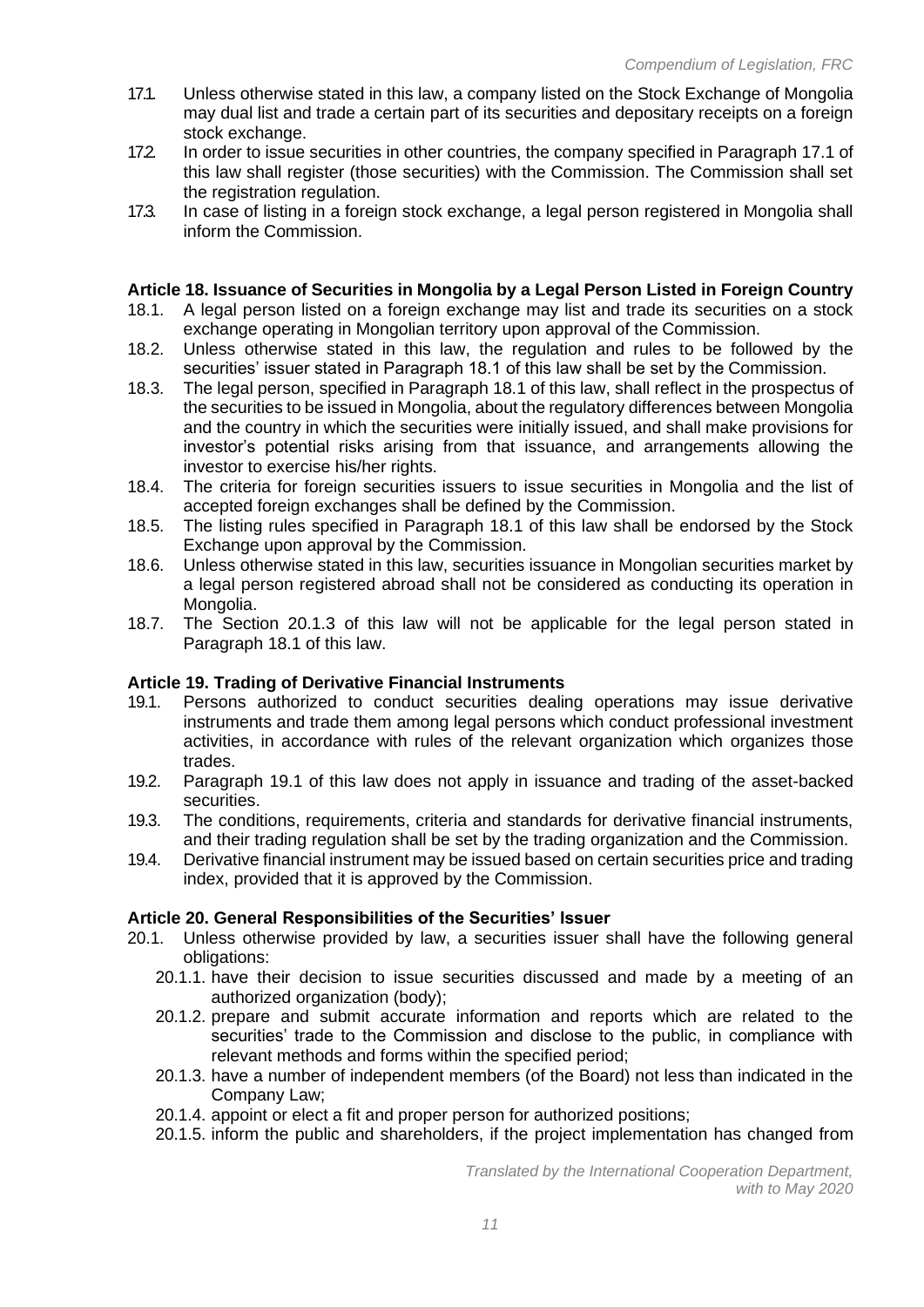which had been stated in the securities' prospectus;

- 20.1.6. submit the mid-year and year-end financial statements, attested by the auditing firm registered with the Commission, to the Exchange and the Commission within the period indicated in Article 13 of the Law on Accounting;
- 20.1.7. disclose to the public information regarding the company's operational and financial situation in accordance with the regulation set by the Commission;
- 20.1.8. disclose shareholders' meeting decisions immediately and to submit to the Commission and the Exchange relevant information and documents within three working days after the meeting was held;
- 20.1.9. report immediately to the public upon acknowledgment of the situations that may affect the price and volume of the securities at a noticeable level (or materially);
- 20.1.10. comply with corporate governance principles endorsed by the Commission.
- 20.2. *(Paragraph revoked on 18 February 2015)*
- 20.3. The Exchange shall define the types of information and its public disclosure rules, which may affect the price and volume of the trade at a noticeable level (or materially), upon the approval of the Commission.

#### **Article 21. Demanding Information related to Securities' Issuer and Making a Claim**

- 21.1. In accordance with the defined regulations, the Commission has a right to demand information from the securities' issuer and its related persons, if the following circumstances are created or may be created.
	- 21.1.1 conducted or conducting unlawful operations such as fraud, deceit and swindling or violation of the investors' interest has occurred;
	- 21.1.2 the company was established for unlawful purposes such as for fraud, deceit and swindling;
	- 21.1.3 a founder, a majority shareholder or an authorized person of a company conducted unlawful actions such as deceiving and swindling the company and its investors; and
	- 21.1.4 information to be disclosed to investors and the public has not been provided pursuant to the regulations.
- 21.2. The Commission may submit a claim to the court against the issuer or the authorized persons of the Company, on behalf of the investors, if the Commission considered that they conducted unlawful actions and violated the interests of the investors and shareholders.
- 21.3. The contradicting amendments with the court decisions shall be prohibited to be added to the Charter of the issuer.

### **CHAPTER THREE. FULL ACQUISITION OF A COMPANY OR ACQUISITION OF ITS MAJORITY STAKE**

### **Article 22. Take-Over Offer**

- 22.1. An offer to take over a company's shares (hereinafter '*offer')* shall be made in the following forms:
	- 22.1.1 A shareholder solely or jointly with its related persons or a person who does not own shares of this company makes an offer to acquire all of the equity securities or more than the controlling interest voluntarily; and
	- 22.1.2 A shareholder who purchased the controlling interest of the company solely or jointly with its related parties makes an offer in order to perform its obligation under Paragraph 57.1 of the Company Law.
- 22. The organization, which operates custodian activities, shall inform within five working days to the Commission, the Stock Exchange and the public via its website about the obligations occurred in relation with the purchase of the controlling interest of the company, specified in Section 22.1.2 of this law, since execution of that purchase (transaction).
- 22.3. The company controlling shareholder solely or together with its related persons shall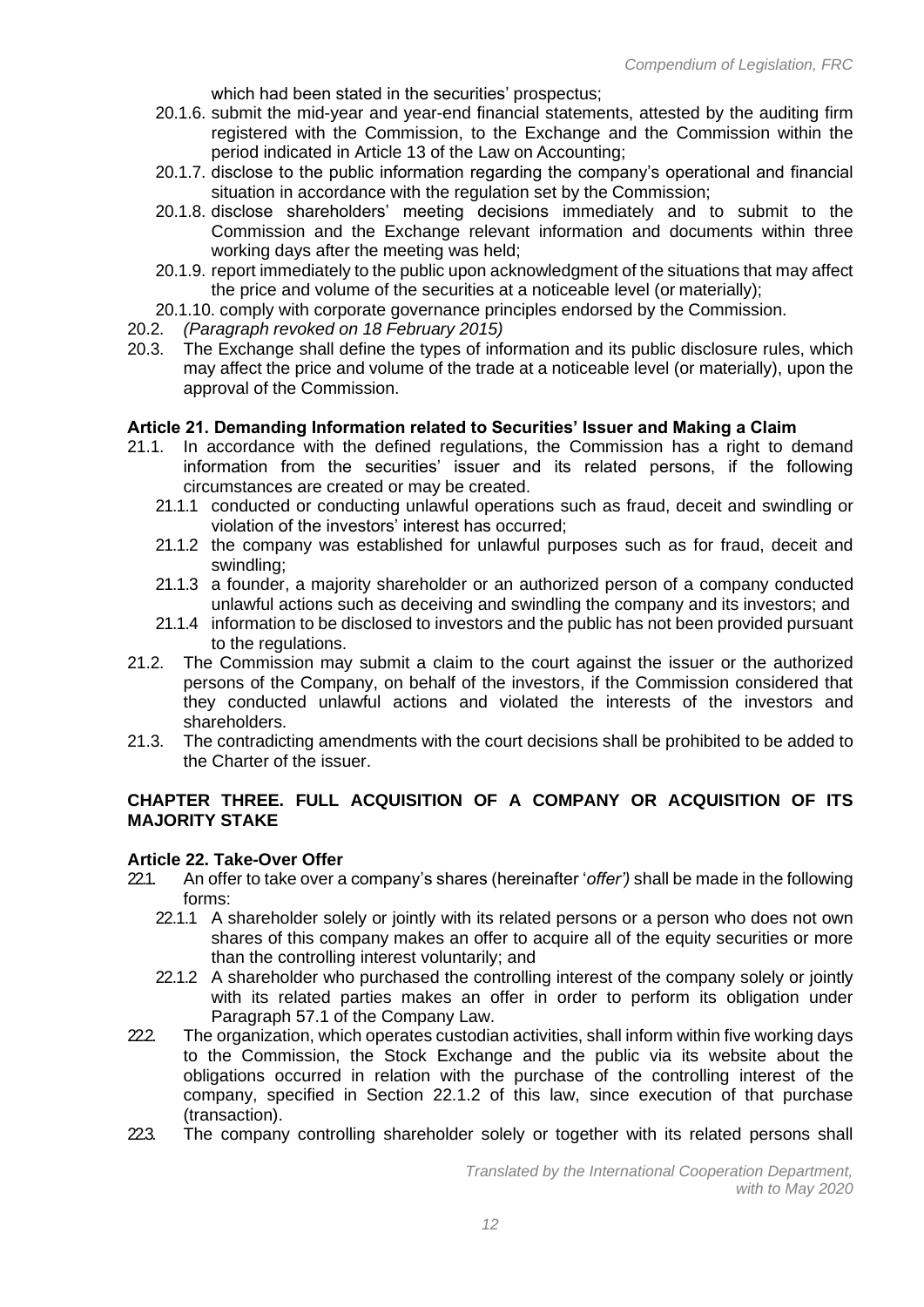inform the Commission, Stock Exchange and the public via its website about every occasion of a five per cent increase or decrease in the share volume of the controlling shareholders in the company within five working days.

- 224. An offeror shall notify the Commission and public about its offer to acquire the company simultaneously.
- 22.5. An offeror shall comply with the rules specified in Paragraph 57.1 of the Company Law during its share purchase offer delivery for the shareholders; and the information related to that take-over shall be disclosed to all interested parties simultaneously.
- 22.6. The following information shall be included in the information to be disclosed to the public in relation with the company share purchase offer:
	- 22.6.1 offeror's family name, surname, given name, permanent residential address; in the case of a legal entity the name and address of that entity, its office address; and
	- 22.6.2 total volume of shares offering to buy and the minimum price to pay for each share.
- 227. The offer shall be valid for not less than one month but not more than three months.
- 22.8. The offeror shall inform the company's Board of Directors before applying to the Commission regarding the take-over offer.
- 229. The offering price of the offeror to buy shares shall be not less than the market price of that particular share and the Commission shall define a methodology of defining market price on the bases of a proposal of the Stock Exchange.

# **Article 23. Conduct of a Take-Over**

- 23.1. The Commission shall set rules with respect to the conduct of a take-over.
- 23.2. The following matters shall be included in the rule specified under the Paragraph 23.1 of this law:
	- 23.2.1 methods and type to offer;
	- 23.2.2 content of documents related to the offer and timeframe to inform the public;
	- 23.2.3 proof of financial capability to ensure completion of a takeover offer (hereinafter '*take over*');
	- 23.2.4 actions to be taken by the company management in relation with the take-over;
	- 23.2.5 rights, liabilities and responsibilities of the parties engaged in the take-over;
	- 23.2.6 regulatory actions in the securities trade in relation with the take-over;
	- 23.2.7 surveillance on the offering and conduct of the take-over;
	- 23.2.8 prohibited matters in a take-over; and
	- 23.2.9 any other additional requirements that the Commission considers necessary to ensure appropriate conduct of a take-over.
- 23.3. It is prohibited to pursue takeover attempts without making an offer or making the offer without compliance with the regulations set by the Commission.
- 23.4. If the person specified in Section 22.1.1 of this law and its related persons did not comply with the regulation on the conduct of take-over specified in this law, all shares purchased through that transaction, shall have no voting rights.
- 23.5. If a person specified in Section 22.1.2 of this law and its related parties did not perform its obligation specified in Paragraph 57.1 of the Company Law or breached the take-over rules specified in this law, all shares under that shareholder's ownership shall have no voting rights.
- 23.6. The Commission shall disclose information on the shares deprived of their voting rights to the public within fifteen days through its website.

# **CHAPTER FOUR. REGULATED OPERATIONS**

# **Sub-chapter One. General Regulation**

### **Article 24. Regulated Operations**

24.1. The following operations shall be considered as regulated operations: 24.1.1. securities brokerage;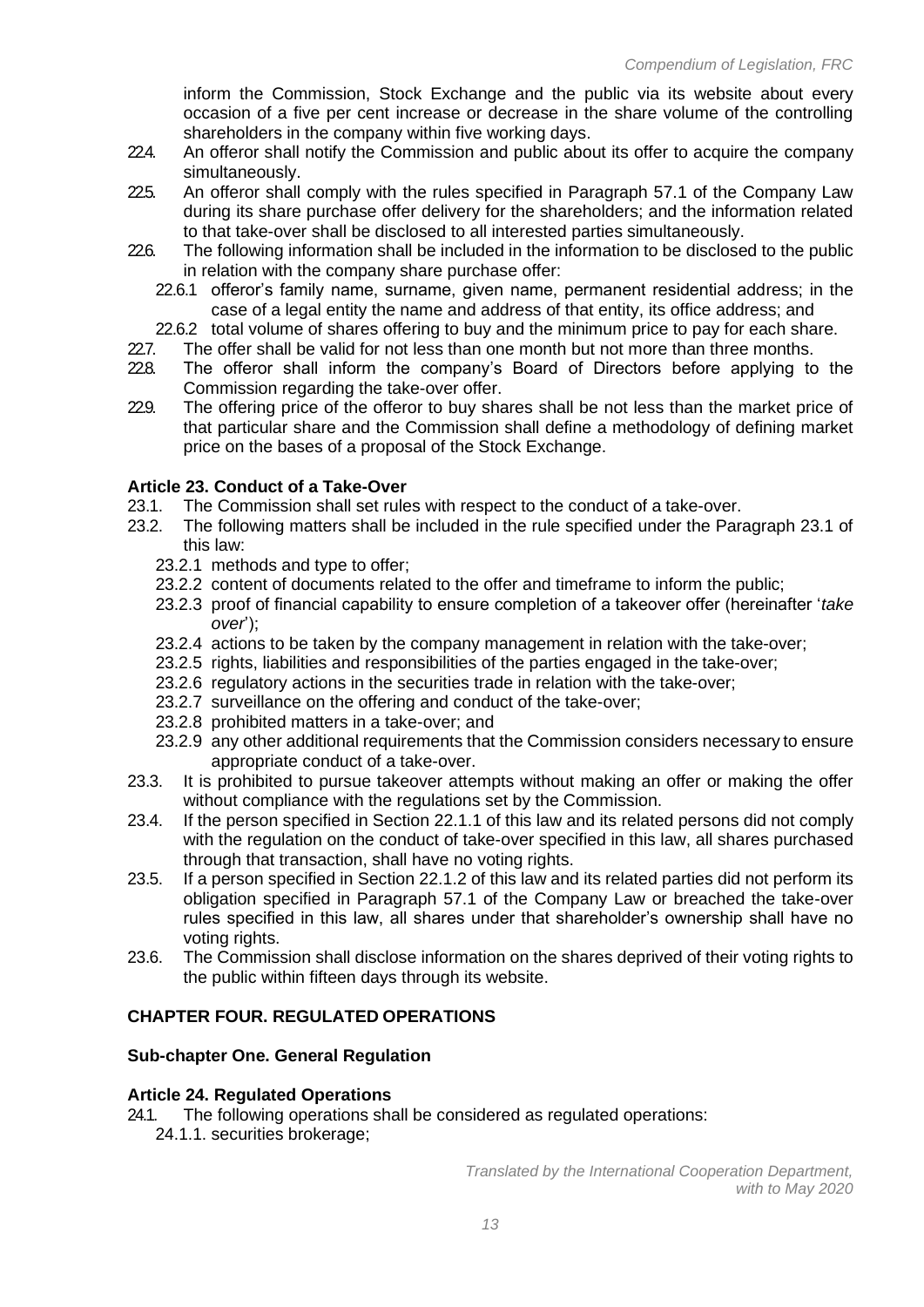- 24.1.2. securities dealing;
- 24.1.3. securities investment consultancy;
- 24.1.4. securities trust;
- 24.1.5. underwriting;
- 24.1.6. securities ownership rights registration;
- 24.1.7. securities trade clearing;
- 24.1.8. securities trade settlement;
- 24.1.9. centralized depository of the securities;
- 24.1.10. custody;
- 24.1.11. securities trading;
- 24.1.12. investment fund;
- 24.1.13. investment management;
- 24.1.14. financial rating;
- 24.1.15. legal advisory services for the securities market participants;
- 24.1.16. asset appraisal services for the securities market participants;
- 24.1.17. auditing service for the securities market participants;
- 24.1.18. other operations prescribed as regulated by the Commission.
- 24.2. Operations specified in Sections 24.1.1-24.1.14 and 24.1.18 of this law shall be operated on the bases of special permits granted by the Commission.
- 24.3. Authorized legal entity to operate as stated in Sections 24.1.15-24.1.17 of this law shall be performed upon registration by the Commission by fulfilling conditions and set requirements.
- 24.4. The special permit specified in Section 24.1.14 of this law shall be granted by the Commission upon consensus made with the Bank of Mongolia.
- 24.5. A shareholder of a regulated person stated in Sections 24.1.1-24.1.11, 24.1.13 and 2.1.18 of this law is prohibited from selling, trading, pledging and transferring the shares in any other shall mean without consent from the Commission; and this provision shall apply to the influential shareholders of the regulated person with the form of public (or joint stock) company.
- 24.6. A regulated person conducting operations stated in Sections 24.1.1-24.1.14 and 24.1.18 of this law shall establish its branch or representative offices upon Commission's approval.
- 24.7. The commercial name of a regulated person running operations stated in Sections 24.1.1-24.1.14 and 24.1.18 of this law shall consist of its given name and the detailed mark of '*Securities' Company*', or abbreviated mark of '*SC*'.
- 24.8. It is prohibited for legal persons other than stated in Paragraph 24.7 of this law to use the detailed mark of '*Securities' Company*' or abbreviated mark of *'SC*' in its commercial name.
- 24.9. The Paragraph 24.7 of this law shall not apply to organizations which operate as stock exchange, central depositary and commercial bank.

# **Article 25. Principles for Regulated Operations**

- 25.1. Regulated persons shall comply with the following principles in their operations.
	- 25.1.1. implement legislation, regulations, rules and public norms;
	- 25.1.2. know and study investment objectives and opportunities of the client;
	- 25.1.3. provide clients with information and advice necessary for them to make an informed investment decision;
	- 25.1.4. avoid conflicts of interest with the client and other relevant persons; and to inform the client immediately if a conflict of interest arises;
	- 25.1.5. not to promote self-interest over interests of the client, and not to utilize for self-benefit information obtained in the course of providing services;
	- 25.1.6. ensure security for customers' assets by separating each customer's account from its own and others' accounts;
	- 25.1.7. possess financial resources sufficient to run the operations and to overcome potential risks;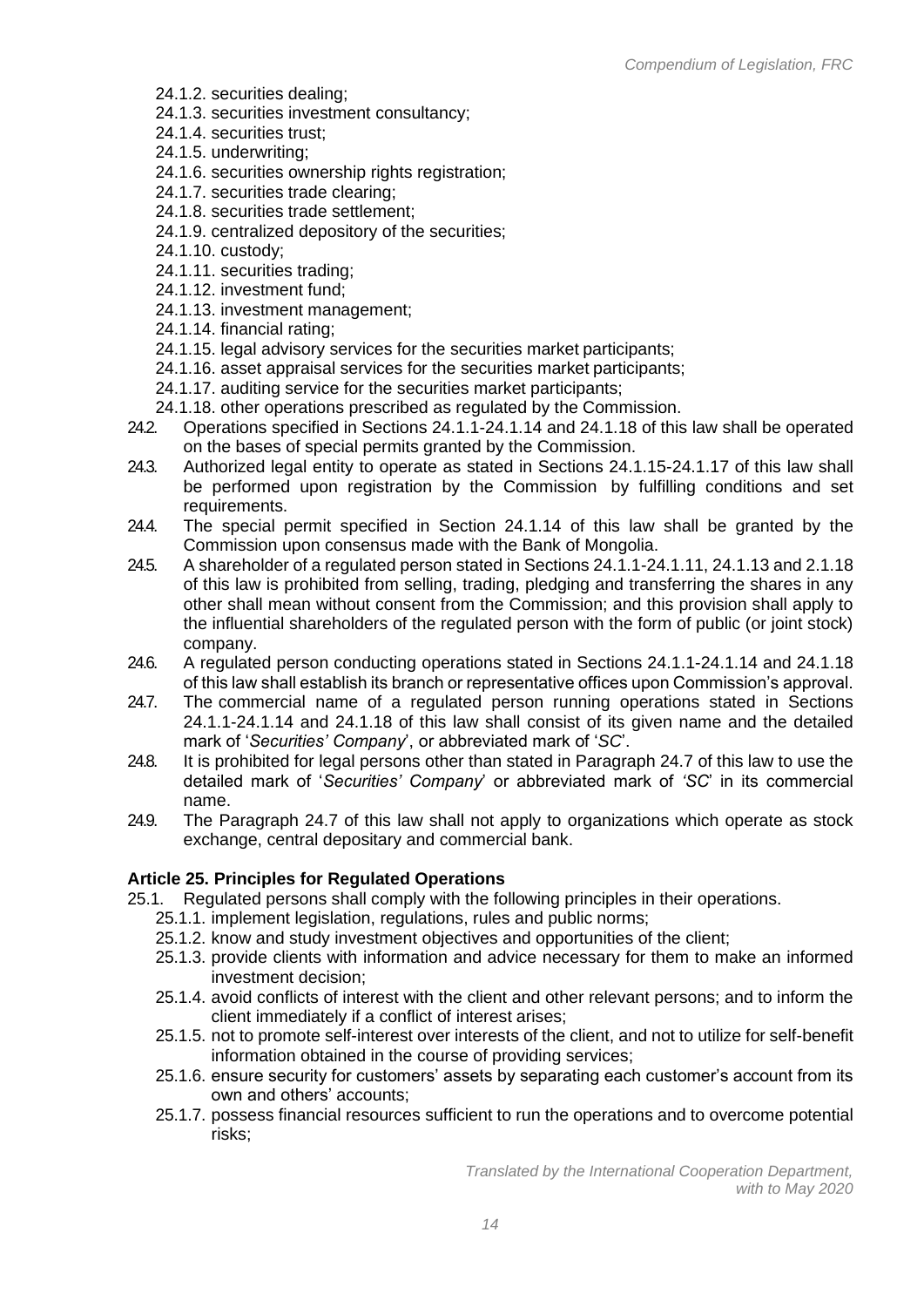- 25.1.8. to coordinate internal operations effectively and establish internal surveillance (or compliance) structure;
- 25.1.9. record and keep primary-level records and documents with respect to the operations pursuant to the standards;
- 25.1.10. have adequate human resources which will meet the requirements to operate with special permits; and
- 25.1.11. not to conduct any other operations unrelated to the operation with special permits.

# **Article 26. Set of Regulations on Regulated Operations**

- 26.1. Relations with conducting regulated operations in the securities market shall be regulated by a set of regulations approved by the Commission.
- 26.2. The set of regulations for regulated operations shall consist of the following regulations, rules, guidance and instructions:
	- 26.2.1. regulation on granting, extension, suspension, reinstatement and revocation of the special permits referred in Paragraph 24.2 of this law; and rule on measures to take in case of a suspension and revocation of special permits;
	- 26.2.2. conditions and requirements for regulated persons, methods and criteria for determining their solvency and regulation on the supervision of their operations;
	- 26.2.3. regulation on establishment, utilization, and monitoring of the risk fund for regulated persons;
	- 26.2.4. unless otherwise stated in this law, setting the maximum limit on service charges and fees of regulated persons.
	- 26.2.5. regulation on the submission of information stated in this law to the Commission and disclosure to the public; and rule on supervision on that procedure;
	- 26.2.6. regulation on advertisement activities by the regulated persons and the securities' issuers;
	- 26.2.7. regulation and instruction on provision of the services for customers and its documentation;
	- 26.2.8. regulation on receipt and execution of customer orders;
	- 26.2.9. regulation on appointment of authorized persons at regulated entities, and defining fit and proper candidates;
	- 26.2.10. regulation on collection, maintenance and transfer of archive documents of the regulated persons.
	- 26.2.11. instructions on information and report submission to the Commission;
	- 26.2.12. condition and requirements on opening branches and representative offices of the regulated persons;
	- 26.2.13. setting the amount of regulatory fees for the regulated persons;
	- 26.2.14. regulation on delivery of information on related parties and regulated persons to the Commission and its public disclosure.

### **Sub-chapter Two. Granting Special Permits for the Legal Persons to Operate Regulated Activities and their Registration**

### **Article 27. Application to Acquire Special Permits**

- 27.1. A legal person, willing to obtain special permits stated in Paragraph 24.2 of this law, shall submit an application to the Commission according to set forms.
- 27.2. The following documents shall be attached to an application stated in Paragraph 27.1 of this law, in addition to those defined in the Law on Special Permits of Business Entities:
	- 27.2.1 copy of a legal person's company charter;
	- 27.2.2 information regarding the founders or shareholders, payment capacity of the company, reference document that no overdue loans are outstanding at banking or financial institutions, or in any other legal persons, information confirming that (an applicant) is fit and proper;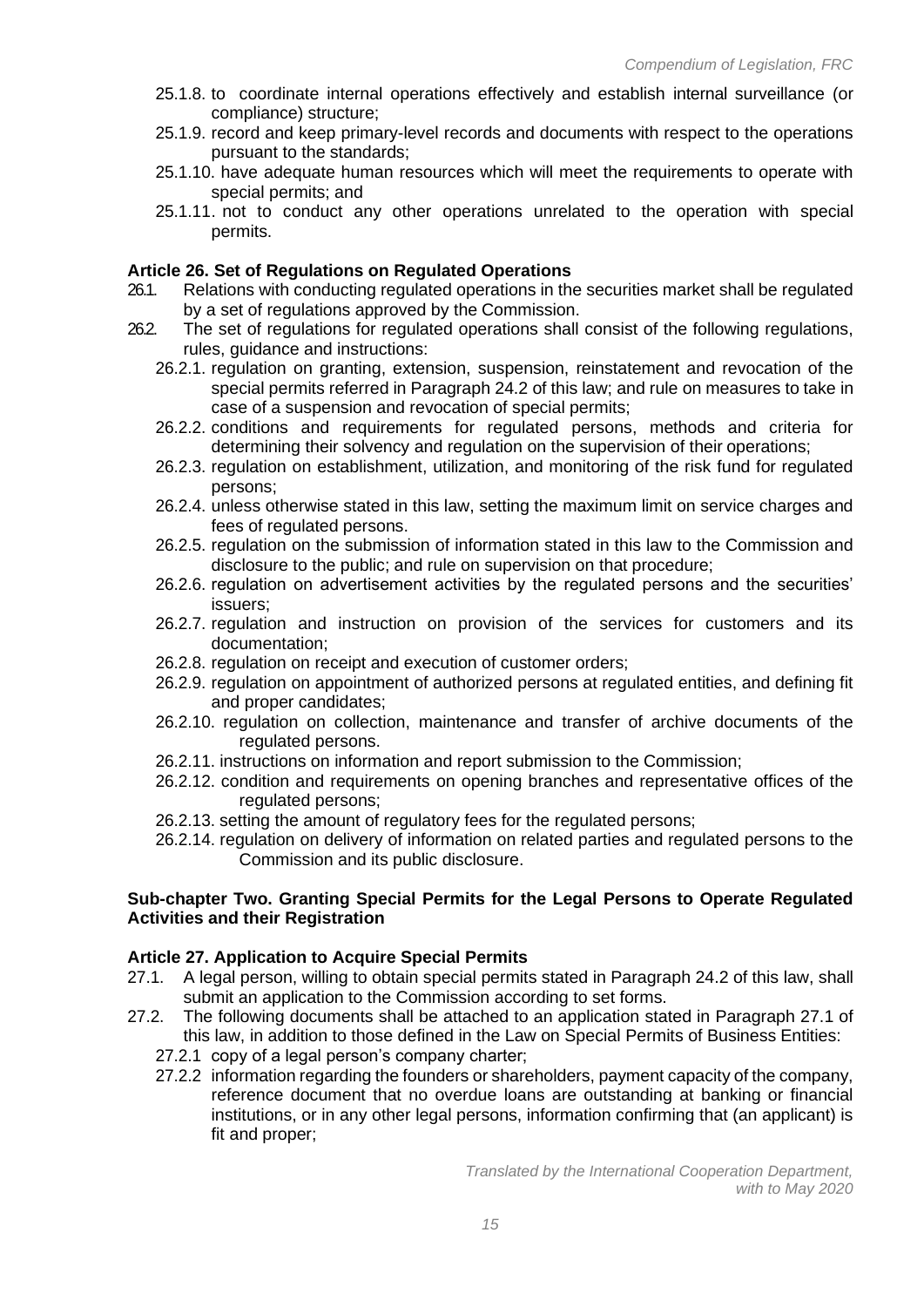- 27.2.3 proof document on fulfilment of the minimum amount of share capital and current assets (criteria);
- 27.2.4 proof document on its employment that it has employed qualified personnel with sufficient professional experience and expertise;
- 27.2.5 proof document on its fulfilment of the requirements for the office, equipment and software;
- 27.2.6 business and risk management plan for conducting special permit operations for at least three years; and
- 27.2.7 other additional information and documents prescribed by regulations defined by the Commission.
- 27.3. In the event if a bank, its parent, or a legal entity that is a member of a banking group or owns more than five percent of the bank's shares issues a request to the Commission for conducting regulated activities, the relevant procedures set forth in the Banking Law shall be followed.
- 27.4. A legal person willing to obtain special permits for securities clearing, settlement, or custodian operation shall have connected its electronic network with the electronic trading network of the Stock Exchange; and relevant documents shall be attached to an application stated in Paragraph 27.1 of this law.
- 27.5. A legal person willing to obtain a special permit for securities trading operation shall have connected its electronic network with the network of the securities clearing and settlement organization; and relevant documents shall be attached to an application stated in Paragraph 27.1 of this law.

### **Article 28. Granting of Special Permits**

- 28.1. The Commission shall grant special permits, provided that an applicant meets the following conditions and requirements:
	- 28.1.1 conducting regulated operations shall not contradict with other operations of the applicant, and it is considered that no conflicts of interest will occur;
	- 28.1.2 the authorized person (of the applicant) is considered as fit and proper;
	- 28.1.3 (an applicant) satisfies human resource requirements prescribed by the Commission;
	- 28.1.4 (an applicant) satisfies the minimum capital and current asset requirements prescribed by the Commission;
	- 28.1.5 (an applicant's) office, equipment and software satisfies the requirements for conducting special permit operations; and
	- 28.1.6 the legal person satisfies other additional conditions and requirements prescribed by the Commission pursuant to this law.
- 28.2. The Commission shall refuse to grant a special permit, if it considers that the applicant does not satisfy the conditions and requirements necessary for conducting the regulated operation.

# **Article 29. Suspension of a Special Permit**

- 29.1. Under the following circumstances, the Commission may suspend a special permit by the term defined in the Law on Special Permits of Business Entities:
	- 29.1.1. upon request by the special permit holder;
	- 29.1.2. if the special permit holder breached this law and regulations defined by the Commission; and the petition for suspension of the special permit is filed by the Stock Exchange, securities trade clearing, settlement and depository organization is valid;
	- 29.1.3. (the special permit holder) has violated or no longer fulfils terms, conditions, and requirements of the special permits;
	- 29.1.4. the special permit holder fails to comply with orders given by the Commission pursuant to Article 66 of this law;
	- 29.1.5. the special permit holder fails to provide information on time, as required by the Commission and provides inaccurate, contradicting, false, incorrect, incomplete, and misleading information;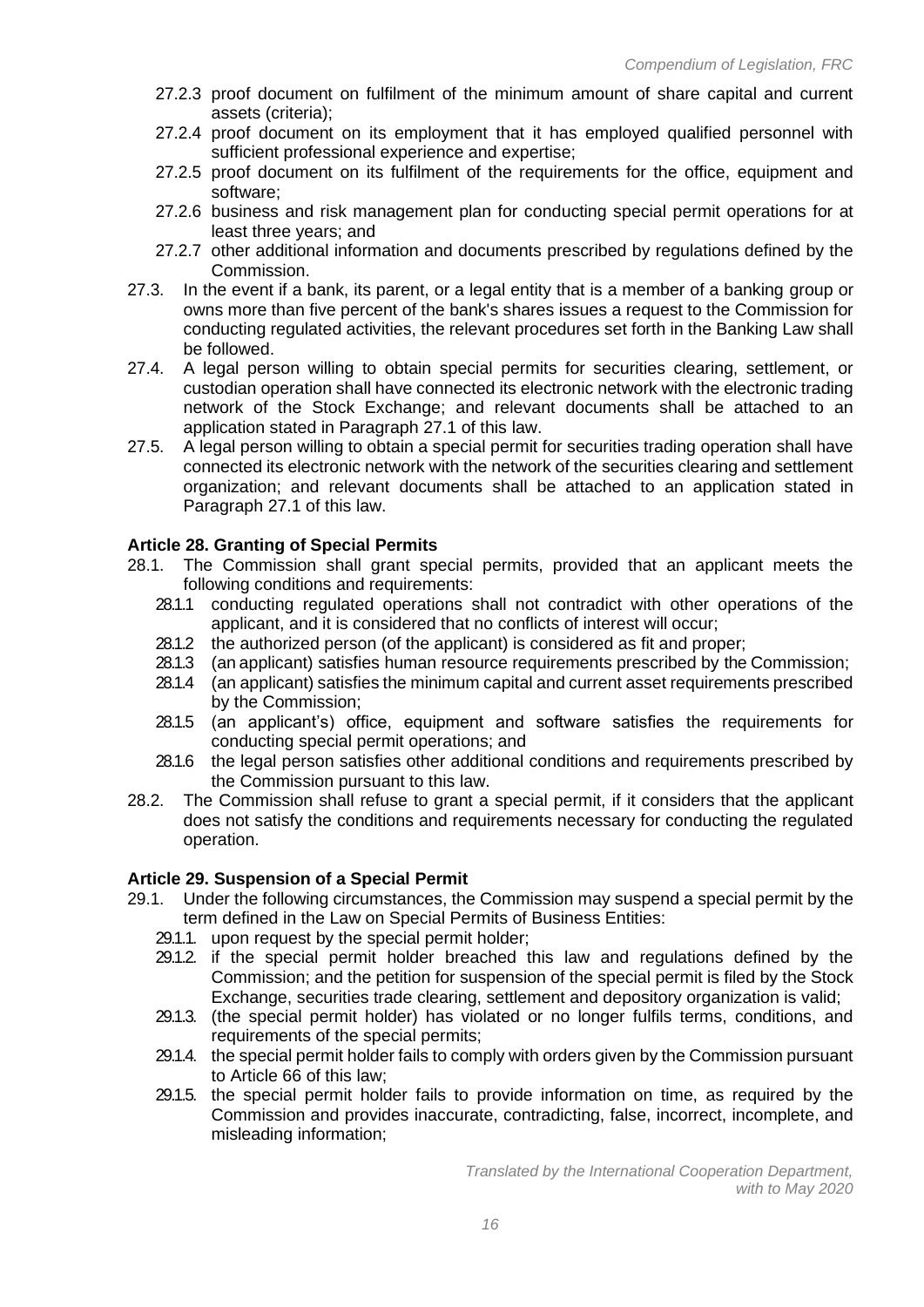- 29.1.6. the authorized person of a legal person fails to maintain fit and proper status; or
- 29.1.7. the special permit holder fails to pay the regulatory service fee within the specified time.
- 29.2. Upon remedy of the circumstances for the special permit suspension, a special permit holder may file a petition for reinstatement of the special permit to the Commission.
- <span id="page-17-0"></span>29.3. The Commission shall resolve the petition referred to in Paragraph 29.2 of this law within 30 days.
- 29.4. The suspension of a special permit shall not constitute grounds for change of initial terms granted by the special permit.

#### **Article 30. Revocation of a Special Permit**

30.1. Under the following circumstances, the Commission shall revoke a special permit:

- 30.1.1. upon request issued by the special permit holder;
- 30.1.2. (a special permit holder) fails to remedy violations during the suspension period and requests to submit to the Commission its petition to reinstatement of its special permit;
- 30.1.3. upon repeated and/or serious (or material) violations of the conditions and requirements of the special permit;
- 30.1.4. (a special permit holder) causes substantial damage to a client;
- 30.1.5. (a special permit holder) has not conducted operations with the special permit for a period of a year;
- 30.1.6. upon bankruptcy or liquidation of the legal entity; and
- 30.1.7. upon occurrence of other contradicting circumstances with respect to conducting the regulated operation.
- 30.2. A revoked special permit shall not be reinstated.

#### **Article 31. Consequences of Suspension and/or Revocation of a Special Permit**

- 31.1. The Commission shall inform the special permit holder of its decision referred to in Article[s](#page-17-0) [29, and 30](#page-17-0) of this law, in writing; and following information shall be specified in that decision:
	- 31.1.1. grounds for the decision;
	- 31.1.2. the effective date of the decision; and
	- 31.1.3. follow-up actions, assignments and official notices to be undertaken in relation to decisions made.
- 31.2. A suspension or revocation of a special permit shall not constitute grounds for termination of an agreement or a transaction between that legal entity and third parties, or a waiver from the compensation liabilities of damages caused to others in respect of any such agreement or transaction.
- 31.3. For customer protection purposes, a legal entity, whose special permit is suspended or revoked, is prohibited to enter any agreement or a transaction, unless it is permitted by the Commission.

#### **Article 32. Follow Up Actions by the Commission after Suspension, Reinstatement and Revocation of a Special Permit**

- 32.1. The Commission shall inform the public within five working days following its decision for suspension, reinstatement or revocation of a special permit.
- 32.2. Transfer of the duties to service clients during a suspension period; as well as transfer of the rights and responsibilities held for clients after revocation of the special permit to another legal person shall be conducted according to regulation defined by the Commission.
- 32.3. The Commission may take measures to suspend rights to enter (manage) into customers' accounts, or to organize transactions; or may freeze and segregate its property or monetary assets during the suspension period, if deemed necessary.
- 32.4. The Commission may take measures to restrict rights to enter (manage) into customers'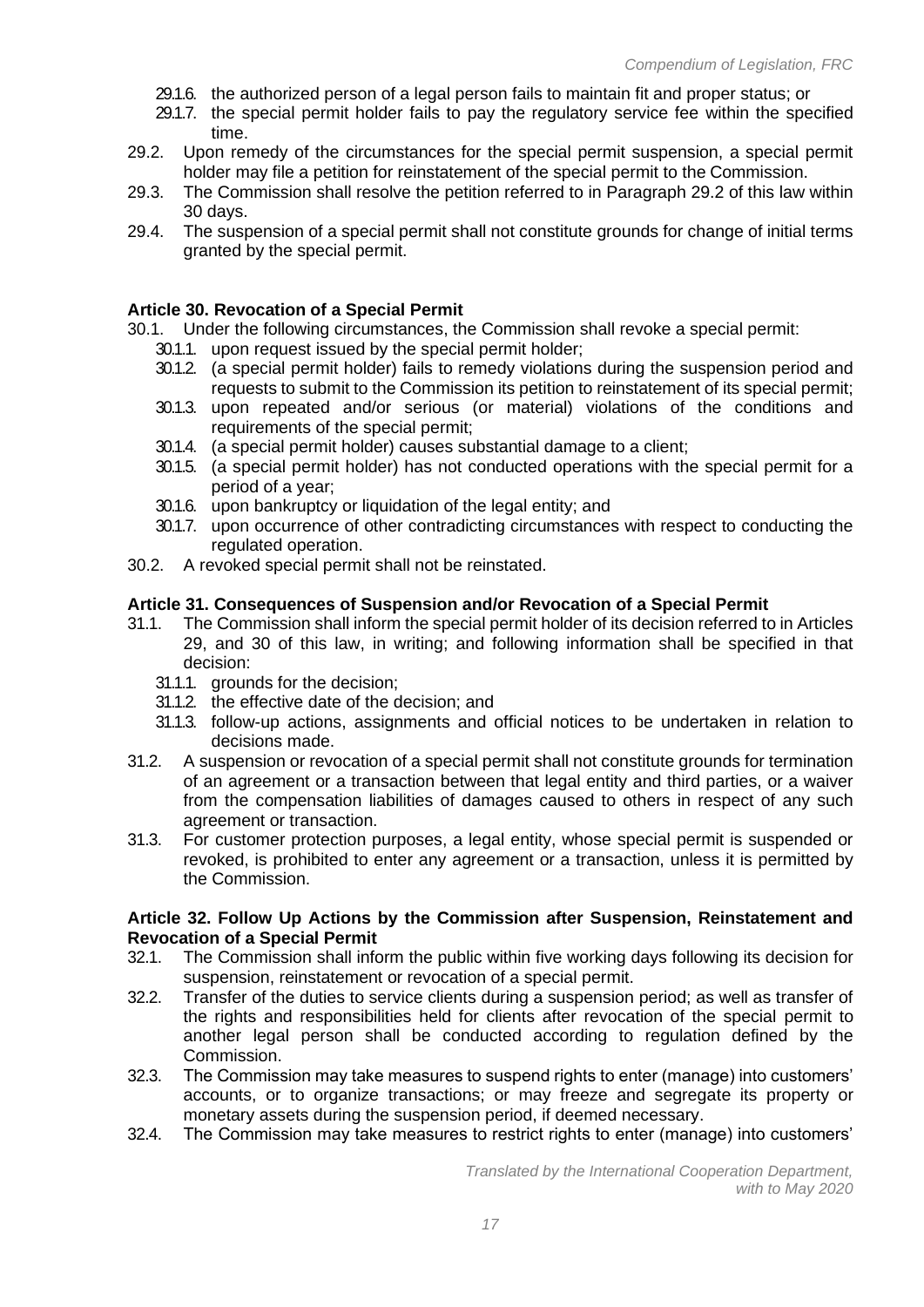accounts, or to organize transactions; or may freeze and segregate its assets; or may take into protective archive documents related with its operation, in order to protect investor rights and ensuring market stability.

- 32.5. The legal entity, whose special permit is revoked, is obliged to endorse a decision regarding its liquidation, unless it operated other operations with special permits, through hearing of its authorized organization, within 45 days of the special permit being revoked.
- 32.6. The Commission shall appeal to the court for enforced liquidation of the legal entity, which has not made a decision to liquidate within a deadline stated in Paragraph 32.5 of this law.

### **Article 33. Regulated Operations to be conducted upon Registration**

- 33.1. The operations stated in Sections 24.1.15-24.1.17 of this law shall be conducted upon registration with the Commission.
- 332 A legal entity willing to undertake operations stated in Sections 24.1.15-24.1.17 of this law shall satisfy the following criteria:
	- 33.2.1. have a defined number of lawyers, which are qualified for selection and permanently employed on contract, if the legal entity is to provide legal advisory services;
	- 33.2.2. have a defined number of appraisers, which are permanently employed on contract and hold special permits to conduct asset appraisal (valuation), if the legal entity is to provide asset valuation services; and
	- 33.2.3. have a defined number of auditors, which are permanently employed on contract and hold special permits to conduct auditing, if the legal entity is to provide auditing services.
- 33.3. The Commission shall set the conditions and requirements for each of the regulated operations indicated in Sections 24.1.15-24.1.17 of this law, considering relevant opinions of the securities market's self-regulatory organizations stated in Article 69 of this law, Lawyers Association stated in Article 44 of the Law on Lawyers Association, professional organization for assets appraisal, and the Institute of Certified Public Accountants stated in Article 13 of the Law on Auditing.
- 33.4. The Commission may organize professional training in collaboration with respective professional organizations for employees of the registered legal entities.
- 33.5. The Commission shall resolve the application for registration, within 20 working days of its receipt.
- 33.6. The Commission shall reject applications in the following situations:
	- 33.6.1 (an applicant) has not satisfied criteria set out in Paragraph 33.2 of this law;
	- 33.6.2 (an applicant) has not satisfied conditions and requirements set out in Paragraph 33.3 of this law;
	- 33.6.3 the financial capacity of the legal person, which undertakes such services, is insufficient;
- 33.7. The Commission shall delist the legal entity in the following situations:
	- 33.7.1. upon request submitted by that legal entity;
	- 33.7.2. upon provision of services not in compliance with rules and standards; and critical (or material) professional default made; or
	- 33.7.3. its violation of law is proven.
- 33.8. The Commission shall not re-register the legal entity within three years, of its delisting from the registration.
- 33.9. The registration of the Commission shall be valid except for the circumstances set out in Paragraph 33.7 of this law.

#### **Article 34. Right to File Appeal**

- 34.1. In the event of disagreement with the decision of the Commission stated in Paragraphs 28.2, 29.1, 30.1, 33.7, and 33.8 of this law, a person shall have 14 days to file an appeal with the Monitoring Council pursuant to the Article 28 of the Law on the Legal Status of the Financial Regulatory Commission.
- 34.2. Filing of an appeal as set out in Paragraph 34.1 of this law shall not constitute grounds for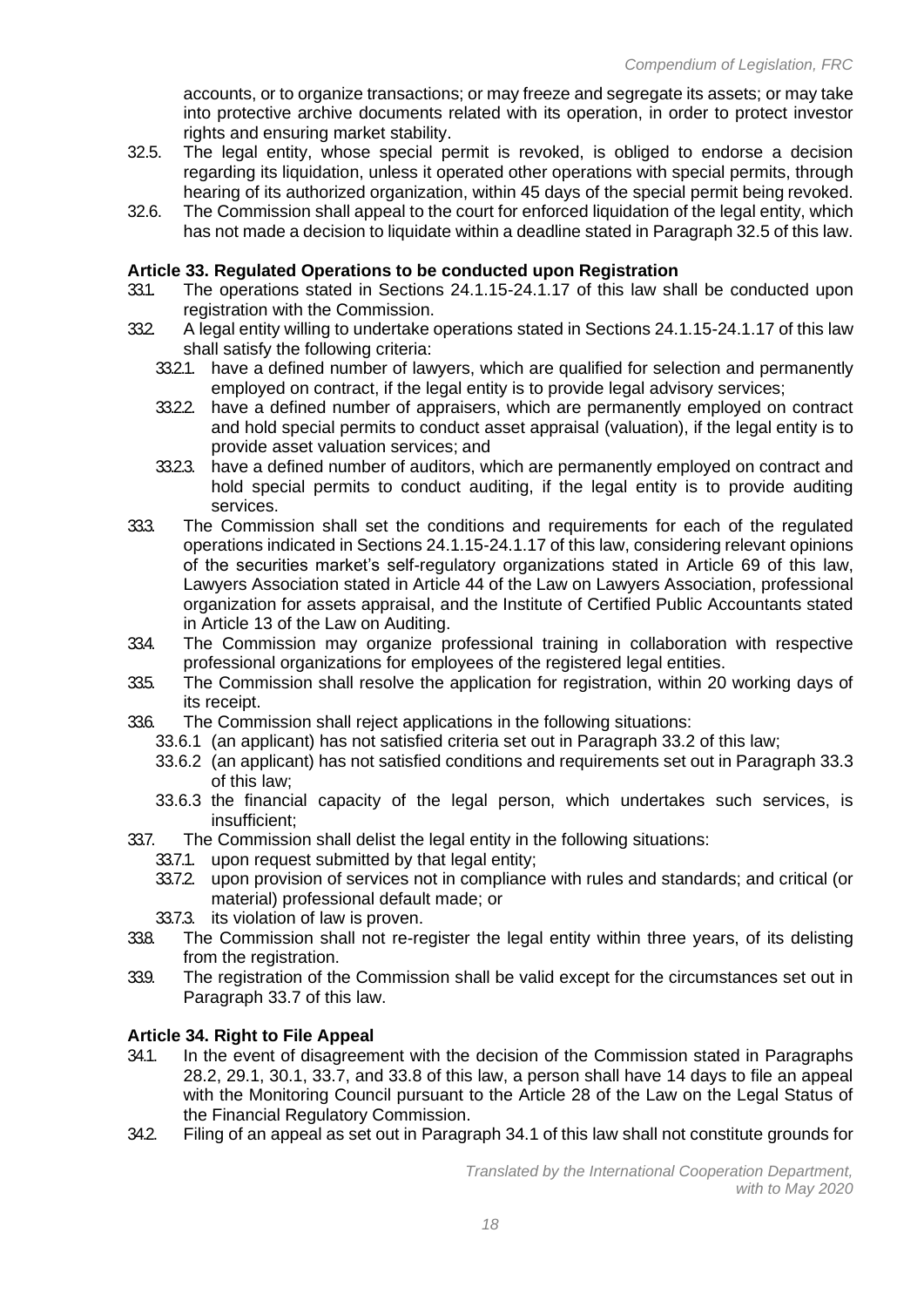suspension of the decision and only upon the decision of the Monitoring Council, the enforcement of the Commission's decision may be temporarily suspended.

- 34.3. The Commission shall be obliged to enforce the lawful decisions rendered by the Monitoring Council.
- 34.4. In the event of disagreement with the decision of the Monitoring Council, court resolution may be sought.

### **Sub-chapter Three. Granting a right to a professional participant**

### **Article 35. Granting a Right to a Professional Participant (employee)**

- 35.1. A professional to work for a legal entity with regulated operations shall obtain a right (or an authorization) from the professional association stated in Paragraph 69.2 of this law.
- 35.2. The authorization to be granted to a professional shall have certain types and ranks dependent upon the level of expertise and types of services to be provided.
- 35.3. The Commission shall define the types and ranks stated in Paragraph 35.2 of this law, considering opinions of the professional associations and self-regulated organizations of the securities market.
- 35.4. The right stated in the Paragraph 35.1 of this law shall be granted for a three years' term to an individual who passed the professional selection, based on the conclusion of the Professional Board stated in Paragraph 35.5 of this law.
- 35.5. The professional selection process shall be conducted by the Professional Board and it shall consist of nine members.
- 35.6. A Professional Board member shall be an individual nominated by a respective public administrative organization, self-regulatory and professional organizations, with a minimum of three years working experience in finance, economics and the legal sector.
- 35.7. The Commission shall define the regulation on operations and appointment of the Professional Board.
- 35.8. The Professional Board shall be chaired by a Commissioner designated by the Chairman of the Commission.
- 35.9. The Commission shall define the regulation on conducting professional selection, issuing rights for the professionals, suspension and revocation of the rights.

# **Sub-chapter Four. Types of Regulated Activities**

### **Article 36. Brokers' Operations**

- 36.1. Engaging in intermediary services related to the sale and purchase of securities on behalf of clients using clients' funds upon the client's instructions on the basis of a contract shall be construed as brokers' operations (hereinafter '*broker's operation'*).
- 36.2. A broker is obliged to abide by laws, regulations and rules approved by the Commission, and self-regulated membership institutions such as the Stock Exchange and the securities clearing, settlement and depository organization.
- 36.3. The relations between a broker and a client shall be subject to an agreement. The Commission shall set the rules on entering into that agreement and the standard terms of the brokerage services.
- 36.4. A broker shall be obliged to provide fair and professional, qualified execution for its client in accordance with the terms and requirements set forth in the agreement. A broker shall be obliged to inform the client if it considers that terms need to be changed and therefore shall be obliged to seek renewal of instructions provided by the client.
- 36.5. A broker shall be obliged to execute its clients' instructions first, despite that the broker also engages in securities dealing; and execute clients' instructions (orders) according to the time sequence they were placed with a broker.
- 36.6. The broker shall be obliged to inform the client prior to entering into (the service) agreement on the existence of any conflict of interests; and shall be obliged to inform the client immediately if any conflict of interest arises at any time after entry into an agreement.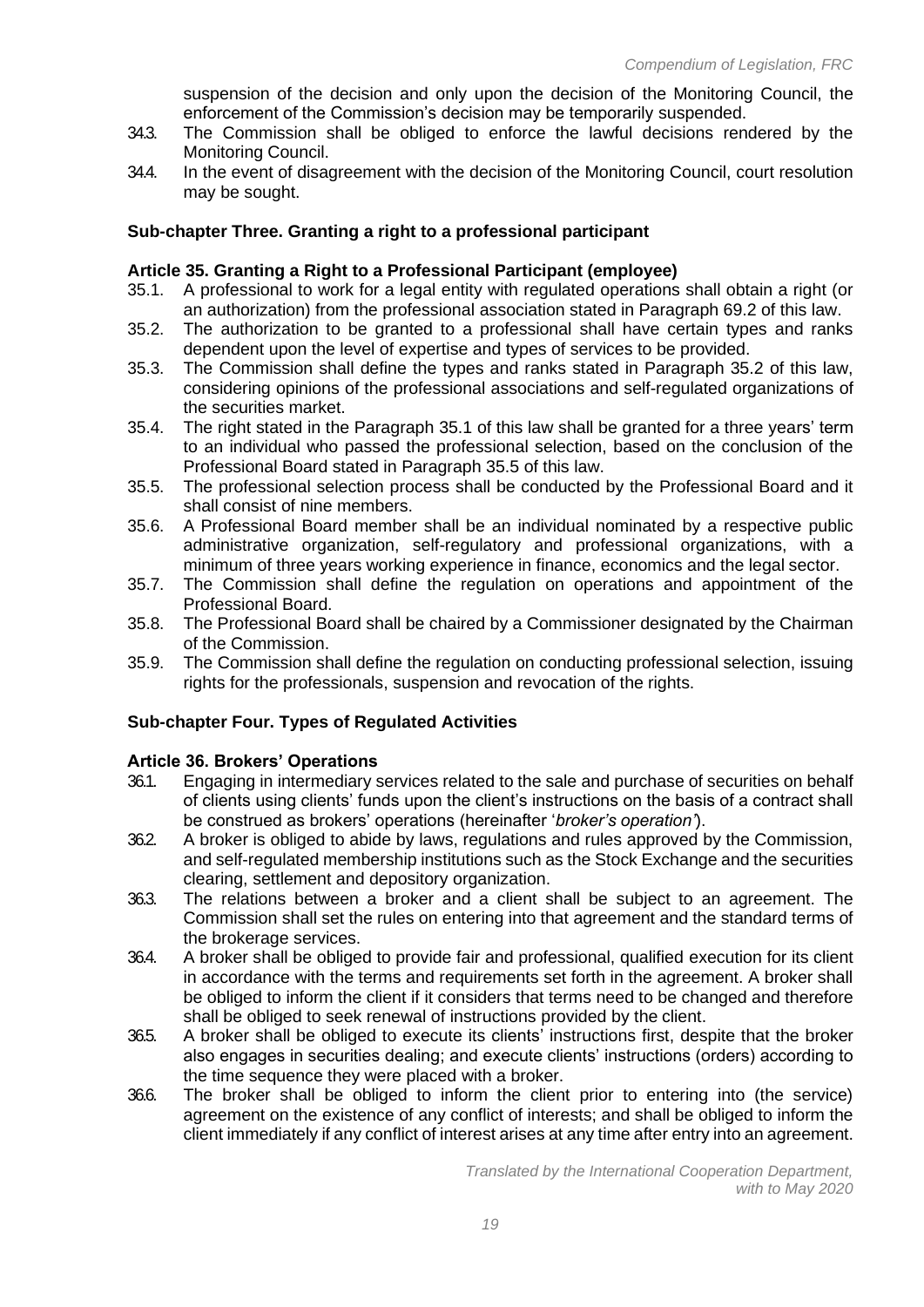- 36.7. A broker shall be liable for any material damage incurred to the client as a consequence of its failure to inform the client of a conflict of interest beforehand or immediately after such conflict of interest has arisen if it has occurred since entry into an agreement.
- 36.8. A broker shall place clients' money and securities in their client accounts opened in their clients' own names at an authorized organization for cash and securities deposits, which is separate from the broker's monetary and securities assets.
- 36.9. Clients' cash and securities deposit accounts stated in Paragraph 36.8 of this law shall be the accounts prescribed only for the securities settlement of the securities trade.
- 36.10. As stated in Paragraph 36.8 of this law, no other person except for the client or his/her trustee shall be allowed to spend the cash placed in the client's account and only for purposes other than conducting the clearance and settlement of the securities' trade shall be restricted.
- 36.11. Unless otherwise stated in the law and/or an agreement entered between broker and client, a broker shall be obliged to transfer the cash, received from the client pursuant to their agreement or received from others on client's behalf pursuant to the agreement made with others upon the client's instruction, to the client's account at an authorized cash depository organization.
- 36.12. A broker shall be obliged to keep primary-level accounting records of the client's monetary assets and securities by each client and to present records to the client pursuant to the prescribed rules.
- 36.13. A broker shall be obliged to know its clients, and to check an entitlement of the client for participation in particular securities' trade in accordance with the legislation, regulation and rules; and if its client is not entitled to participate in the trade, a broker shall refuse to execute instruction provided by his/her client.
- 36.14. Client's money shall not be utilized for compensation of liabilities of the broker to others.
- 36.15. A broker shall be prohibited from transferring cash between his/her and a client's account, unless the broker provided credit for the securities trade to the client pursuant to their agreement.
- <span id="page-20-0"></span>36.16. Intermediary services for selling and buying of the securities at the international securities market shall be undertaken upon the Commission's permission; and the Commission shall prescribe regulation governing this activity.

# **Article 37. Dealer's Operations**

- <span id="page-20-1"></span>37.1. Selling and buying of securities on its own account with its own money shall be construed as a dealer's operation (hereinafter '*dealer's operation'*).
- 37.2. A dealer may offer the following terms for its operation referred to in Paragraph [37.1 o](#page-20-0)f this law:
	- 37.2.1 minimum and maximum amount of the securities to be purchased or sold;
	- 37.2.2 the validity period of the purchase or sale price offered; and
	- 37.2.3 others (terms) that are not prohibited by law.
- 37.3. A dealer may change or cancel its offers issued in accordance with Paragraph [37.2](#page-20-1) of this law by the same means and form they were initially offered, pursuant to the rules set by the Stock Exchange.
- 37.4. Upon receipt of an acceptance to the dealers offer to sell or purchase of the securities, a dealer shall be obliged to execute without any dispute.
- 37.5. A dealer shall deposit the securities and monetary assets under his ownership in a special account at an authorized independent organization for securities and cash deposits.
- 37.6. Any damage resulting from a failure of performance of the obligation referred to in Paragraph 37.4 of this law can be claimed under court litigation.
- 37.7. The rule on relations related with the securities trading accounts stated in Paragraphs 36.8 and 37.5 of this law shall be defined jointly by the Bank of Mongolia and the Commission.

# **Article 38. Investment Fund Operations**

38.1. The investment fund shall have the purpose to increase the fund assets efficiently by fully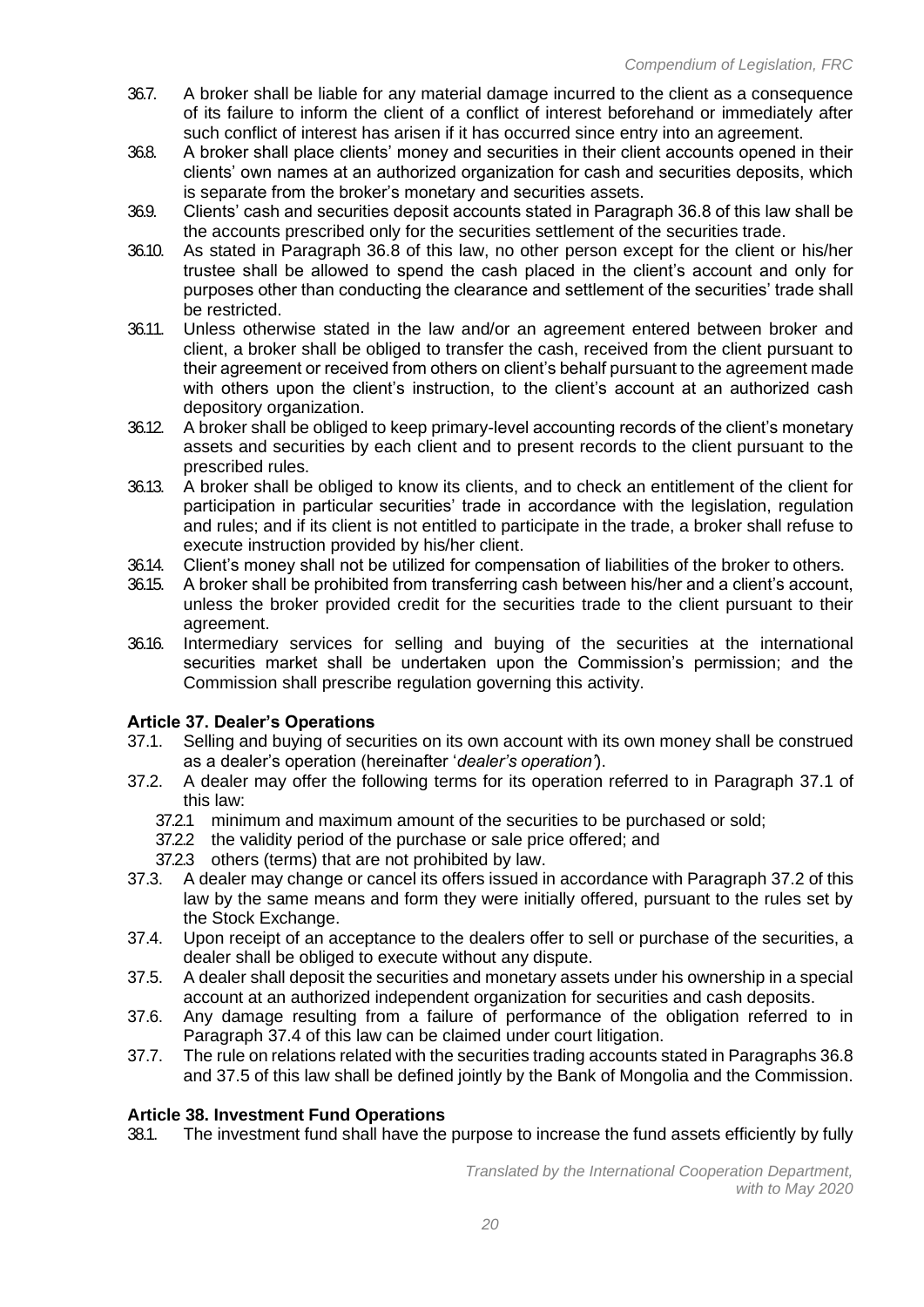representing investors interests.

- 38.2. The investment fund's assets shall be separated from its founders in terms of accounting and shall be placed in an account opened at the organization which holds special permits to conduct custodian operation or in an authorized commercial bank.
- 38.3. Investment funds can have the status of a legal entity or may have other legal status specified in this law; and legal status of the investment fund shall be defined by the specific law.
- 38.4. Investment fund shall issue '*unit right*' in accordance with the Commission's regulation.
- 38.5. Investment funds shall have the following types:
	- 38.5.1. of which permanently offers to sell its securities based upon the volume of the demand and obliged to purchase back its securities, as '*open ended'*;
	- 38.5.2. of which issues its securities through public offer, by the market price, within an asset volume defined by the founders and not obliged to purchase back those issued securities, as '*close ended'*; or
	- 38.5.3. other types accepted by the Commission.
- 38.6. The following operations shall be prohibited for the investment fund:
	- 38.6.1. conduct other tasks and activities and spend fund assets other than authorized by law or by the Commission and not stated in the investment policy;
	- 38.6.2. shareholders of investment funds making profit, redemption of shares at a specified price, issuing a guarantee, getting a loan and providing a loan to others in excess of the established limits depending on the type of investment funds;
	- 38.6.3. grant the fund unit right as a loan;
	- 38.6.4. in terms of fund management, to spend fund assets for personal interest; and increase management fees without grounds;
	- 38.6.5. centralizing risks in the course of exercising management.
- 38.7. The management of the investment fund shall be conducted upon a contractual basis by the investment management company which holds a special permit granted by the Commission.
- 38.8. An investment management company is prohibited to make any payment and fee withdrawals from the fund assets, other than its service fee and performance bonuses.
- 38.9. The Commission shall define rules on procedure of granting special permits for the investment management company, its extension, suspension, and revocation.
- 38.10. Other specific relations not specified in this law shall be regulated by separate law and regulation defined by the Commission.

# **Article 39. Securities Investment Advisory Operations**

- 39.1. Conducting research and analysis based upon publicly available information disclosed by the securities' issuer; and providing professional consultation services on price, terms and timing of the securities sell and purchase for the clients for fee shall be construed as '*securities investment advisory operations'*.
- 39.2. The following cases shall not be considered as conducting securities investment advisory operations.
	- 39.2.1. a regulated person conducting research and analysis for its own operations purposes;
	- 39.2.2. an investor conducting research and analysis for his/her investment decision; or
	- 29.2.3. producing research studies for the public or scientific purposes and disclosing results to the public.

# **Article 40. Securities Trust Operations**

- 40.1. Exercising ownership rights of the securities and other relevant assets of the client within limits of the trust agreement shall be construed as a securities trust operation.
- 40.2. The conductor of the securities trust operation (hereinafter '*trustee*') shall be liable for any losses incurred due to the conflict of interest that was not informed to the parties in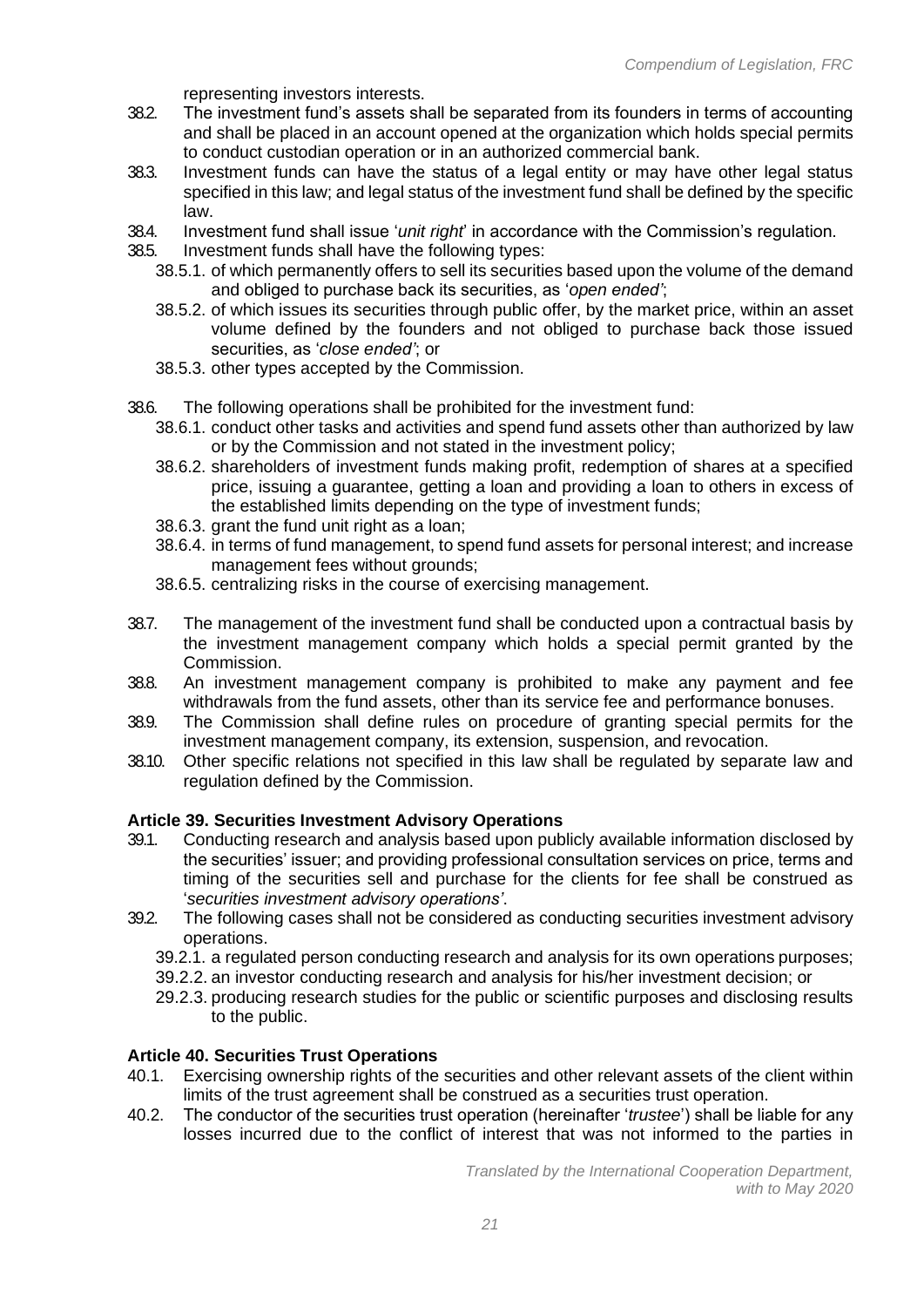advance arisen between the trustee and its client or between its clients.

- 40.3. The beneficial owner shall exercise his/her ownership rights only in accordance with the agreement, once the securities and monetary assets are transferred to the trustee.
- 40.4. Obligations that the trustee bears to others that are unrelated to the operation stated in Paragraph 40.1 of this law shall not be compensated by the securities of the beneficiaries.
- 40.5. The trustee may enter into agreements and transactions related with the derivative financial instrument, if its client is the (legal person) which operates professional investor operations.
- 40.6. Specific regulation on conducting trust operations shall be set by the Commission.

#### **Article 41. Underwriting Operations**

- 41.1. Providing professional services related to offering shares to the public and purchasing the securities issuer's shares that had not been sold at the primary securities' market in accordance with the agreement entered with the securities' issuer shall be construed as underwriting operations.
- 41.2. A special permit for underwriting operations may be issued to a legal person holding a special permit for brokers' or dealers' operations.
- 41.3. Revocation of a special permit for brokers' or dealers' operations shall constitute grounds for revocation of a special permit for underwriting operations.
- 41.4. The underwriting services shall be provided in the following forms.
	- 41.4.1. prepare the securities' prospectus and to determine the offering price of the securities;
	- 41.4.2. purchase all securities offered to the public by the securities' issuer;
	- 41.4.3. make the best efforts to sell the securities by introducing the securities to investors;
	- 41.4.4. buy all the remaining securities not sold after its public offering;
	- 41.4.5. provide a guarantee to buy securities at a price stated in the agreement if publicly offered securities are not sold;
	- 41.4.6. organize actions to present and sell the securities to its own clients;
	- 41.4.7. other terms stated in the agreement.
- 41.5. The underwriter may provide services referred to in Paragraph 41.4 of this law by itself or in cooperation with other legal persons holding a special permit to conduct underwriting operations; and in which case, parties shall enter into agreement where the following conditions shall be stated:
	- 41.5.1 the extent of the rights, obligations and responsibilities of the parties during the joint provision of underwriting services; and
	- 41.5.2 the validity term of the agreement
- 40.6. The Commission shall specify standard terms and conditions for underwriting service agreement and the regulation for underwriting operations.

### **Article 42. Securities Ownership Rights Registration Operations**

- 42.1. Receiving information related with the transfer of the securities ownership rights under an agreement with the securities issuer, and recording, storing, processing the information in the registration database of the securities ownership rights and reporting this information in accordance with applicable legislation shall be construed as the securities ownership rights' registration operation.
- 42.2. The ownership rights' registration operation shall be of the following types:
	- 42.2.1 securities' central registration:
	- 42.2.2 securities' particular registration.
- 42.3. Securities ownership rights' registration shall be (organized with) as an integrated structure, therefore the securities' central registration shall be conducted by a legal entity which holds a special permit to undertake securities' central depository operations. Such legal entity shall assign a uniform identification number to securities in accordance with the (principles of) international securities identification number.
- 424. A legal person authorized to conduct securities' particular registration shall have a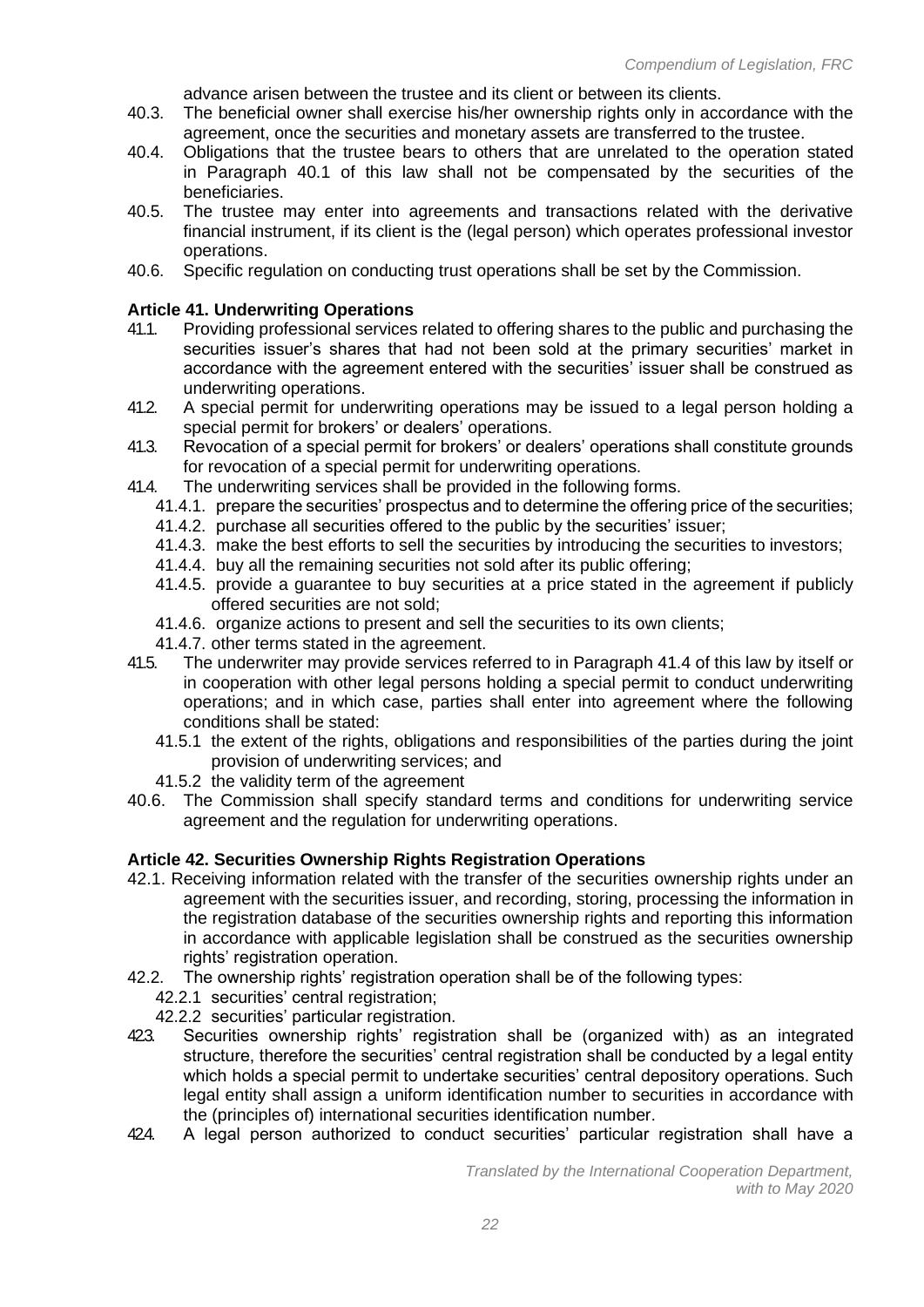mandatory membership with the securities' central depository organization. The changes (made) in the securities' particular registration shall be recorded in the central securities registration in a timely manner.

- 425. The securities' particular registration database shall contain information on the securities owned by each beneficiary (inclusive of trustee), their rights and obligations, and information on related persons and other additional information as prescribed by the Commission.
- 42.6 The securities' central registration database shall contain the following information:
	- 42.6.1. type and volume of financial instruments (inclusive of both issued and announced) which are authorized to be traded in a regulated market of Mongolia; relevant information of the securities' issuer;
	- 42.6.2. type and volume of securities (inclusive of both issued and announced) of the securities' issuers which are listed on a stock exchange operating in Mongolian territory but traded in foreign countries, and other financial instruments issued based upon those securities; and relevant information of the securities' issuer;
	- 42.6.3. type and volume of securities (inclusive of both issued and announced) of an issuer dual listed on a foreign stock exchange, whose securities are also traded in Mongolia, and other financial instruments issued based upon these securities; relevant information of the securities' issuer;
	- 42.6.4. central securities registration by sub-accounts opened by its members.
- 42.7. A legal entity undertaking the securities' ownership rights registration is obliged to maintain and accurately preserve the securities' ownership rights information and documents for the period as specified in the legislation, to inform and report in accordance with respective regulations.
- 42.8. The Commission shall set the regulation regarding undertaking operations stated in Paragraph 42.7 of this law.
- 42.9. A securities' issuer shall be entitled to obtain a copy of the investors' registration of the securities it issued once a year free of charge.
- 42.10. A person at fault shall be liable for any damage caused due to inaccurate records of information on the ownership rights registration.
- 42.11. A person acting as securities' ownership rights registrar has the right to refuse to conduct the registration due to grounds set out in law and respective regulations, and to report and have the information examined by the authorities.
- 42.12. Securities' owners (inclusive of trustee), person acting as securities' custodian and brokers are obliged to provide information necessary for the securities registration accurately and on a timely basis.
- 42.13. Trustee shall co-register the beneficiary of the securities when registering the particular securities ownership rights.
- 42.14. List of securities owners who are not required to be co-registered in particular securities ownership rights registration shall be approved by the Commission.
- 42.15. Securities shall be registered with only one legal person acting as a securities' particular registrar and it is prohibited to be registered with other legal entities (as a duplicating registry).
- 42.16. A person acting as a securities' ownership rights' registrar is prohibited to arbitrarily spend (or dispose) securities recorded under others' ownership without the consent of the owner.
- 42.17. Paragraph 42.16 shall not apply for the case when the securities owner failed to make securities payments on time set out in Paragraph 44.2 of this law.
- 42.18. The fees for the securities ownership right registration service shall be defined by the securities' ownership rights registrar itself.

# **Article 43. Securities Trade Clearing Operations**

- 43.1. The securities trade clearing operations (hereinafter '*clearing operations*') shall be construed as the composition of the following consecutive procedures:
	- 43.1.1. determining the amounts payable by each agreement and in cumulative totals based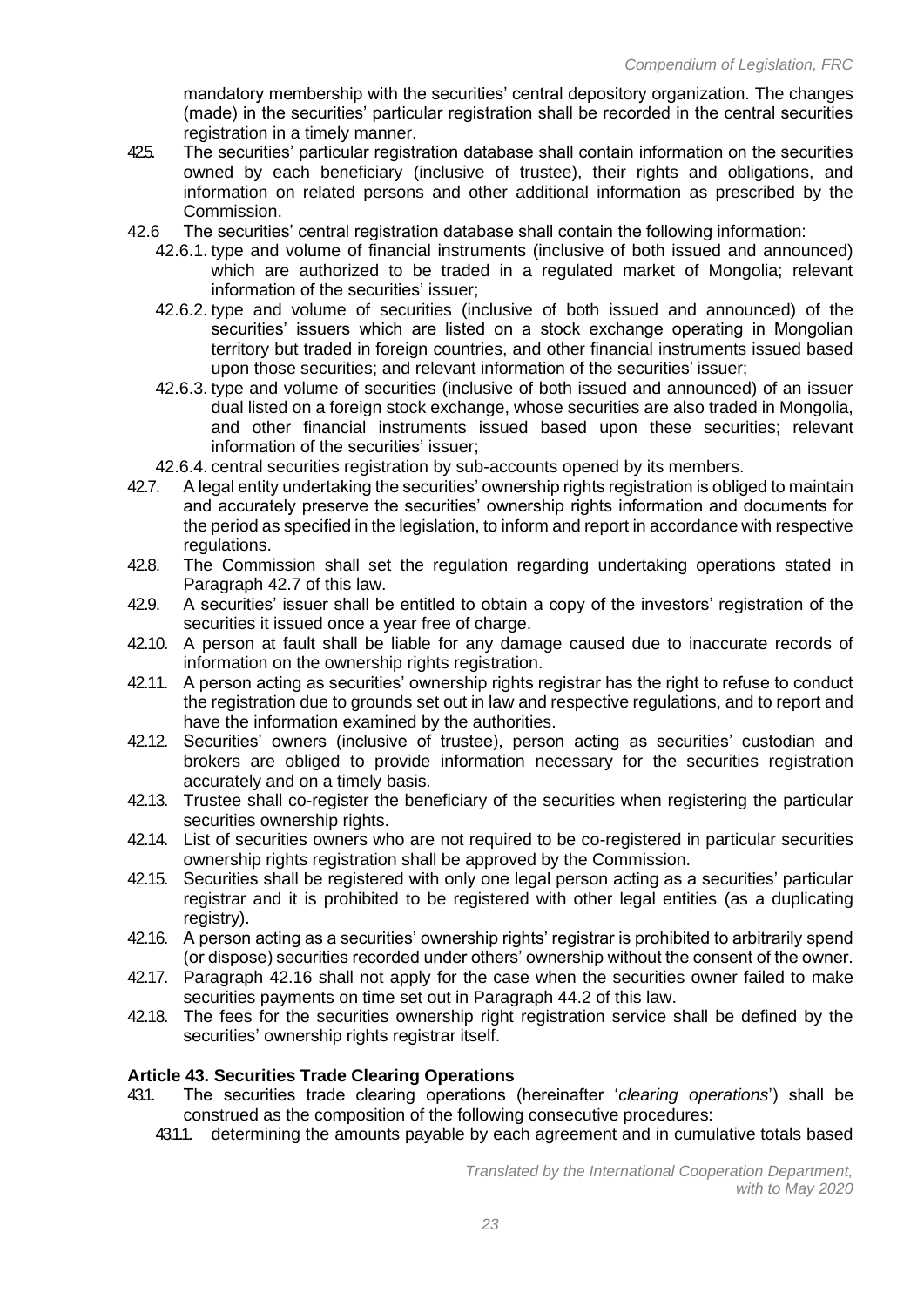on the transactions and agreements made between the trade participants after the securities trading, and undertaking relevant accounting and financial records;

- 43.1.2. making preparations for the settlement, and sending payment orders to authorized settlement organization;
- 43.2. An authorized person to execute clearing operations (hereinafter *'clearing organization*') shall have membership; and shall establish a special fund with the purpose of mitigating risks of cancellation of trade agreements or transactions made during the securities trading.
- 43.3. The clearing organization shall analyze the securities market systemic risks and provide recommendations to the securities trade settlement organization on minimizing (those) risks.
- 434. The Commission shall set the regulation on clearing operations.

### **Article 44. Securities Trade Settlement Operations**

- 44.1. Securities trade settlement operations (hereinafter '*settlement operations*') shall be construed as composition of the following consecutive procedures:
	- 44.1.1. transferring payments from the buyers account into the sellers account based on the order received from the clearing organization;
	- 44.1.2. transferring the relevant number of shares from the sellers account into the buyers account;
	- 44.1.3. conducting settlement transactions simultaneously within the given period sending orders to the central securities depository of the custodian and cash depository organization;
	- 44.1.4. confirming transactions by completing financial records in accordance with statements reflecting the completed payment report;
	- 44.1.5. sending relevant information to the securities depository and registration organization.
- 44.2. Securities trade settlement transactions shall be conducted within three working days after the trade.
- 44.3. Securities trade settlement transactions can only be conducted once, except by decision made by an inspector of the Commission in a special situation, of which reasonable request was submitted by the securities trading, clearing, settlement organizations and the securities and cash remain in their respective accounts.
- 44.4. The settlement organization may receive collateral from the payer side, have a guarantee issued and charge liabilities pursuant to the agreement to minimize credit and settlement risks that might be faced during the settlement process.
- 44.5. The securities settlement shall be conducted based on the delivery versus payment principle.

### **Article 45. Securities' Central Depository Operations**

- 45.1. Providing safekeeping for securities pursuant to the agreement made with the securities' issuer and other participants and keeping relevant records shall be construed as securities central depository operations.
- 45.2. The permit for central securities depository operations shall be granted to only one legal entity.
- 45.3. The Commission shall define the conditions and requirements to be imposed on the management, structure, organization and operation of the entity which will operate securities central depositary operations; and shall set the list on the mandatory terms to be included in their agreement for entering with the with securities' owners.
- 45.4. A legal entity authorized to undertake securities central depository operations may undertake securities particular registrars and custodian operations, simultaneously.
- 45.5. A legal entity authorized to undertake securities central depository operations is prohibited to dispose of securities in its deposit and shall be responsible for any damage caused to those securities due to default caused by the security of the deposited assets.
- 45.6. A legal entity authorized to undertake securities central depository operations shall inform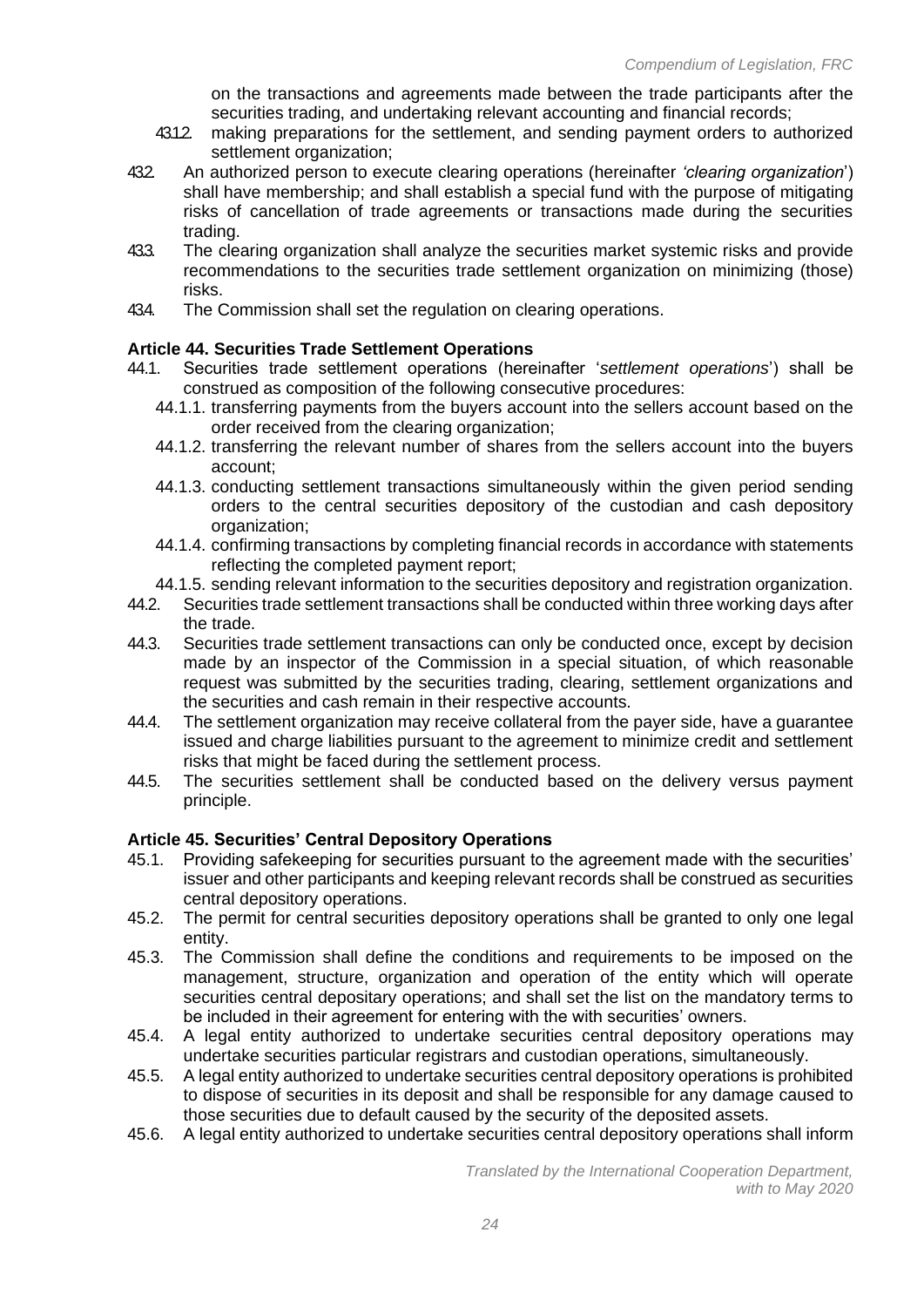the securities issuer upon his/her request and the securities registrar regarding the transfer of ownership rights.

- 45.7. A legal entity authorized to undertake securities central depository operations shall not be authorized to hold cash deposits, therefore dividends and payments of the shares shall be transferred to his/her account at a commercial bank.
- 45.8. The liabilities of the legal entity authorized to undertake securities central depository operations to others, shall be prohibited to be compensated by the securities and relevant monetary assets in the clients' accounts.
- 45.9. The securities offered to the public shall be registered in the securities central registration.

### **Article 46. Securities' Custody Operations**

- 46.1. Providing safekeeping of the securities owned by the client, and conducting other services related to exercising ownership rights attested by the securities shall be construed as custodian operations.
- 46.2. Custodian operations can be conducted by the banks and central depositories.
- 46.3. A legal person acting as custodian, is prohibited to spend (or dispose); or enter into contract with any party with regards to the securities in its custody, except with the securities' owners.
- 46.4. A person acting as a custodian shall ensure reliability and safekeeping by having a separate account from its customers' accounts and keep the books of each customer's account separately.
- 46.5. The Commission and the Bank of Mongolia shall jointly set the regulations of custody operations.
- 46.6. The liabilities of the custody organization are prohibited from compensation by the securities and relevant monetary assets located in the clients' accounts.

### **Article 47. Securities Trading Operations**

- 47.1. Providing conditions to make agreements and contracts to offer and trade securities and derivative financial instruments, and organize securities trading shall be construed as securities trading operations.
- 47.2 The Stock Exchange shall approve and make public the following regulations:
	- 47.2.1. regulation on facilitating the securities trading;
	- 47.2.2. regulation on accepting the securities for the trade;
	- 47.2.3. regulation on making securities trade agreement and registration;
	- 47.2.4. regulation on execution of securities trade agreement;
	- 47.2.5. regulation on securities trade surveillance;
	- 47.2.6. schedule for rendering the service by facilitating the securities trading;
	- 47.2.7. other rules and regulations necessary for securities trading operations;
	- 47.2.8. other information requiring public disclosure as provided in legislation and internal regulations.
- 47.3. The Stock Exchange shall disclose the following information to the public regarding the securities trade:
	- 47.3.1. the date of the transaction, securities registration number and trading symbol;
	- 47.3.2. total volume of the securities traded, quotes, opening and closing prices;
	- 47.3.3. other information requiring public disclosure as provided in legislation and respective regulations.
- 47.4. The Stock Exchange may undertake the following operations, besides operations stated in Paragraph 47.1 of this law:
	- 47.4.1. trading operations for commodity-based derivative financial instruments;
	- 47.4.2. clearing operations;
	- 47.4.3. allowing rent of specific properties for the purpose of organizing securities trading in accordance with specified regulations;
	- 47.4.4. other activities provided in the legislation and regulations of the Commission.
- 47.5. The Stock Exchange is prohibited to undertake operations except for those stated in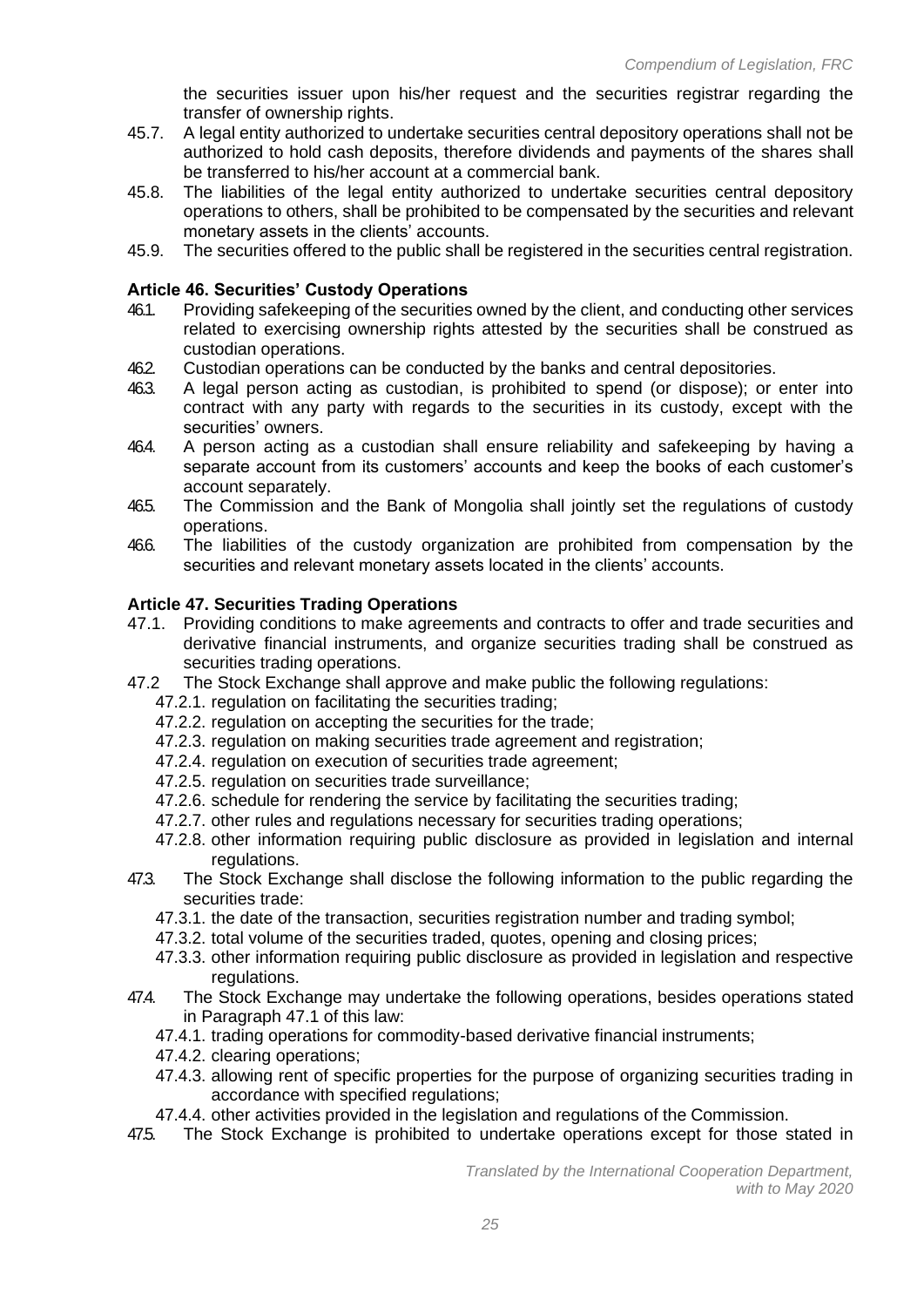Paragraphs 47.1 and 47.4 of this law.

- 47.6. The Stock Exchange may own shares of the legal entity which undertakes securities clearing operations and securities settlement operations.
- 47.7. An authorized person of the Stock Exchange is prohibited to take up any position as a regulated legal person that is a market participant.

#### **Article 48. Participation in the Stock Exchange Trade**

- 48.1. Brokers, dealers, and underwriters registered under this law shall participate in trading at the Stock Exchange.
- 48.2. In case the securities are cleared by a legal person other than the organization that is organizing the trade, such legal entity's operation shall not be regarded as a participation in the Stock Exchange trade.

#### **Article 49. Conditions and Requirements for the Stock Exchange Operations**

- 49.1. The Stock Exchange shall be obliged to meet the following conditions and requirements in its operations:
	- 49.1.1. provide relevant services for trading securities and commodity-based derivative financial instruments on the Stock Exchange;
	- 49.1.2. approve the listing rules of the Stock Exchange;
	- 49.1.3. approve the procedures for listing, delisting, and trading of derivative financial instruments;
	- 49.1.4. seek authorization from the Commission with respect to the regulations and procedures subject to approval by the Stock Exchange under this law and the amendments to such regulations and procedures;
	- 49.1.5. monitor (surveillance) to make sure the trading is being undertaken in accordance with the applicable procedures;
	- 49.1.6. operate a fair, orderly and transparent market, and to make necessary preparations by their own resources.
- 49.2. In order to perform its obligations referred to in Section 49.1.5 of this law, the Stock Exchange shall be entitled to require necessary information from the securities trade participants, securities owners and issuers.
- 49.3. The Stock Exchange shall have the right to set the amount of the service fee and the promotion.

#### **Article 50. Financial Rating Operations**

- 50.1. Independent and external rating of the issuer's financial credit strength in accordance with specially-developed procedures shall be construed as a financial (credit) rating operation.
- 50.2. A legal person authorized to act as a financial rating organization, may conduct analysis on certain types of financial instruments in the securities market and may assign different ranks dependent upon their quality, risk, and return, provided that the person satisfies relevant terms and conditions.
- 50.3. A legal person authorized to act as a financial rating organization is prohibited to perform services with conflicts of interest, to assign inaccurate rankings, or assign rankings based on incomplete information and analysis.
- 50.4. The Commission shall prescribe the methodology for financial rating and the regulations for operations.

#### **Article 51. Conducting Combined Regulated Operations**

- 51.1 The following operations may be conducted additionally by each person indicated below.
	- 51.1.1. securities dealing and underwriting and investment advisory operations by a person authorized to undertake brokers operations;
	- 51.1.2. custodian, clearing and settlement operations by an organization authorized to undertake securities central depository operations;
	- 51.1.3. securities particular registration operations by an authorized legal entity to undertake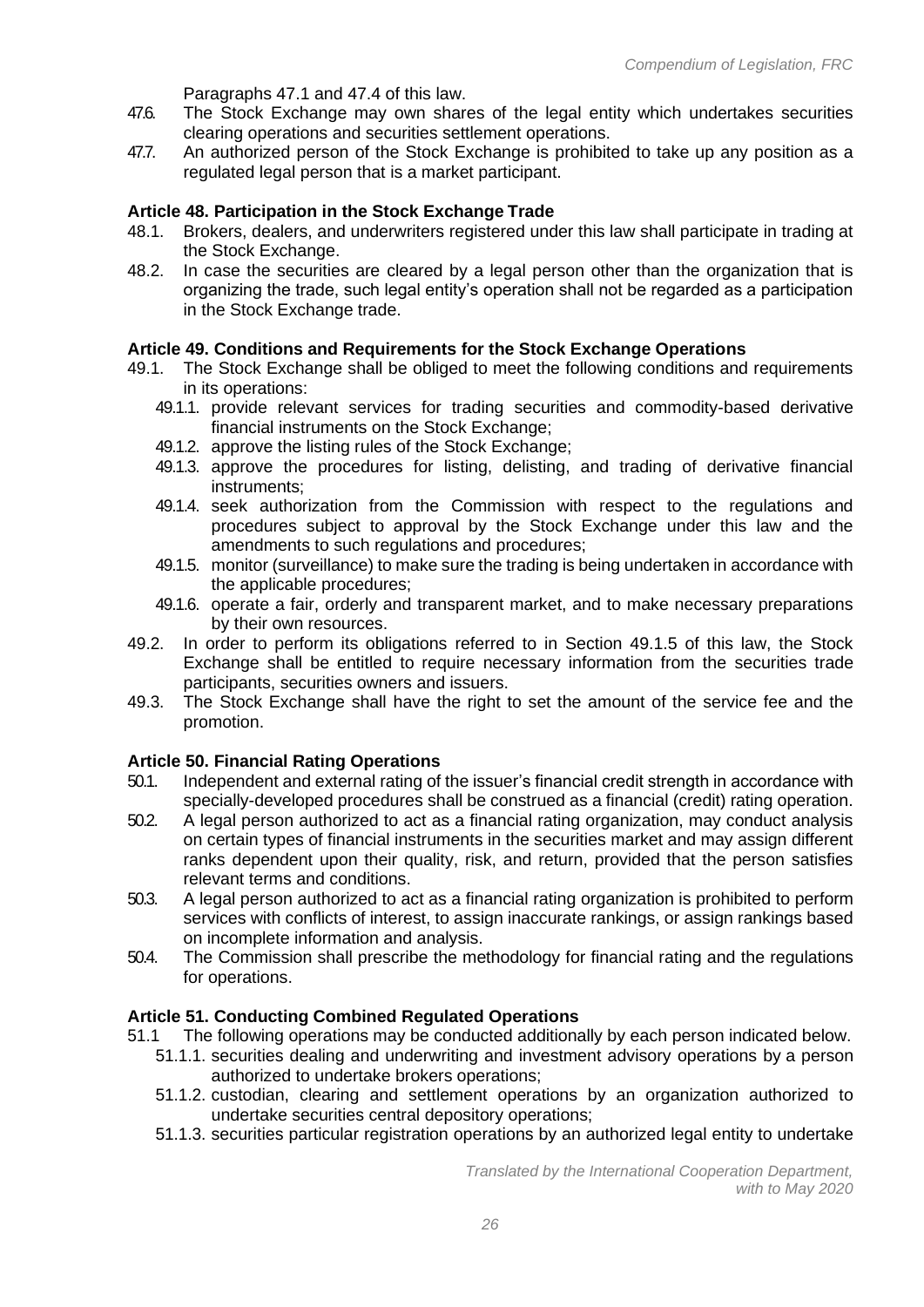custodian operation;

- 51.1.4. settlement operations by an organization authorized to undertake custodian operations;
- 51.1.5. operations permitted by the Commission.<br>512 Other regulated operations except for ones s
- 51.2. Other regulated operations except for ones stated in Paragraph 51.1 of this law, shall be prohibited to be conducted simultaneously (by the same regulated person or legal entity).
- 51.3. The total financial requirements of the one regulated legal entity shall be defined by the sum of every regulated operation's individual requirements, if that legal entity undertakes a number of regulated operations simultaneously.

### **Sub-chapter Five. Accounting Records and Auditing**

### **Article 52. Keeping Accounting Records**

- 52.1. A regulated person shall be obliged to keep and maintain primary accounting records and books that accurately reflect all transactions made in relation to the licensed activities and the changes in its own assets and its clients' assets and present accurate statements of balance sheet, income statement and performance in a timely manner.
- 52.2. A regulated person shall maintain the documents and records stated in Paragraph 52.1 of this law in its archive for at least five years.
- 523. The Commission or its appointed representatives shall be entitled to review and obtain copies of documents stated in Paragraph 52.1 of this law free of charge.

### **Article 53. Auditing**

- 53.1. A regulated person shall select and contract an auditing organization registered with the Commission, and inform the Commission within one month after granting the special permit.
- 53.2. The following legal person shall be prohibited from being selected as auditor stated in Paragraph 53.1 of this law:
	- 5321. a person who is employed as authorized person in the regulated legal entity or shareholder of the regulated legal entity or its client;
	- 53.2.2. related person of the legal person stated in Section 53.2.1;
	- 5323 auditor which is not registered with the Commission.
- 53.3. A regulated person shall inform the Commission in writing, within seven days, about termination of the contract entered with the auditing organization.

### **Article 54. Auditing examination**

- 54.1. A regulated person shall have its accounts and other records audited at the end of each financial year and submit a certified copy of the audited financial statements to the Commission along with the auditor's opinion within the period specified in the Law on Accounting.
- 54.2. An auditor shall immediately report to the Commission and to the regulated person in writing, if during the performance of the audit of a regulated person, an auditor becomes aware of any matter which would critically affect the financial position of that regulated person or discovers evidence of violation of financial regulations.
- 54.3. The Commission if it deems necessary may demand the regulated person to have its quarterly financial statements audited.

# **CHAPTER FIVE. SECURITIES MARKETS INFORMATION**

# **Article 55. Securities Primary Market Information**

- 55.1. An issuer of securities in the securities primary market is obliged to provide the following information to interested parties free of charge.
	- 55.1.1. information stated in the securities' prospectus;
	- 55.1.2. rules on securities issuance and trade, specified in the securities issuer's charter and rules;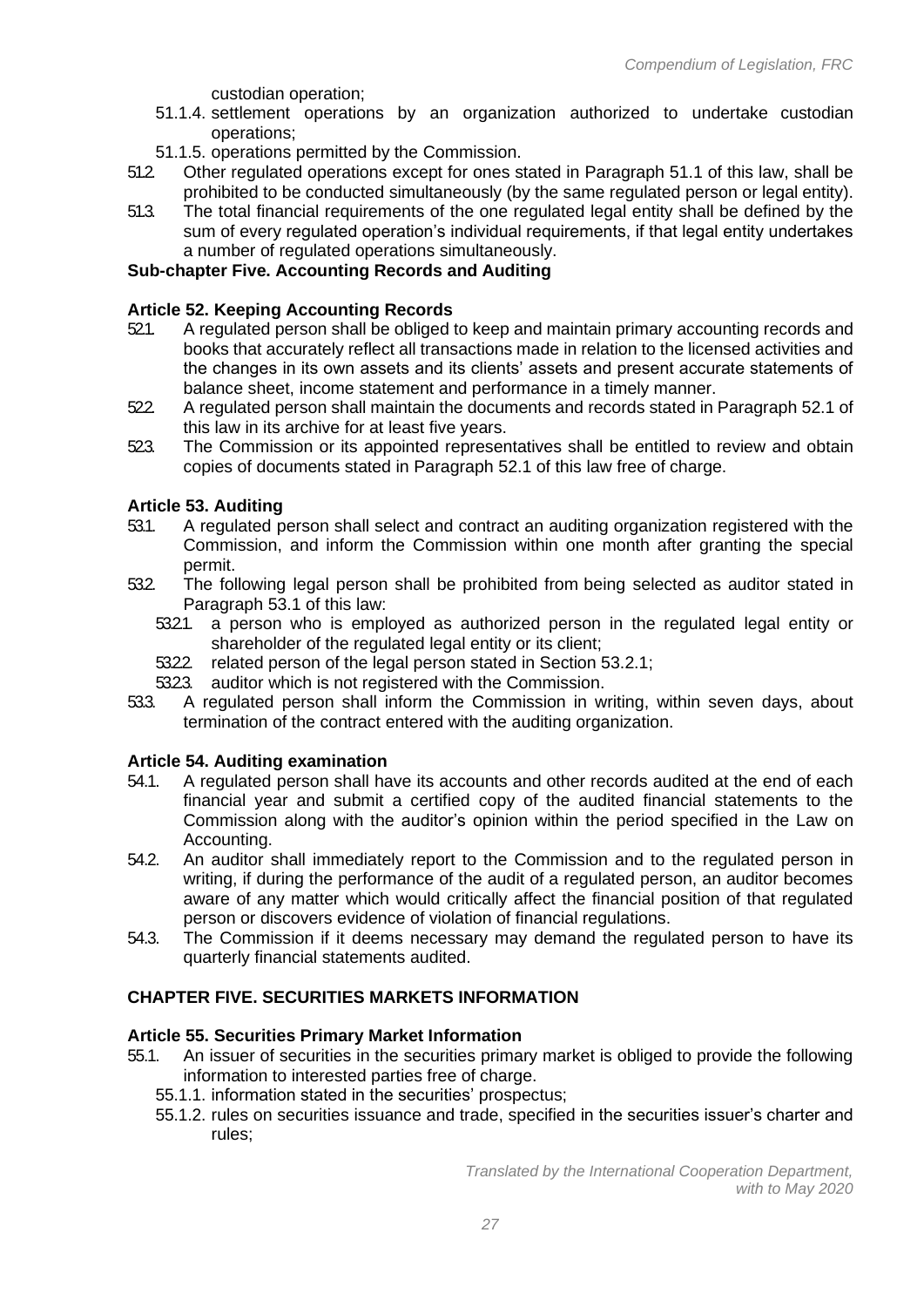- 55.1.3. financial and operational reports;
- 55.1.4. other information prescribed by the Commission, Stock Exchange, and other authorized organizations; and information set to be informed to the public by rules of the securities' issuer.

### **Article 56. Securities Secondary Market Information**

- 56.1. The securities issuer, whose securities are traded in the securities secondary market, is obliged to inform the public through its website, the Commission, the Stock Exchange, within one day of the following circumstances:
	- 56.1.1. the management structure of securities issuer is changed;
	- 56.1.2. an influential shareholder's structure is changed; and its shareholding in other companies is changed;
	- 56.1.3. the securities issuer, or its subsidiary, controlled or parallel companies were restructured;
	- 56.1.4. the securities issuer's property was frozen or confiscated;
	- 56.1.5. information with respect to a special permit obtained, is suspended or revoked;
	- 56.1.6. a shareholder meeting resolution is issued;
	- 56.1.7. other price-sensitive information.
- 56.2. The Stock Exchange is obliged to disclose to the public the following information related to its listed securities and securities issuers through its website:
	- 56.2.1. securities quotes and other price-sensitive information;
	- 56.2.2. operations and financial condition of securities issuers;
	- 56.2.3. shareholders meetings of securities issuers and their subsequent decisions;
	- 56.2.4. significant transactions and agreements with conflicts of interest, made by the securities issuers;
	- 56.2.5. percentage and volume of shares and derivative financial instruments owned by the authorized persons of securities issuers;
	- 56.2.6. changes in management and organizational structure and information about the independent members of the Board of Directors;
	- 56.2.7. information about the influential shareholders of the securities issuers and related persons;
	- 56.2.8. other information required by legislation, the Commission and the Stock Exchange.
- 56.3. The securities issuer shall be responsible for the reliability of information stated in Paragraph 56.2 of this law.

### **Article 57. Information of Regulated Persons**

- 57.1. A regulated person operating with a special permit shall provide the following information to relevant persons:
	- 57.1.1. information to clients about a circumstance that might adversely affect the rights and interests of investors;
	- 57.1.2. non-confidential information about the securities and the issuer to the clients when taking purchase or sale order of the securities;
	- 57.1.3. information to the clients on the restrictions placed on the securities or the securities issued by an authority, and special terms related to those securities;
	- 57.1.4. a reasonable explanation to the clients, if the regulated person had not executed or refused to execute the client's instruction;
	- 57.1.5. information concerning an agreement, a trade or a transaction of the securities that are required to be reported to the Commission pursuant to the legislation and information of the participants to such transaction;
	- 57.1.6. information directed to a client from a relevant person to such client;
	- 57.1.7. information to the clients and the Commission about changes in the person's operation, organization, structure, charter and rules, pursuant to the established rules.

#### **Article 58. Information of Investors**

58.1. An investor is obliged to provide all necessary information with respect to the securities to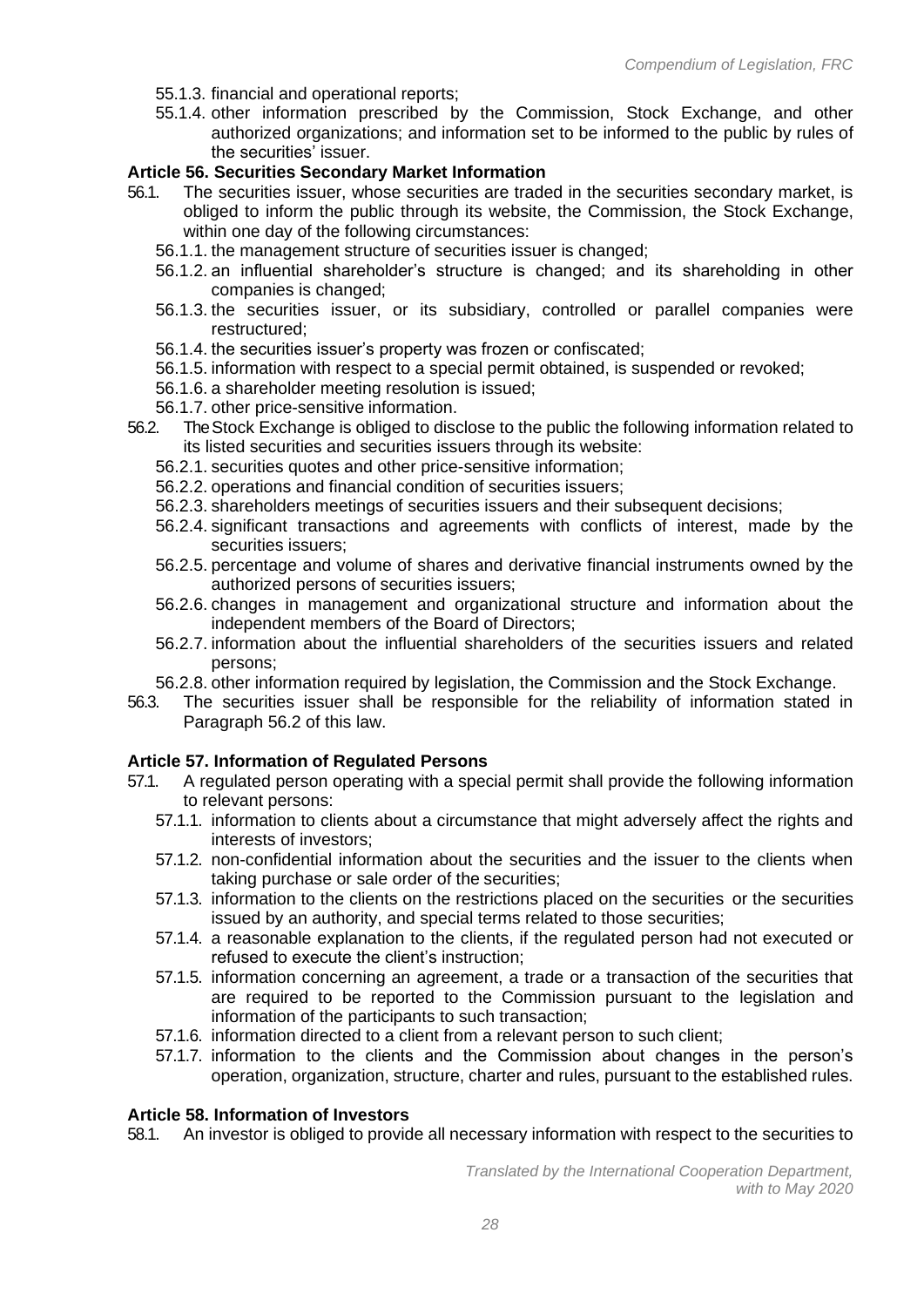the securities registrar and nominal owner, when registering and transferring its securities to the nominal owner.

- 58.2. The securities registrar and nominal owner shall not be liable for any damages incurred to others due to the investor not performing his obligation stated in Paragraph 58.1 of this law.
- 58.3. The investor is obliged to provide information with respect to the securities under his/her or related person's ownership, upon demand of the Commission.

#### **Article 59. Information of the Commission**

- 59.1. The Commission shall be obliged to provide the following information to the public, in addition to that required by this law:
	- 59.1.1. registered securities and their prospectuses;
	- 59.1.2. notes, reports, and conclusions provided to the Commission by the securities issuer;
	- 59.1.3. decisions for issuing a special permit for a regulated person, registering, and grounds for such decisions;
	- 59.1.4. annual financial and operational reports received from regulated persons and selfregulatory organizations;
	- 59.1.5. annual operational reports of the Commission; and
	- 59.1.6. other additional information as prescribed by the Commission.
- 59.2. Matters concerning the release of information by the Commission to regulatory agencies of foreign countries and international organizations shall be subject to Article 65 of this law.

#### **Article 60. Commission's Right to Demand Information from Others**

- 60.1. The Commission is authorized to demand information from individuals and legal entities except for those indicated in Paragraph 82.1 of this law, in order to conduct its functions accordingly and to take effective actions or by the request of foreign regulatory agencies and international organizations.
- 60.2. The information stated in Paragraph 60.1 of this law shall be treated as confidential information of the Commission unless otherwise stated in this law, and such information shall only be used for official purposes and shall not be disclosed to others without consent from the provider of information.

### **CHAPTER SIX. SECURITIES MARKETS REGULATION**

#### **Sub-chapter One. State Regulation in the Securities Markets**

#### **Article 61. State Central Authority for Finance and Budget Matters**

- 61.1. The State central authority for finance and budget matters shall exercise the following powers:
	- 61.1.1. determine state policies for the securities markets in cooperation with relevant state administrative organizations, in line with the comprehensive policy on investment and economy;
	- 61.1.2. cooperate with the Commission and to provide support to its activities;
	- 61.1.3. other functions set out in this law

#### **Article 62. Organization Implementing the State Regulation in the Securities Markets**

- 62.1. The Commission shall exercise powers of the State to regulate and supervise the securities market.
- 62.2. Securities market participants are obliged to implement the decisions made by the Commission to implement the legislation in the securities market.

#### **Article 63. Powers of the Commission**

63.1. The Commission shall exercise the following powers: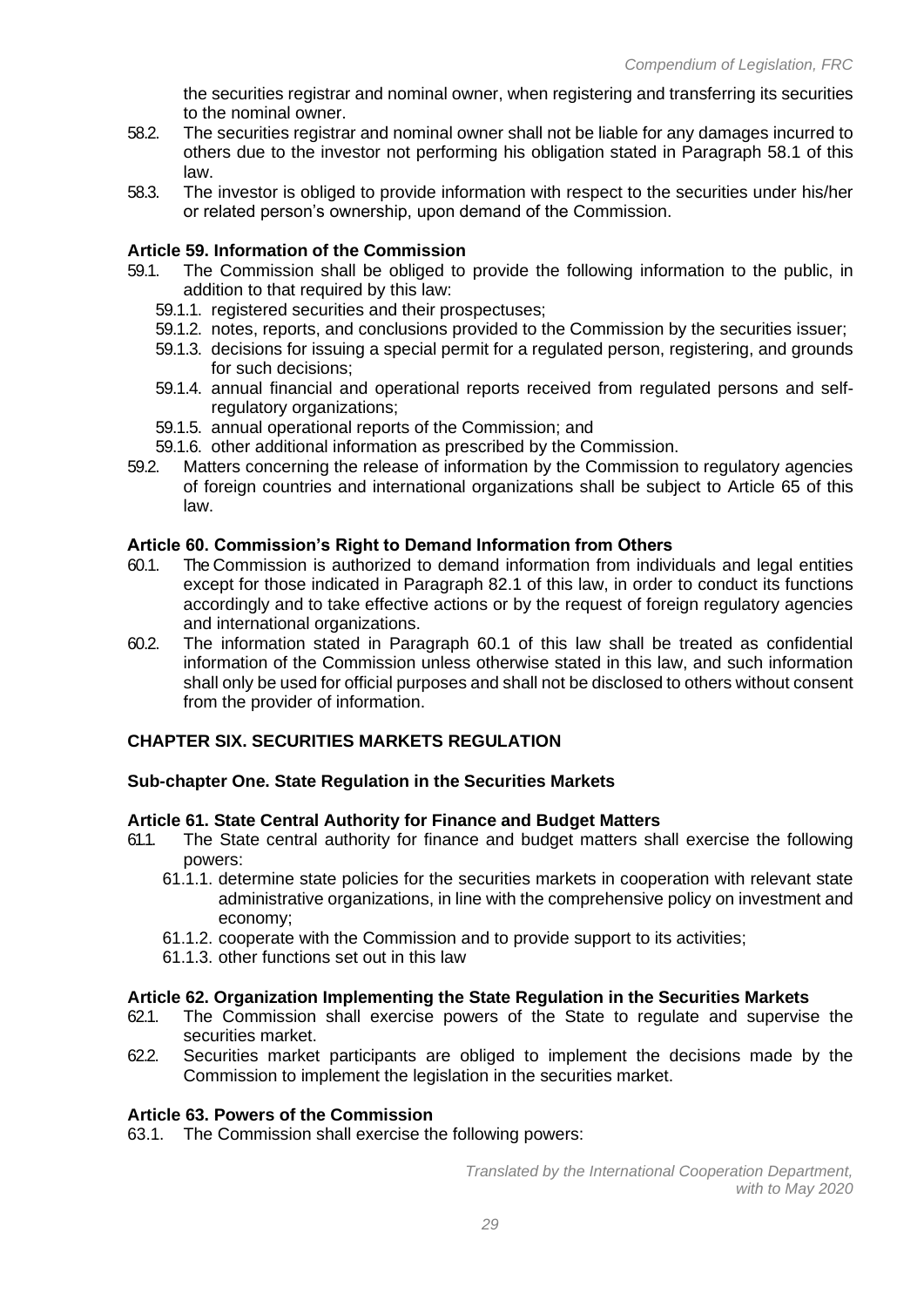- 63.1.1. prepare proposals for the development of legislation on securities markets and ensure enforcement of respective legislation;
- 63.1.2. approve and enforce rules that set norms and standards for market participants in order to enforce implementation of the securities legislation;
- 63.1.3. determine state policies for the securities market development and seek authorization from the competent organization;
- 63.1.4. take measures deemed as necessary for promoting fair, efficient, competitive, and transparent practice in the securities market;
- 63.1.5. specify the regulated persons' operational conditions and requirements of the special permit; grant special permit and renew, suspend or revoke it;
- 63.1.6. register and cancel registration of legal persons to provide auditing, appraisal, and legal services in the securities market;
- 63.1.7. set the standard terms of the agreement made between the regulated person and its client;
- 63.1.8. supervise the operations of regulated persons, impose corrective actions and orders remedy breaches found during the examination, and impose sanctions;
- 63.1.9. define fit and proper eligibility of candidates for managing positions in regulated entities, grant permission of appointment, or discharge persons unsuitable for the position;
- 63.1.10. register the securities and derivative financial instruments of foreign and domestic issuers that shall be offered to the public in Mongolian territory, grant the permission for trading those securities, suspend temporarily the trading, terminate and revoke transactions related to those securities, and de-register the securities;
- 63.1.11. grant permission to approve the rules and regulations that shall be followed by selfregulatory organizations and regulated persons;
- 63.1.12. regulate and monitor investment fund operations;
- 63.1.13. set regulation on takeover offer procedures;
- 63.1.14. set regulation on over-the-counter market operation and monitor its implementation;
- 63.1.15. create conditions necessary for protecting the legitimate rights and interests of investors based on the principle that securities market clients shall take responsibility for their own investment decisions;
- 63.1.16. appeal to the court on behalf of clients without his/her proxy for the client's own benefit, if necessary;
- 63.1.17. cooperate with authorized foreign regulators or international organizations, exchange information and provide mutual assistance;
- 63.1.18. make a proposal to decrease a commission rate set by market participants, if the participant does not accept the proposal, invalidate decision to set a commission percentage, and make public announcement if such action has been taken;
- 63.1.19. exercise other functions as permitted in this law.

### **Article 64. Cooperation with Authorized Regulators of a Foreign Country or International Organization**

- 64.1. The Commission may enter into a memorandum of understanding for cooperation with authorized regulators of foreign countries and international organizations for the purpose of sharing information, providing mutual assistance.
- 64.2. The Commission shall take into consideration the following aspects when providing assistance to authorized regulators of foreign countries and international organizations:
	- 64.2.1. whether a memorandum of understanding for cooperation or an agreement has been entered with the organization requesting assistance;
	- 64.2.2. whether a reciprocal assistance has been or could be received in response to a comparable request;
	- 64.2.3. whether it could ensure the confidentiality of information.
- 64.3. An authorized regulator of a foreign country or an international organization shall specify the objective, intended purpose of the information requested and the confidentiality of the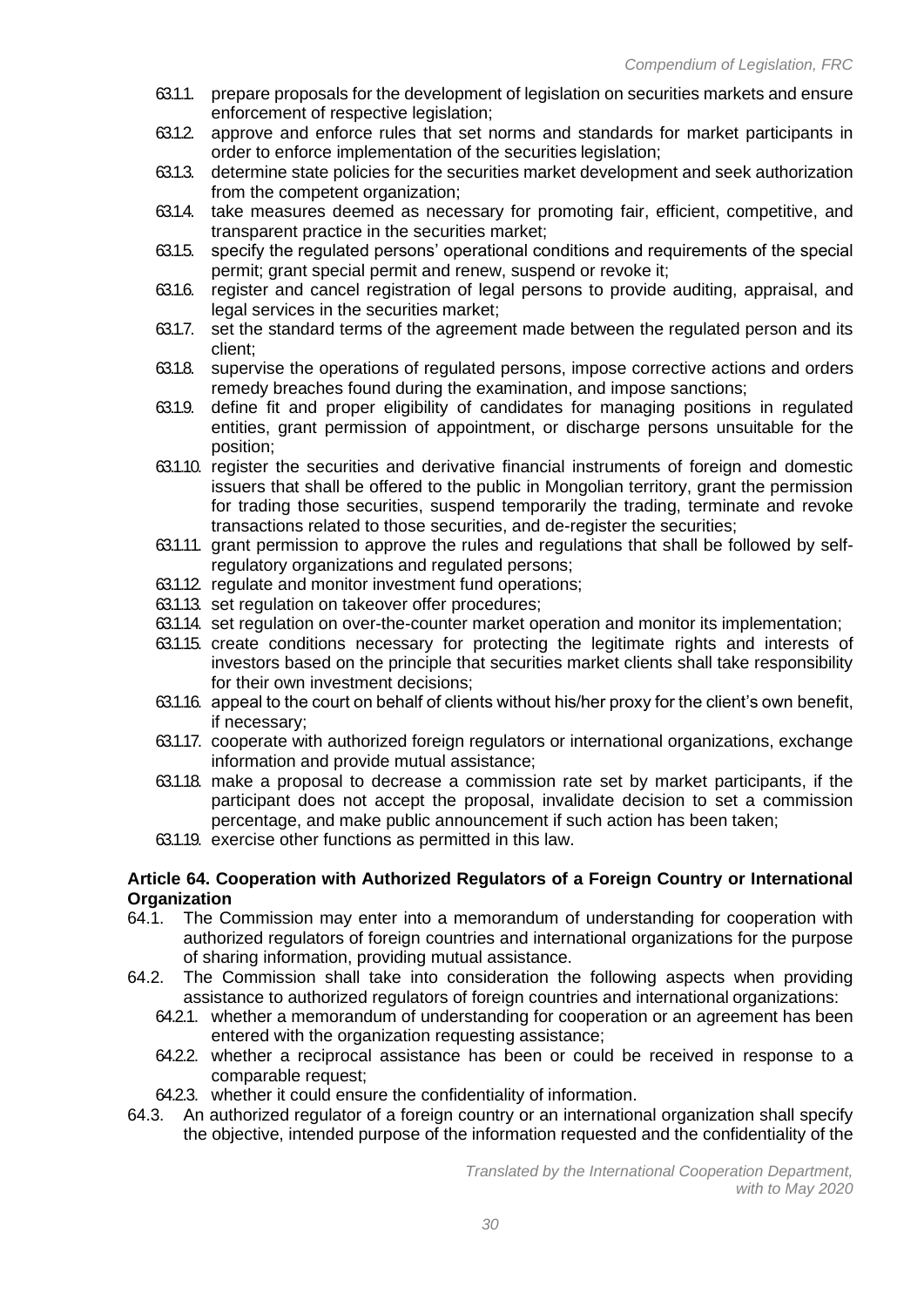information, when requesting assistance from the Commission.

- 64.4. The Commission may request clarification on the requested information from an authorized regulator of a foreign country or an international organization.
- 64.5. The Commission may refuse to provide assistance if no reply has been received to the request stated in Paragraph 64.4 of this law.
- 64.6. The information provided by the Commission shall only be used for the purpose specified in the request; and using information for other purposes, disclosing and transferring the information to other party without consent from the Commission shall be prohibited.
- 64.7. The information provided by the regulator of a foreign country or an international organization shall only be used for the purpose specified in the request of the Commission; and the use of information for other purposes, disclosing and transferring the information to other party without the consent from the regulator of a foreign country or an international organization, shall be prohibited.

#### **Article 65. Issuance of Recommendations**

- 65.1. The Commission shall be entitled to issue recommendations to market participants with respect to the following purposes:
	- 65.1.1. protect investors' interests;
	- 65.1.2. ensure fairness, transparency and efficiency of the securities trading, clearing, settlement and depository operations;
	- 65.1.3. reduce the systemic risk of the securities market;
	- 65.1.4. create a fair and proper governance structure for regulated persons;
	- 65.1.5. enforce implementation of the legislation in the securities market;
	- 65.1.6. enforce contract implementation by regulated persons; and
- 65.1.7. other matters provided in this law and as deemed necessary by the Commission.<br>65.2. The Commission shall deliver its recommendations in writing, to inform the public thro
- The Commission shall deliver its recommendations in writing, to inform the public through mass public media or other tools, if deemed necessary.

#### **Article 66. Orders**

- 66.1. In the following circumstances, the Commission shall be entitled to give orders to selfregulatory organizations, regulated persons and issuers:
	- 66.1.1. if the lawful interest of a client, or an investor needs protection;
	- 66.1.2. if an authorized person is found to be not satisfying the fit and proper criteria;
	- 66.1.3. if a circumstance is detected that might breach the legislation and norms of the securities market by the Commission;
	- 66.1.4. if (the relevant legal person) provided false, misleading, inaccurate and contradictory information and disclosed such information to the public.
	- 66.1.5. other circumstances as the Commission deems necessary for protection of investor rights.
- 66.2. The Commission's order may include the following requirements:
	- 66.2.1. terminate the operations in breach of laws and remedy the consequences of that breach;
	- 66.2.2. refrain from entering into specific types of transactions;
	- 66.2.3. refrain (or restrict) from engaging in specific types of activities;
	- 66.2.4. refrain (or restrict) from disposing of specific assets and/or to demand not to dispose the assets for purposes other than those permitted;
	- 66.2.5. require to place a certain amount of funds an a commercial bank's account instructed by the Commission for the purpose of ensuring the performance of a duty arising from regulated operations, and protecting the rights of the investors;
	- 66.2.6. other actions as prescribed by the Commission as deemed necessary for preventing market risk.
- 66.3. The orders referred to in Paragraph 66.1 of this law shall be valid for such period as specified by the Commission.
- 66.4. A person shall be obliged to comply with orders given by the Commission within the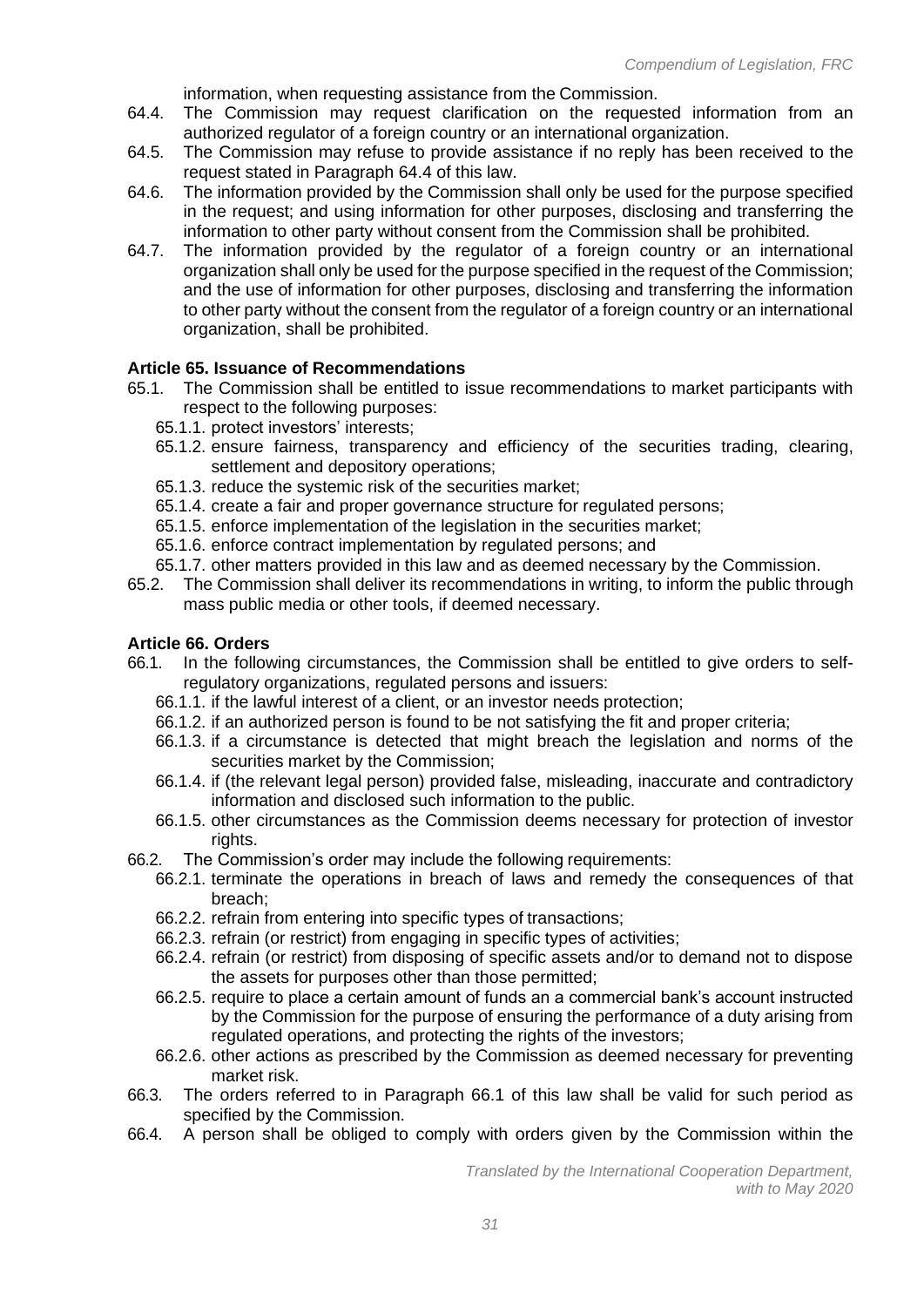specified period and report the performance in accordance with due procedures.

#### **Article 67 Registration of Regulated Persons**

- 67.1. The Commission shall conduct a registration of regulated persons, and such registration shall be publicly disclosed.
- 67.2. The Commission shall set the rules on registering the regulated persons and such registration shall include detailed information about each of the regulated persons and any changes to such information.

### **Article 68. Defining the Fit and Proper**

- 68.1. The Commission shall define the legal person as fit and proper, if it satisfies following requirements:
	- 68.1.1. the person is able to carry out a regulated operation in a competent and honest manner;
	- 68.1.2. in case of an individual, the individual's profession, expertise, experience, previous employment, and whether the person had been imposed with sanctions in the previous employment, financial status and integrity are considered as proper for the position;
	- 68.1.3. additional requirements as prescribed by the Commission.
- 68.2. The Commission shall rely on the following information when determining '*fit and proper'*.
	- 68.2.1. application and other documents received from that legal person;
	- 68.2.2. information provided by the authorized person of the regulated entity and any other legal person(s) representing that entity;
	- 68.2.3. if a regulated person is a member of an association of legal persons, information on members of the association, influential shareholders, related and authorized persons of members;
	- 68.2.4. information concerning operational rules and regulations set by the regulated person and existence of proper internal control procedures and risk management systems in place;
	- 68.2.5. additional information deemed necessary by the Commission.
- 68.3. The Commission may demand necessary information from other members of the association, if the regulated person is a member of legal persons' association.

### **Sub-chapter Two. Self-Regulatory Organizations in the Securities Markets**

### **Article 69. Self-Regulatory Organizations**

- 69.1. Powers of a self-regulatory organization in the Mongolian securities market shall be exercised by a legal entity registered with the Commission.
- 69.2. The self-regulatory organizations indicated in Paragraph 69.1 of this law, the professional associations, the Stock Exchange, securities clearing, settlement and depository organization, shall have membership of regulated persons and professionals which are authorized in accordance with Paragraph 35.1 of this law and shall have objectives to protect interests of members, set professional and ethical standards, enhance the capacity of members, and to develop and ensure sustainability of the securities market.
- 69.3. A regulated person holding a special permit shall maintain membership with a selfregulatory organization registered with the Commission.

### **Article 70. Powers of Self-Regulatory Organizations**

- 70.1. A self-regulatory organization shall exercise the following powers:
	- 70.1.1. submit proposals to government organizations for improvement of securities market legislation and to comment on draft legislation, regulations and rules developed by them;
	- 70.1.2. conduct professional training and re-training;
	- 70.1.3. enact general rules, professional ethical norms, guidelines and recommendations to be followed by members in their operations, upon approval of the Commission; to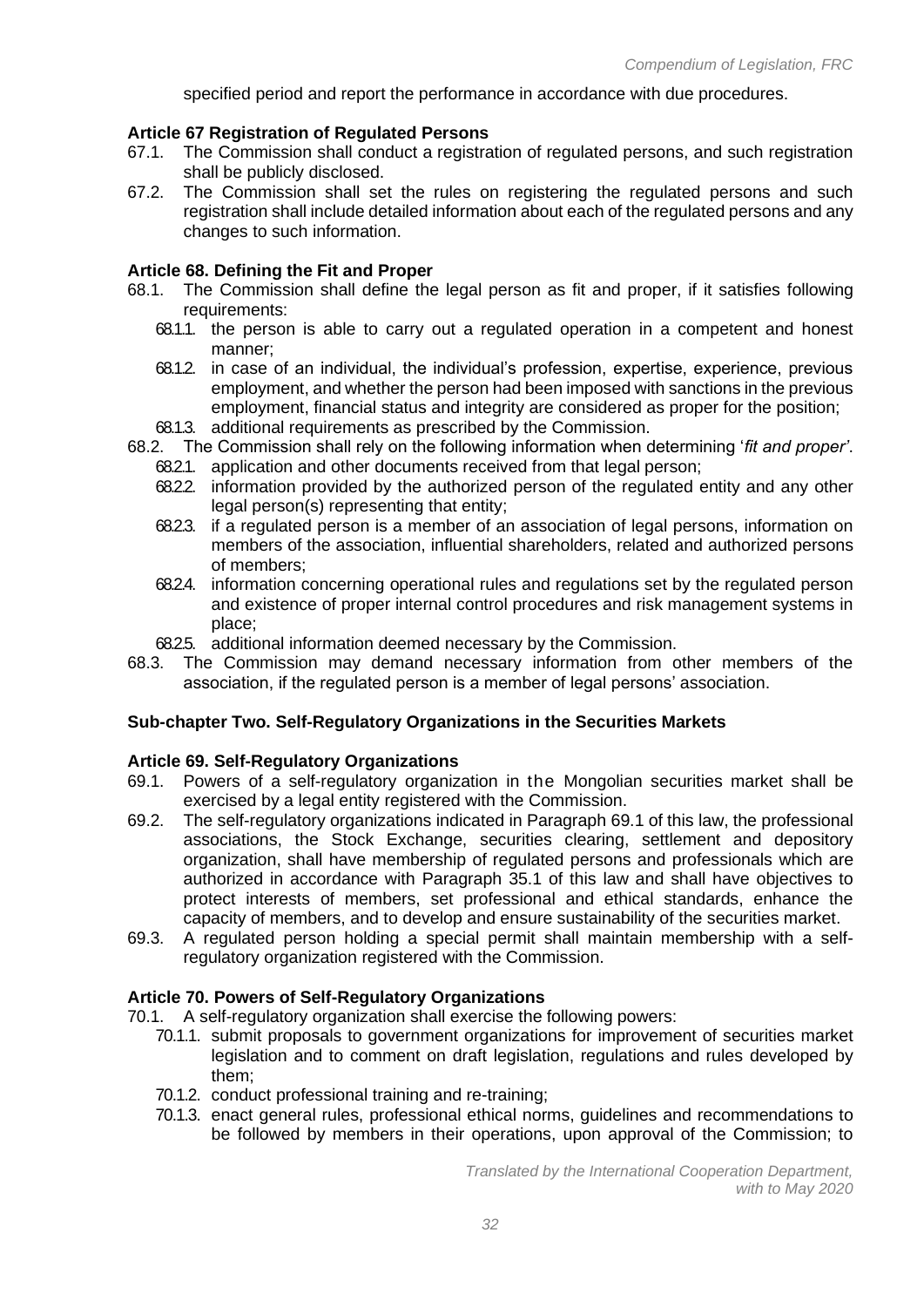internally enforce their implementation, and to resolve complaints and disputes associated with members' ethics.

- 70.1.4. demand from members information that is not confidential pursuant to this law;
- 70.1.5. conduct research and analysis in members' operations; to assign ranking and disclose (that) information to the public;
- 70.1.6. inspect its members' operations within the limits set out in its regulations and rules, to give orders on remedying a violation, to submit opinions on suspension or revocation of a member's special permit to the Commission depending upon criticality of the violation and to report (that) violation to relevant organizations;
- 70.1.7. protect the lawful interests of its members;
- 70.1.8. take measures to reduce risks associated with its members' operations;
- 70.1.9. other powers as approved by the Commission within the scope of this law.
- 70.2. A self-regulatory organization is obliged to deliver information received from the Commission and other authorized organizations, with respect to its members' operations to each member in a timely manner.
- 70.3. A self-regulatory organization shall be obliged to implement the Commission's orders.

### **Article 71. Registration of Self-Regulatory Organizations**

- 71.1. A self-regulatory organization shall be registered by the Commission on the basis of following criteria:
	- 71.1.1. admitted membership of more than 50% of the total regulated persons holding special permits;
	- 71.1.2. a legal person incorporated in Mongolia;
	- 71.1.3. charter or rules comply with conditions and requirements stipulated under Article 72 of this law.
- 71.2. If a self-regulatory organization fails to meet the criteria set out in Paragraph 71.1 of this law, the Commission shall refuse to register.
- 71.3. The powers of a self-regulatory organization shall cease upon deregistration of the selfregulatory organization by the Commission or the organization ceases to satisfy the requirements set out in Paragraph 71.1 of this law.

### **Article 72. Regulations and Rules of Self-Regulatory Organizations**

- 72.1. The following matters shall be stated in the regulations and rules of a self-regulatory organization:
	- 72.1.1. membership admission criteria, membership fees, and rules on membership suspension and termination;
	- 72.1.2. code of professional ethics of its members and officials to be followed during the course of its operations;
	- 72.1.3. rules on supervision of members' operations and resolving complaints and disputes;
	- 72.1.4. rules on management, administration and operation of the self-regulatory organization;
	- 72.1.5. rules on training members and organizing other measures to improve the professional skills of officials;
	- 72.1.6. rules on coordination of actions to promote fair trading practices such as to prevent market manipulation and insider trading; and
	- 72.1.7. other matters as stated in legislation.
- 72.2. Regulations and rules of a self-regulatory organization shall be approved by a general meeting of all members and shall enter into force upon registration with the Commission.
- 72.3. Rules and regulations effective as indicated in Paragraph 72.2 of this law must be followed by members.

### **Article 73. Management and Administration of Self-Regulatory Organization**

73.1. The ultimate authority of a self-regulatory organization excluding securities central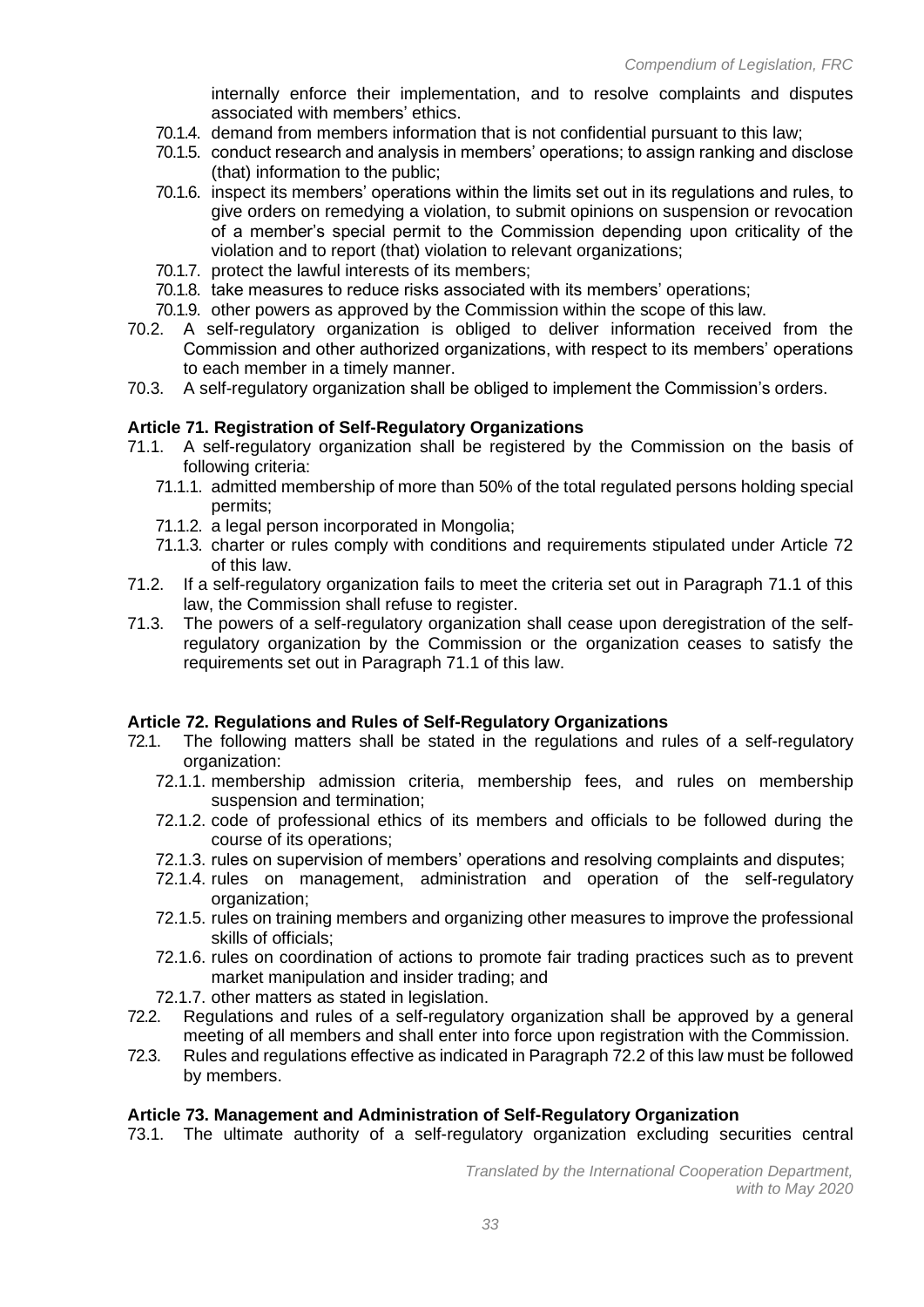depositary and trade organization shall be a general meeting of all members.

- 73.2. General meetings of all members shall exercise the following powers:
	- 73.2.1. approve and amend the rules and regulations stated in Paragraph 72.1 of this law;
	- 73.2.2. discuss and approve operational and financial reports of the organization.
	- 73.2.3. appoint and dismiss board members, set the validity term of their power, and decide on compensation schemes;
	- 73.2.4. appoint and dismiss supervisory board members, set the validity term of their power, and decide on compensation schemes;
	- 73.2.5. approve the annual budget of the organization and determine the membership fees;
	- 73.2.6. other powers stated in the legislation.
- 73.3. An annual general meeting of members shall be announced by the board and held once a year. An extraordinary meeting of members may be held upon proposal of more than 10 percent of members or upon initiation by a majority of board members.
- 73.4. In the period between general meetings of members, the board consisting of at least nine members shall exercise powers of the governing body.
- 73.5. The board shall exercise the following powers:
	- 73.5.1. approve the organizations' vision and strategy; and appoint or dismiss the organization's executive management; and determine salary and incentives to be paid;
	- 73.5.2. oversee operations of the executive management;
	- 73.5.3. make decisions within the powers granted by the general meeting of members;
	- 73.5.4. other matters stated in the organization's charter.
- 73.6. The executive management shall report to the board annually and it shall be heard by a general meeting of members.
- 73.7. Subject to their performance, the executive management may be dismissed prior to expiration of its term.

### **Article 74. Communication between the Commission and Self-regulatory Organization**

- 74.1. A self-regulatory organization is obliged to report immediately information related to a breach of legislation, rules and regulations by its members and actions taken in relation of that breach.
- 74.2 If the Commission deems necessary, it may seek opinions or assessments from the selfregulatory organizations' independent experts prior to making any decision related with the interests of the self-regulatory organizations and/or their members.
- 74.3. A self-regulatory organization's amendments to its rules and regulations shall become effective upon acknowledgment and registration by the Commission.
- 74.4. The Commission may order the self-regulatory organization to amend or repeal all or part of the contradicting rules and regulations with the legislation.
- 74.5. The Commission shall be prohibited from interfering in the internal operations of a selfregulatory organization, except in matters provided in the legislation and prescribed by the Commission's rules.

#### **Article 75. Supervision of Operations of a Self-Regulatory Organization**

- 75.1. A self-regulatory organization shall submit to the Commission and disclose its financial statements and operational reports to the public within a specified period;
- 75.2. The Commission shall conduct examination of operations and financials of the selfregulatory organization.
- 75.3. The self-regulatory organization is obliged to provide necessary documents with relevant interpretations to a person appointed by the Commission and conducting the examination.
- 75.4. In the event that a self-regulatory organization or its authorized person or an employee is in breach of this law, relevant rules and regulations, the Commission shall take the following actions and publicize them accordingly:
	- 75.4.1. deliver a warning notice;
	- 75.4.2. give orders;
	- 75.4.3. restrict certain activities and functions of the self-regulatory organization;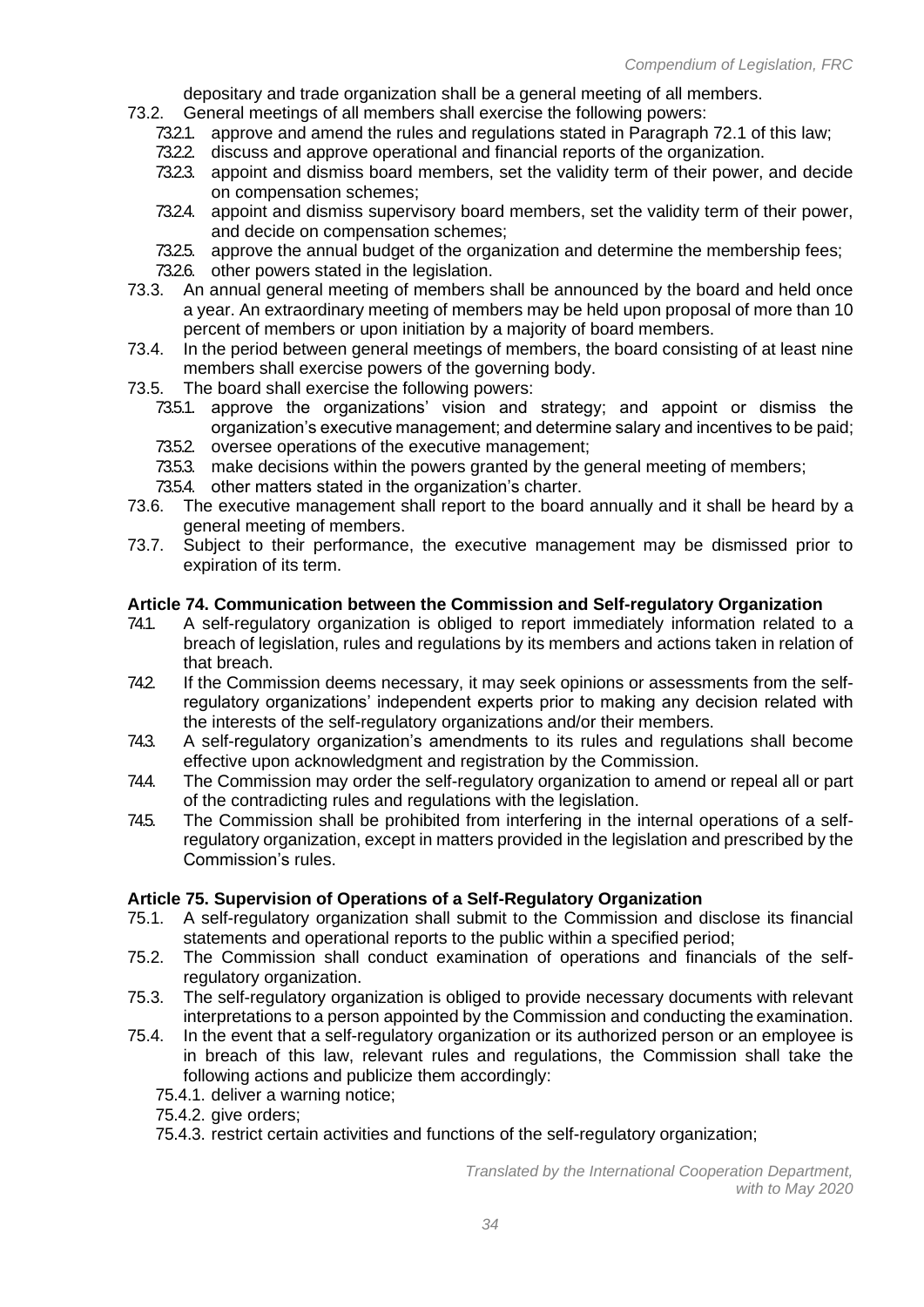- 75.4.4. suspend or revoke its registration; or
- 75.4.5. impose liabilities provided in the law.
- 75.5. The board or all-member meeting of (the self-regulatory organization) shall hear the matter and report to the Commission, within 60 days once action specified in Sections 75.4.1- 75.4.3 has been taken.
- 75.6. If the power of a self-regulatory organization is revoked, its members shall be transferred to another authorized self-regulatory organization. The Commission shall approve the rule on transfer of the self-regulatory organization's membership.

### **CHAPTER SEVEN. RESTRICTED PRACTICES IN THE SECURITIES MARKETS**

### **Sub-chapter One. Restricted Practices for Holder of Insider Information**

### **Article 76. Insider Information**

- 76.1. Any information affecting price and volume of the certain securities and not publicized shall be construed as insider information.
- 76.2. Analysis based on publicly available information shall not be construed as insider information even if it has the potential to affect price and volume of the securities.

### **Article 77. Possessor of Inside Information**

77.1. The following persons shall be construed as possessors of the inside information:

- 77.1.1. Influential shareholders, authorized persons and employees of an issuer and their related persons;
- 77.1.2. Persons who obtained the information in the course of performance of their official duties and during preparation, ratification and implementation of an agreement and their related persons.
- 77.2. Irrespective of the direct or indirect method of gaining inside information, the person stated in Paragraph 77.1 of this law shall be deemed to be a possessor of the inside information.

### **Article 78. Prohibition to Trade Using Inside Information**

78.1. A possessor of inside information is restricted from conducting the following activities:

- 78.1.1. participate in a trade of any securities or financial instrument based upon those securities, whose price and volume may fluctuate due to such information;
- 78.1.2. suggest or to convince others to participate in a trade of any securities and financial instruments based upon those securities, whose price and volume may fluctuate, regardless of whether the person is aware or unaware of the fact that it was inside information;
- 78.1.3. disclose inside information, unless that possessor is obliged to disclose that information to the public due to his/her position or work duties.
- 78.2. If the possessor of inside information or his/her related person(s) participated in a trade of listed (or registered) securities or financial instruments based upon those securities, this shall be deemed to have breached Paragraph 78.1 of this law.

### **Article 79. Public-Disclosure of Inside Information**

- 79.1. The securities issuer is obliged to disclose to the public information stated in Paragraph 76.1 of this law, in accordance with the rules defined by the Stock Exchange and the Commission; and it shall notify the Commission and the trading organization when disclosing such information to the public.
- 79.2. Inside information shall be disclosed to the public by the following means:
	- 79.2.1. through the websites of the securities issuer, the Commission and the trading organization;
	- 79.2.2. through publication pursuant to rules set by the Commission;
	- 79.2.3. other means allowing direct access to this information by any interested person.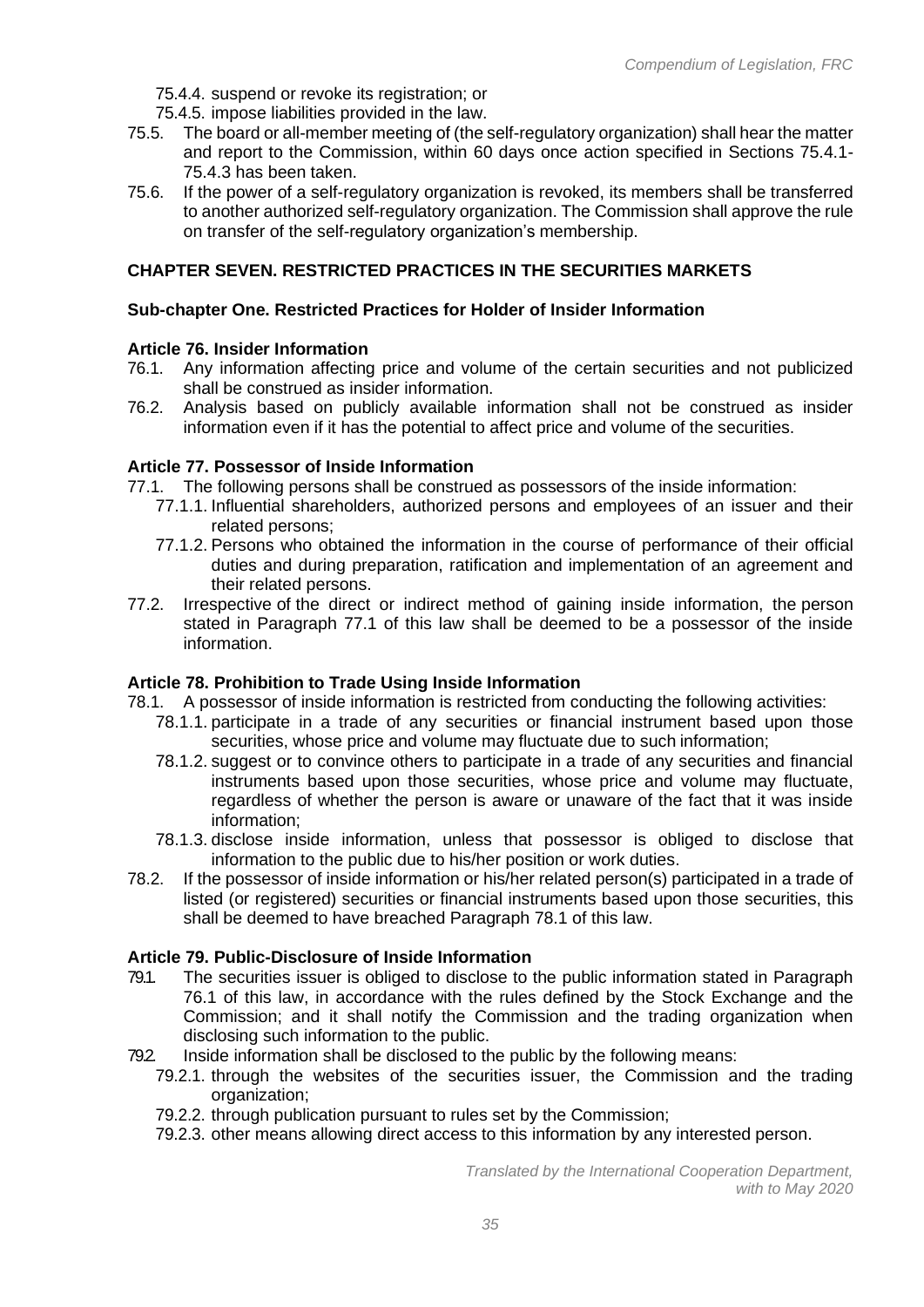79.3. The Commission shall determine the list of information referred to in Paragraph 76.1 of this law and shall set the rule on its public disclosure.

# **Sub-chapter Two. Market Manipulation**

# **Article 80. Prohibition of Market Manipulation**

- 80.1. Actions of setting an artificial price or by deceiving the market participants to participate or not to participate in the trade or by any other means to manipulate securities market shall be prohibited.
- 80.2. Any trade which is intended to give market participants a false impression as to the trade being actively conducted whereby the holders were not changed or to enter buy or sell orders simultaneously for a similar number of securities giving similar prices and to trade by plotting shall be considered a false trade.
- 80.3. Where there is a participation in two or more transactions aimed to increase, decrease or to keep the price at a certain level, in order to prevent other persons from buying, selling, or trading certain securities, shall be construed as artificial price-setting.
- 80.4. The following means shall be considered to have driven or kept the participants from trading by fraud:
	- 80.4.1. issued or published misleading or false statements, representations or assumptions or by concealing important facts;
	- 80.4.2. the other party to the transaction was misled or confused by a false statement which contradicts the actual event;
	- 80.4.3. used a deceptive device or means to mislead the other party to the transaction.
- 80.5. The term '*securities*' used in Article 80 of this law shall refer to the securities and derivatives financial instruments based upon those securities.

### **Article 81. Compensation of Damages**

- 81.1. Any person who has traded using inside information, who has not disclosed the inside information to the public in accordance with the regulations, or manipulated the market, shall be obliged to compensate any damage caused to others due to such action.
- 81.2. Income and profits generated by manipulating the market or using inside information may be claimed pursuant to the Civil Law.

# **CHAPTER EIGHT. SECURITIES MARKETS SUPERVISION AND EXAMINATION**

### **Article 82. Demanding an Information**

- 821. The Commission shall be entitled to demand information in writing, which is necessary to exercise the Commissions' authority or to demand information stated in the foreign regulator's or international organization's request, to be delivered in a required form and defined time from the securities issuer, a regulated person, and their related persons and any other respective person involved in the situation.
- 822 The person stated in Paragraph 82.1 of this law shall be obliged to deliver that (required) information.
- 823. Paragraphs 82.1 and 82.2 of this law shall be applicable to a commercial bank, if such commercial bank is a public company or a related person of any regulated person.
- 824. Matters with respect to requiring delivery of information specified in Article 82 of this law, shall be regulated by this law, if otherwise stated in other laws.
- 825. Documents, materials, and information received under the authority stated in Paragraph 82.1 of this law are prohibited to be disclosed or transferred to a third party without the Commission's consent.

### **Article 83. Continuous Supervision**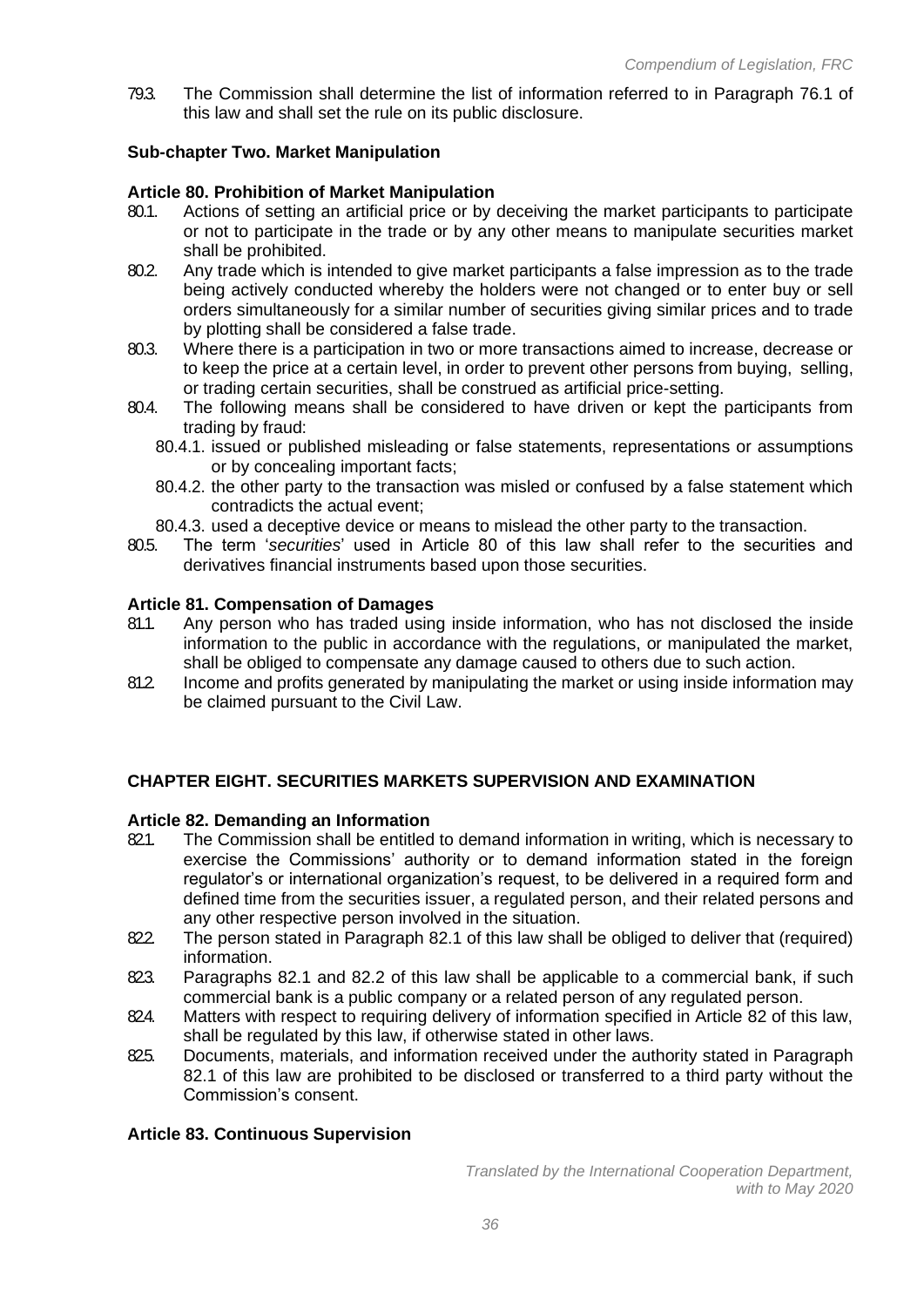- 83.1. The Commission shall conduct continuous supervision on whether a regulated person complies with this law, and rules and regulations set by the Commission in conformity with this law and the conditions and requirements of special permits.
- 83.2. A regulated person is obliged to deliver documents and materials required by the Commission within a specified time.
- 83.3. Paragraphs 83.1 and 83.2 of this law shall be applicable to a commercial bank, if such commercial bank is a public company.
- 83.4. If a commercial bank is a member of an association of regulated persons, the Commission shall inform the Bank of Mongolia prior its execution of authorities stated in Paragraphs 83.1 and 83.2 of this law and may conduct a joint or independent examination.

# **Article 84. Examination on the Regulated Person's Operation**

- 84.1. The Commission shall conduct an examination of a regulated person and securities issuer's operation, whether they comply with this law, other relevant legislations, and rules and regulations set by the Commission in conformity with them.
- 84.2. The Commission may conduct an examination at any time on its own initiative if it deems necessary or upon request or based on information received from citizens, legal entities, or foreign regulatory organizations.
- 84.3. Paragraphs 84.1 and 84.2 of this law shall be applicable to a commercial bank, if such commercial bank is a public company.
- 84.4. If a commercial bank is a member of an association (corporation) of regulated persons, the Commission shall inform the Bank of Mongolia prior to its execution of authorities stated in Paragraphs 84.1 and 84.2 of this law and may conduct a joint or independent examination.

### **Article 85. Inspector's Rights**

- 85.1. An inspector of the Commission shall exercise the following powers:
	- 85.1.1. supervise compliance with the securities market legislation and other rules defined in conformity with the legislations for public enforcement; present necessary matters for hearing to the Commission's meeting;
	- 85.1.2. request information, research, interpretation, references and other relevant documents that are necessary for the supervision or examination, free of charge from securities issuer, a regulated person or their related party; and receive clarifications;
	- 85.1.3. if potential violation or violation of the securities market legislation is found, suspension and segregation of securities in accordance with regulations set forth in the Law on Investigation of Regulatory Infringement;
	- 85.1.4. impose an act based on the results of the examination and enforce its implementation; assign timely orders and tasks to remedy the violations found and enforce its performance;
	- 85.1.5 in case of non-fulfillment of the obligations and official requirements set forth in Section 85.1.4 of this law, or a serious breach or breach of this law during the inspection, the regulated person and the securities' issuer shall be liable in accordance with this law; suspend activities in whole or in part in accordance with the procedure set forth in the Law on Investigation of Regulatory Infringement, inform the public thereof and, if necessary, submit to the Commission proposals for suspension and revocation of licenses as needed.
	- 85.1.6 suspend transactions with the securities accounts in the central depository of those who are the subject of a case of documentary evidence of breach or breach of securities market legislation in accordance with the regulation specified in the Law on Investigation of Regulatory Infringement.
	- 85.1.7. enter the workplace of a person holding or has held the controlling package of the regulated person's shares or workplaces of a regulated person and its related persons;
	- 85.1.8. demand photocopies of relevant documents free of charge:
	- 85.1.9. inquire and demand responses to questions with regard to the examination;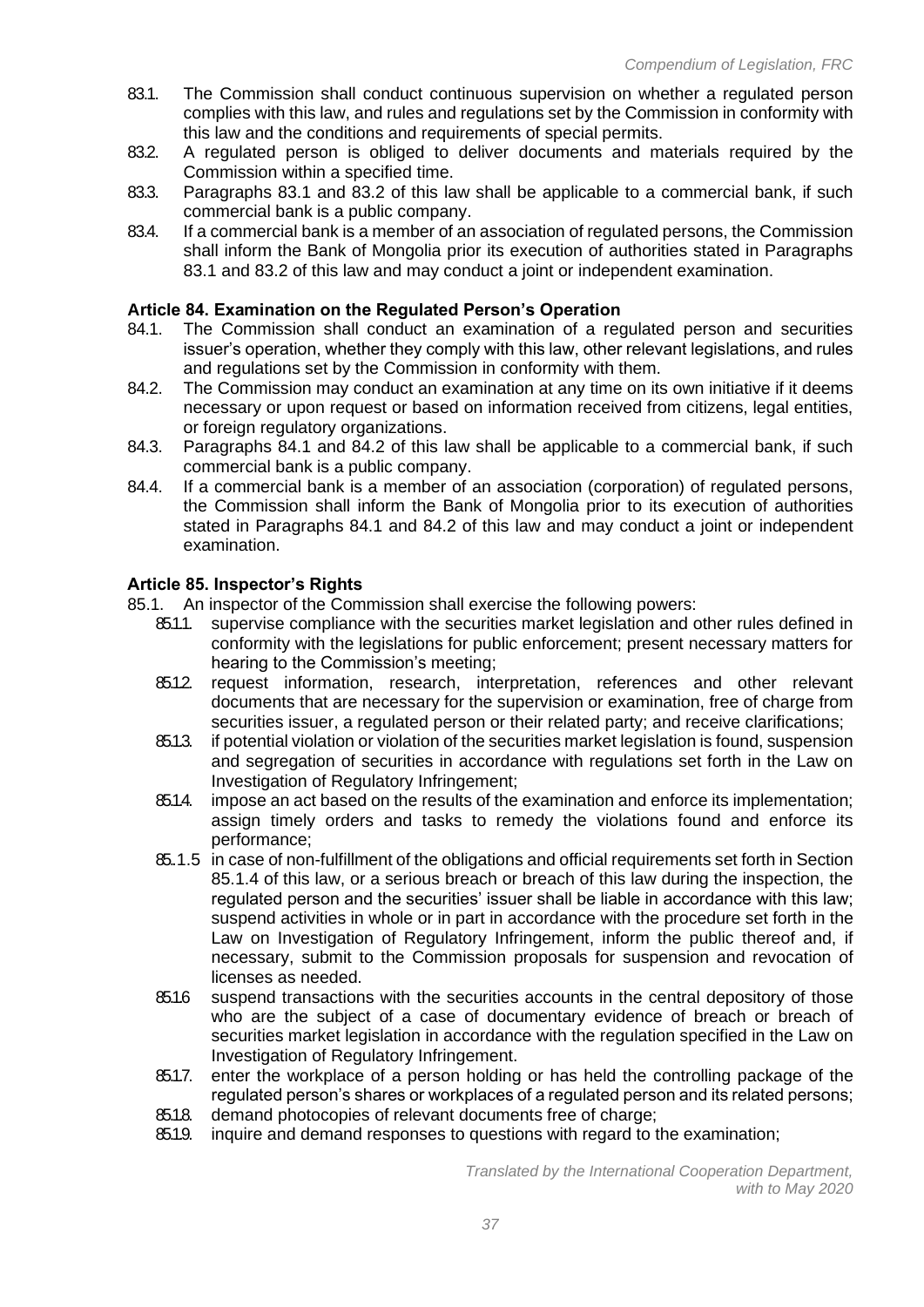- 85.1.10. submit the relevant documents to a respective authority, if the violation found during the examination is of a criminal nature;
- 85.1.11. the inspector is obliged to strictly comply with the legislation, to conduct examination devoid of any external influence, to respect the lawful interests and reputation of the market participants and their relevant persons or clients, to refuse to conduct the examination if it is related to family members and relatives, and to conduct a full examination;
- 85.1.12. maintain responsibility for the accuracy of the grounds and evidence of the examination, its conclusion, report, official order, documents and data;
- 85.1.13. impose penalties stated in the Law on Infringement pursuant to this law;
- 85.1.14. other powers indicated in the legislation.
- 85.2. The State inspector-general and state senior inspectors of the Commission shall exercise the following powers in addition to common powers set out in Paragraph 85.1 of this law:
	- 85.2.1. involve a professional organization in the examination process upon agreement with the respective organization; and to have them conduct an examination to ascertain necessary matters;
	- 85.2.2. have relevant decisions made pursuant to regulations with regard to compensating for any damages caused to the investors and clients by the issuer, the regulated person and their related persons;
	- 8523. unless otherwise stated in this law, to enforce implementation of the state inspector's decision by authorization of the court if the decision specified in Section 84.1.4 of this law has not been complied with, or to have the decision made by a relevant authority regarding a proposal to permanently terminate the issuer's production and services.
	- 85.24. file an appeal to a court in order to have the person liquidated pursuant to relevant laws, if the Commission considers that the liquidation of such regulated person shall align with the client's interests.
	- 8525. approve the directives for scheduled and unscheduled examinations;
	- 85.26. other powers as prescribed by this law.
- 85.3. The inspector shall conduct the examination in accordance with the directive, and shall present the directive to the regulated person or the issuer in advance.
- 85.4. Scheduled examination of regulated persons and issuers shall be conducted at least once in two years, without interfering in their daily operations.
- 85.5. A person, whom the state inspector considers as possessing documents related to the examination, is obliged to provide such documents within a specified period by the requested means to the inspector and must provide assistance in other means such as providing commentary and explanatory notes.
- 85.6. The state inspector shall be provided with a guarantee to exercise his/her powers as a state inspector, in accordance with the legislation on civil service and the Law on State Examination.

### **Article 86. Prohibition against Hindering the Supervision and Examination**

- 86.1. It is prohibited to hinder supervision and examination procedures stated in Articles 83 and 84 of this law, by the following means.
	- 86.1.1. avoid from supervision or examination;
	- 86.1.2. hinder the operations of the inspector; to attempt to influence the conclusion and the decision of the examination;
	- 86.1.3. refuse to provide the relevant documents for examination without any grounds, to refuse to provide the information temporarily, to damage, forge, fix, destroy, or avoid such documents or create false documents;
	- 86.1.4. others.
- 86.2. If the situation referred to in Paragraph 86.1 of this law is established, it shall constitute grounds for revocation of the special permit by the Commission of the given regulated person.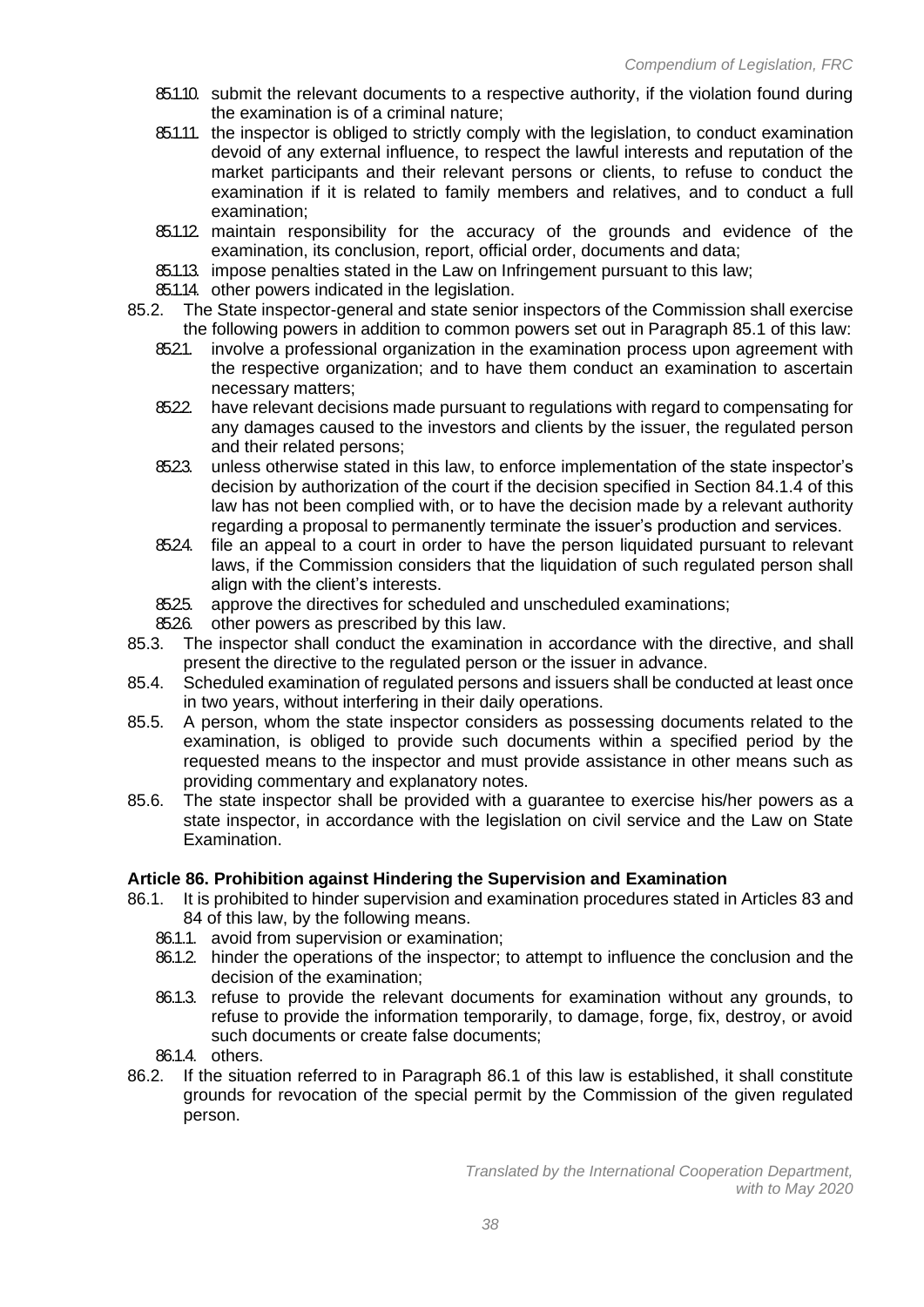# **Article 87. Arise of Extraordinary Situations**

- 87.1. The following cases shall be considered as extraordinary situations:
	- 87.1.1. if regulated party is the subject of a bankruptcy case being initiated;
	- 87.1.2. if regulated party is in the situation of a possible close-down;
	- 87.1.3. if regulated entity decides to restructure based on the grounds set in this law
- 87.2. The Commission shall take the following actions against extraordinary situations specified in Paragraph 87.1 of this law:
	- 87.2.1. separate the assets of a regulated person from the balance sheet and financial statements until it fully complies with clients' claims;
	- 87.2.2. assign an entitled receiver of the regulated party which became insolvent;
	- 87.2.3. change the management of the regulated person, invalidate its decisions, and to limit its authority to manage capital and other assets;
	- 87.2.4. revoke, and suspend regulated person's operation partially or wholly.
- 87.3. The regulated person shall transfer all related accounts, documents and materials that are necessary for protecting clients' asset to an entitled receiver.
- 87.4. The entitled receiver shall exercise the following duties:
	- 87.4.1. submit a request to the Commission on transfer of clients to another regulated person;
	- 87.4.2. terminate unrealized orders;
	- 87.4.3. terminate labor contracts of regulated person and to hire necessary employees;
	- 87.4.4. disclose information deemed necessary to the public.
- 87.5. Based upon opinions submitted by an entitled receiver, in accordance with Section 87.4.1 of this law, the Commission shall make resolutions.
- 87.6. Regulations reflected in the Article 87 of this law shall not apply for undertaking operations reflected in the Sections 24.1.15-24.1.17 of this law.
- 87.7. The Commission shall set specific regulation on enforcement of Article 87 of this law.

# **CHAPTER NINE. MISCELLANEOUS**

### **Article 88. Dispute Resolution Board**

- 88.1. The Commission shall have a Dispute Resolution Board authorized to settle disputes between the regulated persons, securities issuers, investors and clients, and the Commission shall determine the methods of operation and composition of the Board.
- 88.2. The Dispute Resolution Board shall review the dispute and present the relevant proposed decision in the Commission's meeting. The Commission shall decide on one of the following:
	- 88.1.1. approve the opinion;
	- 88.1.2. change the opinion;
	- 88.1.3. return the opinion of the Dispute Resolution Board for re-examination.

# **Article 88<sup>1</sup> . Dispute settlement by regulation**

- 88<sup>1</sup>.1. If there is an arbitration agreement, disputes between regulated entities, securities issuers, investors and customers shall be settled by arbitration regulation.
- 88<sup>1</sup>.2. Article 88 of this law shall not apply when the dispute is resolved by arbitration procedure, in accordance with Paragraph 88.1 of this law.

### **Article 89. Liabilities upon Infringement of Legislation**

- 89.1. If the actions of an official violating this law are not of a criminal nature, he/she shall be subject to liability as specified in the Civil Code.
- 89.2. Penalties stated in the Criminal Law and Law on Infringement shall be imposed for individuals and legal entities that violated this law.

### **Article 90. Entry into Force**

90.1. This law shall come into force on 1 January 2014.